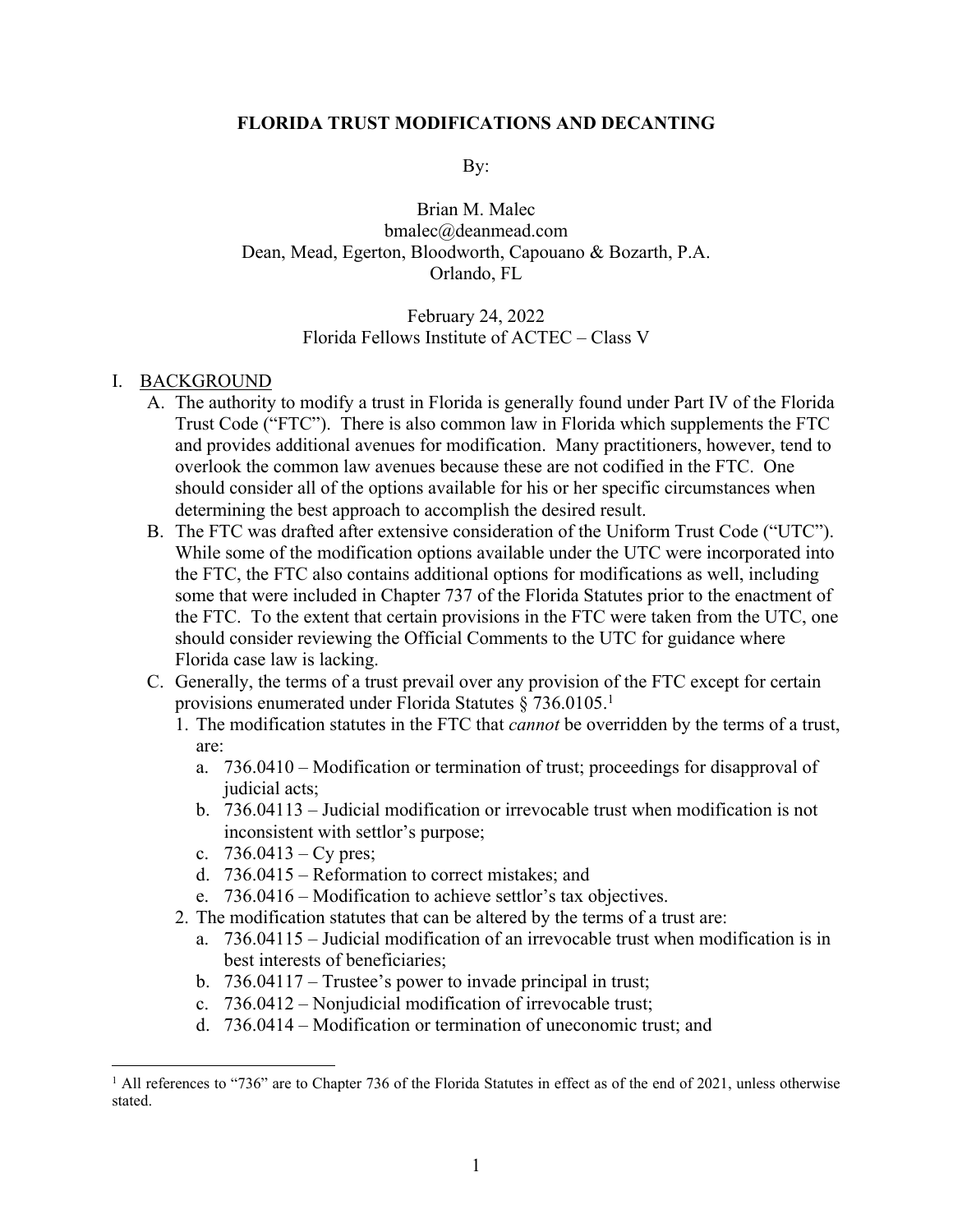- e. 736.0417 Combination and division of trusts.
- D. Reformation vs. Modification
	- 1. Reformation
		- a. Reformation can be thought of as an equitable remedy to change the terms of a trust to comply with the original intent of the settlor.
		- b. Reformations are typically effective retroactively to the time at which the error occurred, although the IRS may not accept the retroactive effect for tax purposes.
		- c. Grounds for reformation include a mistake of law or fact, whether in expression or inducement, including a scrivener's error.
	- 2. Modification
		- a. Generally, a prospective change to the trust terms for one or more reasons sanctioned under law even though the original provisions of the trust are not inconsistent with the settlor's intent and there was no mistake.

### II. CONSIDERATIONS IN TRUST MODIFICATIONS

- A. What is the purpose of the modification? What provisions are being changed?
	- 1. Are the desired modifications administrative or are substantive rights or interests of the beneficiaries being altered?
- B. Do all parties have a seat at the table?
	- 1. For those beneficiaries or interested persons who are not parties to the modification, consider whether their interests may or should be virtually represented, and thus bound by the modification.
		- a. 736.0301(2) "Actions taken by a person who represents the interests of another person under [Part III of the FTC] are binding on the person whose interests are represented to the same extent as if the actions had been taken by the person whose interests are represented."
		- b. 736.0302 Representation by holder of power of appointment
			- i. The holder of a power of appointment may represent and bind persons whose interests, as permissible appointees, takers in default, or otherwise, are subject to the power. However, such representation cannot occur (1) with respect to any matter determined by a court to involve fraud or bad faith by the trustee, or (2) if the holder of the power of appointment is also the trustee.
			- ii. Takers in default may represent and bind persons whose interests, as permissible appointees, are subject to the power.
			- iii. Note that this statute does not (1) distinguish between a special and general power of appointment or (2) prohibit a power holder from representing another person when there is a conflict of interest between the power holder and the represented party. These are changes from the UTC. Further, eliminating the prohibition on representation when a conflict exists is different than 736.0303 and 736.0304, which prohibit representation by fiduciaries, parents, and persons having substantially identical interests when a conflict of interest exists. Perhaps one rationale for permitting representation by a powerholder in light of a conflict is that power holders often have the ability to appoint assets away from the party or parties the power holder is representing. Finally, even though a power holder may not be prohibited from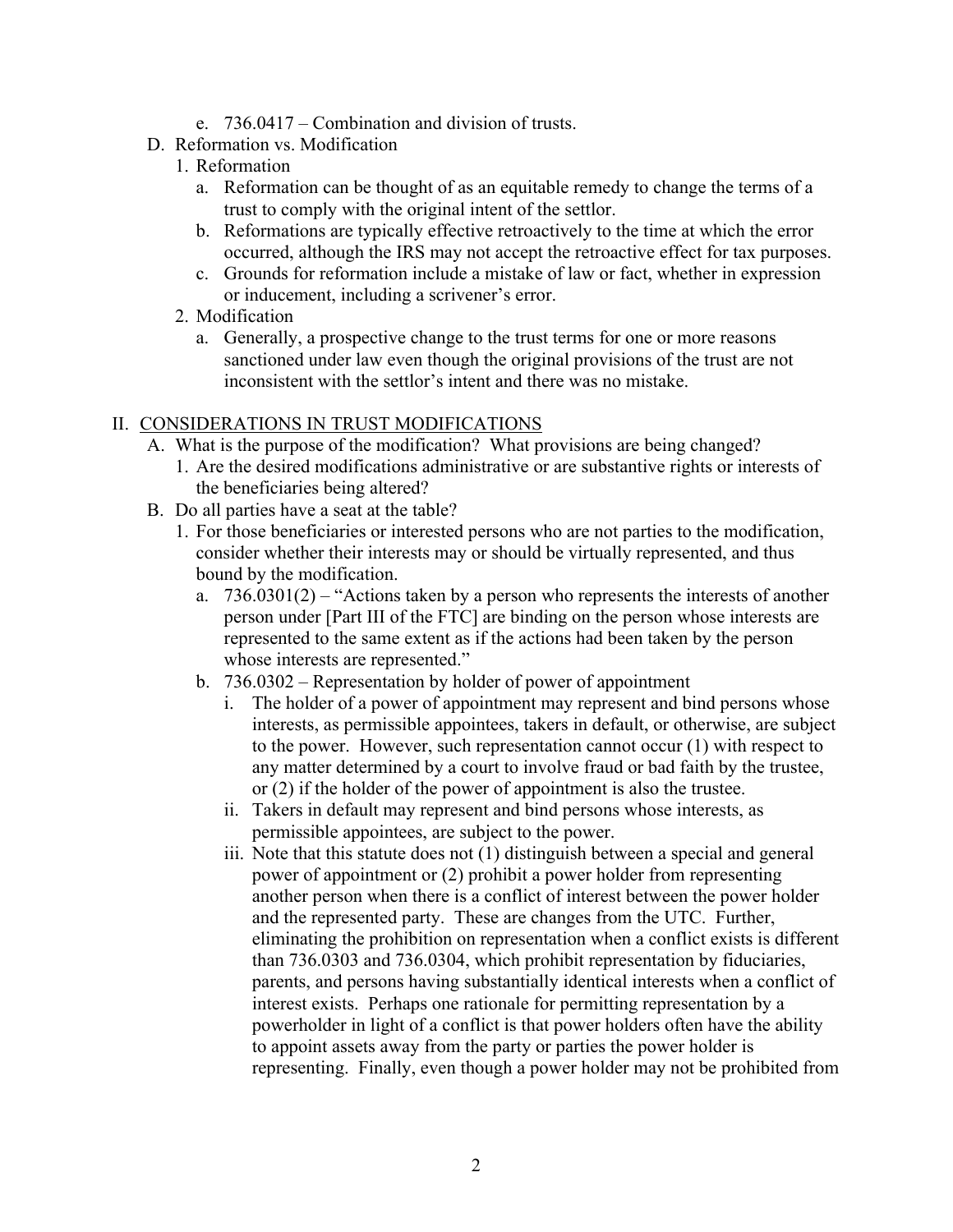representing a party with whom he or she has a conflict of interest does not mean the power holder is absolved of liability for doing so.

- c. 736.0303 Representation by fiduciaries and parents
	- i. To the extent there is no conflict of interest between the representative and the represented party with respect to a particular question or dispute:
		- (a) A guardian of the property may bind the estate of the guardian that such guardian controls;
		- (b) An agent with authority to act on the issue may bind the principal;
		- (c) A trustee may bind the trust beneficiaries;
		- (d) A personal representative may bind persons interested in the estate; and
		- (e) A parent may bind the parent's unborn child, or the parent's minor child *if* a guardian of the property for the minor child has not been appointed.
- d. 736.0304 Representation by person having substantially identical interest
	- i. Unless otherwise represented, a minor, incapacitated, or unborn individual, or a person whose identity or location is unknown and not reasonably ascertainable, may be represented and bound by another person having a substantially identical interest with respect to the particular question or dispute, but only to the extent there is no conflict of interest between the representative and the person represented.
- e. 736.0305 Appointment of representative
	- i. A court may appoint a representative if it determines that an interest is not represented or that the representation is inadequate.
	- ii. The representative can be appointed for any matter arising under the FTC, such as receiving notice or entering into a nonjudicial settlement agreement, regardless of whether a judicial proceeding is pending.
	- iii. A common situation where this may occur is when a minor child who is a beneficiary does not have any adult siblings who are also beneficiaries and the trust action at issue benefits the child's parent, thereby creating a conflict of interest prohibiting the parent from representing the interests of the child.
- f. 736.0306 Designated representative
	- i. The trust instrument may designate a representative to represent and bind a beneficiary, or authorize another person (other than the trustee) to designate a representative for a beneficiary.
	- ii. Trustees cannot represent beneficiaries as a designated representative.
	- iii. A beneficiary may represent another beneficiary only if the representing beneficiary was named by the settlor or is the represented beneficiary's spouse or a grandparent or descendant of a grandparent of the represented beneficiary or represented beneficiary's spouse.
	- iv. There is a lack of case law in Florida defining the potential liability of a designated representative. Accordingly, although 736.0306(4) provides that no person designated is liable to the represented beneficiary or anyone claiming through such beneficiary, for actions or omissions to act made in good faith, many practitioners still have concerns as to the extent of liability a designated representative may have, especially if the designated representative decides not to notify the represented beneficiary prior to binding him or her. Further, there is concern that failing to provide any notice to the represented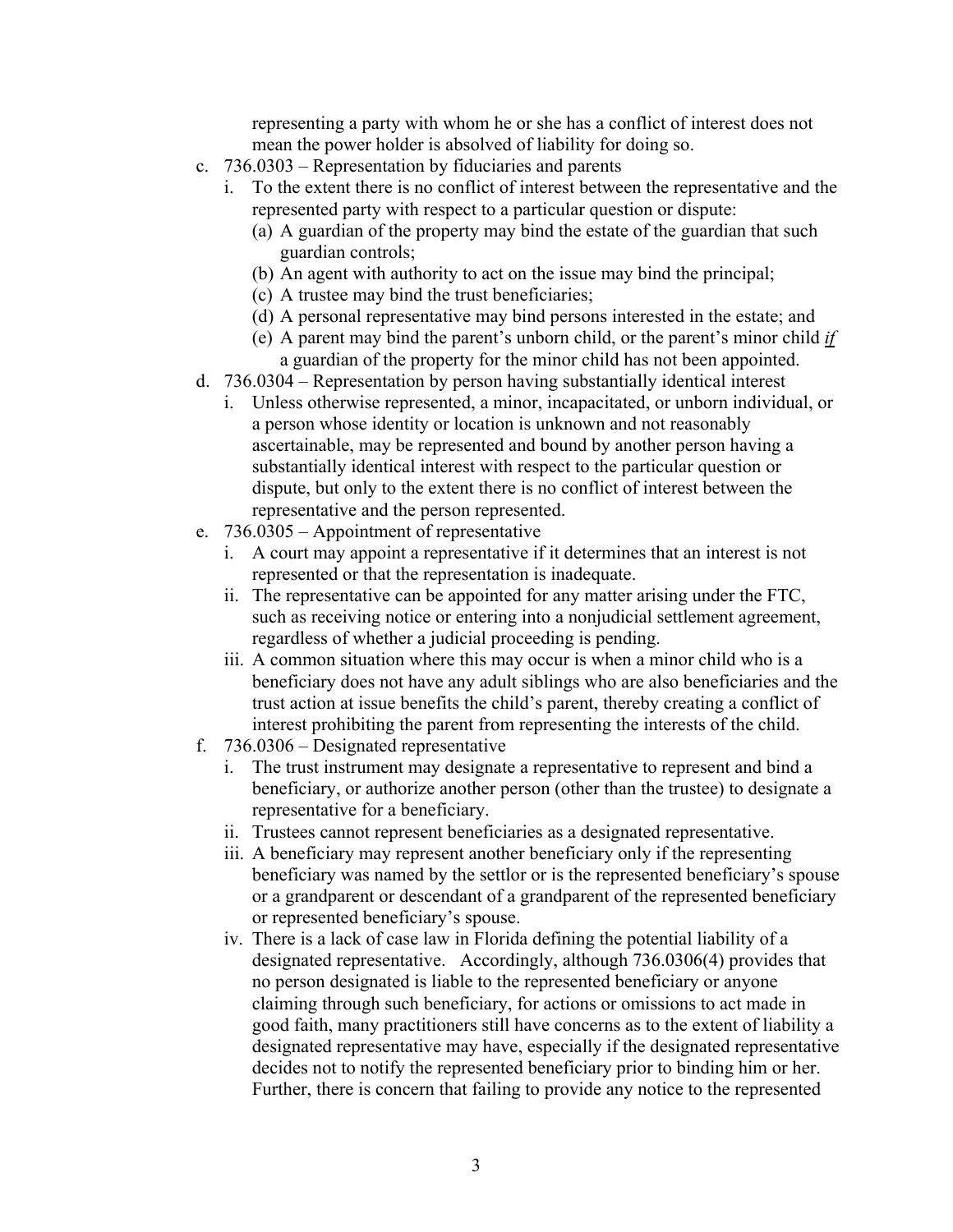beneficiary may violate the beneficiary's constitutional due process rights. For these reasons, conservative trustees, including corporate trustees, may be hesitant to rely on actions of a designated representative with respect to a trust modification.

- g. 736.0110 Others treated as qualified beneficiaries
	- i. Subsection (3) states that the Attorney General may assert the rights of a qualified beneficiary with respect to a charitable trust having its principal place of administration in Florida.
- C. Do the terms of the trust authorize or restrict modification, either nonjudicially or judicially?
	- 1. Certain avenues of modification may be prohibited by the terms of a trust, while others cannot be. See Section I.C. above. Further, the trust may provide a mechanism to modify the trust beyond what is expressly available under the FTC.
	- 2. One must always look to the settlor's intent and the trust terms. As stated in several cases, the polestar of trust interpretation is the settlor's intent, and in determining the settlor's intent, the court should not resort to isolated words and phrases, but instead should construe the instrument as a whole taking into account the general dispositional scheme. *Robert v. Sarros*, 920 So. 2d 193 (Fla. 2d DCA 2006); *Pounds v. Pounds*, 703 So. 2d 487 (Fla. 5th DCA 1997).
	- 3. Some modifications under the FTC may only be accomplished if they would not be inconsistent with the settlors' intent (see e.g., 736.04113, 736.0416). Other modifications avenues are not limited by the settlors' intent. See e.g., 736.0412 and 736.04115.
- D. After consideration of the trust terms, what avenues for modification are available under the FTC or common law?
- E. What are the sources of liability for the trustee?
	- 1. Just because the trustee may have authority to modify a trust does not mean the trustee *should* exercise that authority.
	- 2. Trustees have a duty to act in the best interests of the beneficiaries, taking into account the terms and purposes of the trust and the intent of the settlor, not just the interests of the beneficiary who may be seeking to have the trust modified for his or her own personal gain.
	- 3. Qualified beneficiaries generally have the same ability to file a judicial modification action that a trustee possesses under the FTC. Therefore, consider whether the trustee should even be the party bringing the modification action.
	- 4. Some modifications only require the involvement of qualified beneficiaries as opposed to non-qualified beneficiaries and interested persons. Beneficiaries who are not "qualified beneficiaries" include those beneficiaries with future interests, whether vested or contingent, holders of a power of appointment, and those in favor of whom a power of appointment has been irrevocably exercised. 736.0103(4). Including only qualified beneficiaries will not foreclose potential claims from interested persons and beneficiaries who are not "qualified beneficiaries". Further, it is not always clear who should be included as a qualified beneficiary. Thus, a trustee should be cognizant of joining any interested persons and beneficiaries who may not be qualified beneficiaries but could potentially have claims against the trustee arising from the modification.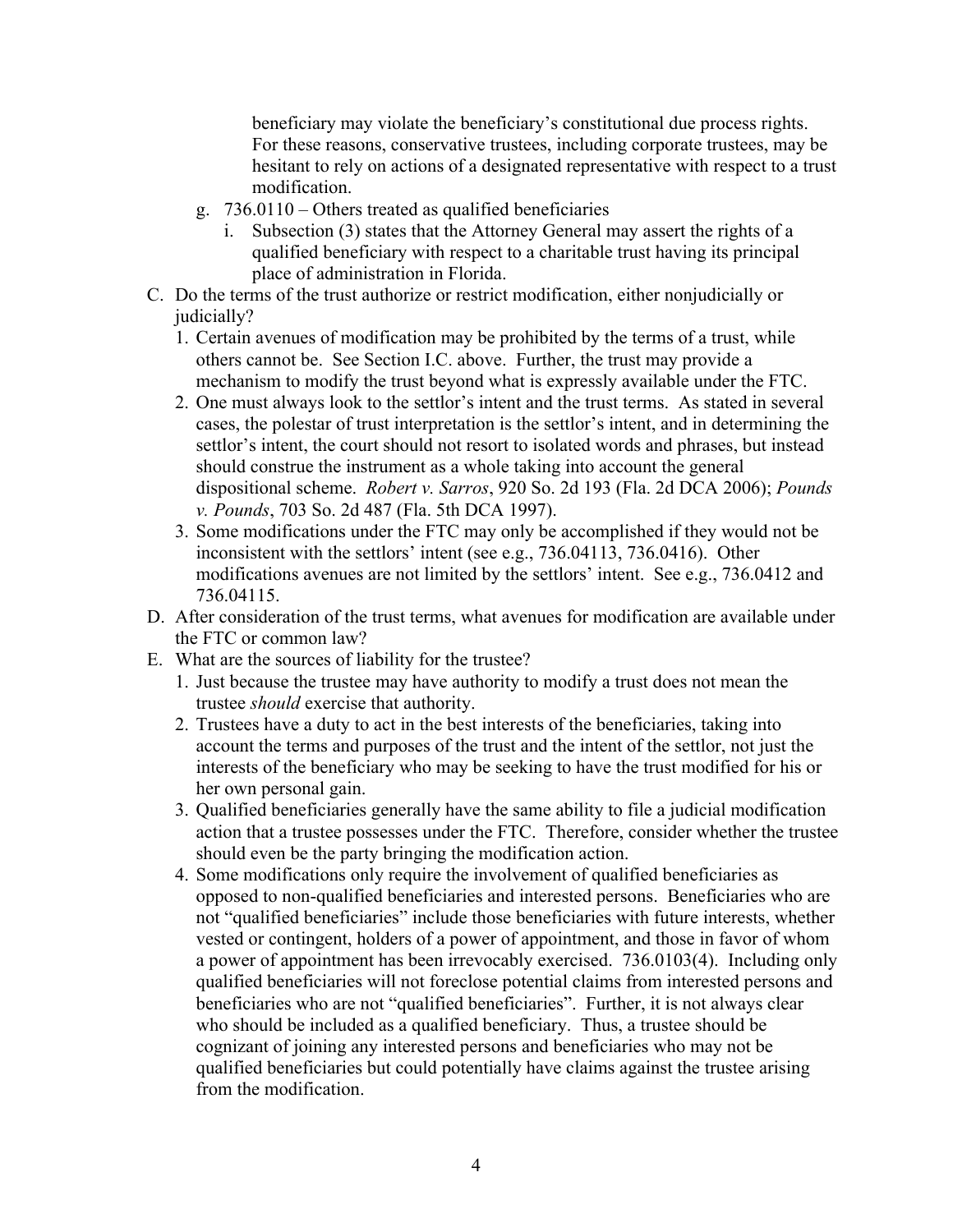- F. What are the tax consequences of the modification? 1. See Section VI below for discussion.
- G. The path of least resistance (i.e., nonjudicial modification) is not always the most appropriate path.
	- 1. Nowadays, many trust modifications can be accomplished without court involvement by agreement among the trustee and beneficiaries. Depending upon the nature of the modification and the potential financial risks, however, it may be more appropriate to pursue judicial recourse.
	- 2. The tax consequences of a modification may be influenced by whether a bona fide dispute existed between the trustee(s) and/or beneficiaries. One factor that the IRS often considers to evaluate whether a bona fide dispute truly exists is whether the parties had separate legal representation. Thus, in significant matters in which one or more parties may be relying on the presence of a bona fide dispute for tax reasons, it may be more prudent to pursue judicial recourse with separate representation. As discussed in Section VI below, however, the IRS generally is not bound by state court decisions unless it is the decision of the highest state court that can rule on the issue.
	- 3. Corporate trustees are becoming more amenable to nonjudicial modifications, but if the result would implicate any potential liability risks on their part, judicial modification still seems to be the preferred route.

# III. JUDICIAL MODIFICATION AND REFORMATION

- A. Modification Not Inconsistent with Settlor's Purpose 736.04113
	- 1. A court may modify the terms of an irrevocable trust if:
		- a. The purposes of the trust have been fulfilled or have become illegal, impossible, wasteful or impracticable to fulfill;
		- b. Because of circumstances not anticipated by the settlor, compliance with the trust's terms would defeat or substantially impair the accomplishment of a material purpose of the trust; or
		- c. A material purpose of the trust no longer exists.
	- 2. A court may:
		- a. Amend or change the terms of the trust, specifically including those governing distribution of income or principal or terms governing administration;
		- b. Terminate the trust in whole or in part;
		- c. Direct or permit the trustee to do things that are not authorized or that are expressly prohibited by the terms of the trust; and/or
		- d. Prohibit the trustee from doing things that the trust permits or directs them to do.
	- 3. Trustee or qualified beneficiary may apply to the court.
	- 4. Court considerations:
		- a. Trust terms and purposes;
		- b. Facts and circumstances regarding creation;
		- c. Extrinsic evidence relevant to the proposed modification;
		- d. Spendthrift provisions these provisions are to be considered, but their presence will not preclude trust modification.
	- 5. What may a party argue is an unanticipated change in circumstances that warrants modification? Section 736.04113 does not provide guidance; however, the following are common arguments made by parties: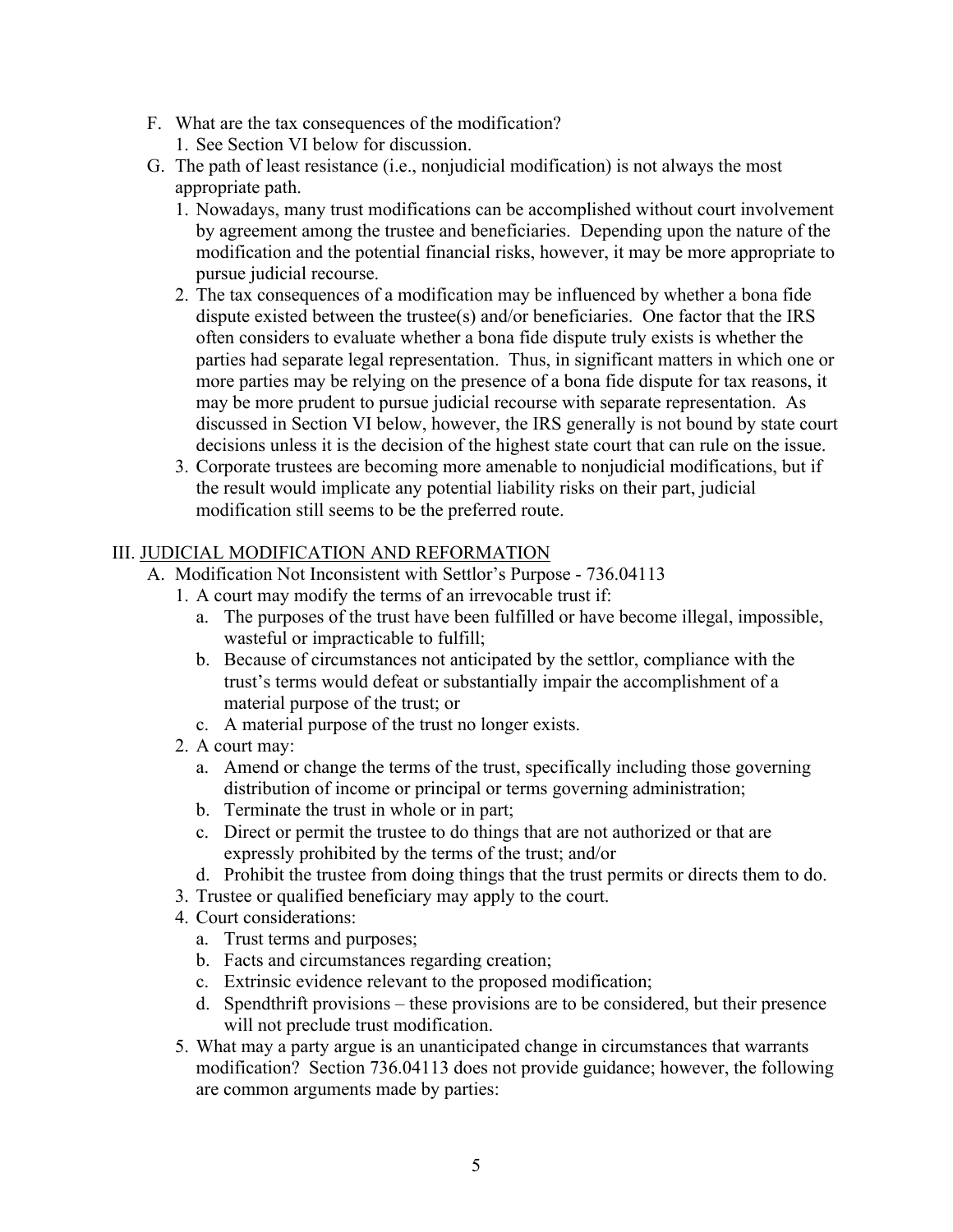- a. Beneficiary develops health issues;
- b. Trust assets grow significantly in value, but the trust terms are not flexible enough to increase distributions;
- c. Trust assets decline in value and the continued administration according to the same terms is not prudent;
- d. Change in the tax laws;
- e. Change in the creditor protection laws;
- f. Beneficiary's marriage or divorce;
- g. Change in beneficiary's financial condition;
- h. Litigation depleting trust resources; and
- i. Adoption of an adult by a beneficiary. See *Dennis v. Kline*, 120 So. 3d 11 (Fla. 4th DCA 2013).

\* Note that an unanticipated change of circumstances is not sufficient, by itself, to justify the modification. One must show that compliance with the existing terms would defeat or substantially impair the accomplishment of a material purpose of the trust *as a result of the change in circumstances*.

- 6. What is a material purpose?
	- a. Neither 736.04113 nor Florida case law define "material purpose." Restatements (Third) of Trusts Section 65, comment d states the following:
		- i. The identification and weighting of purposes under this Section frequently involve a relatively subjective process of interpretation and application of judgment to a particular situation, much as purposes or underlying objectives of settlors in other respects are often left to be inferred from specific terms of a trust, the nature of the various interests created, and the circumstances surrounding the creation of the trust
		- ii. Material purposes are not readily to be inferred. A finding of such a purpose generally requires some showing of a particular concern or objective on the part of the settlor, such as concern with regard to the beneficiary's management skills, judgment, or level of maturity. Thus, a court may look for some circumstantial or other evidence indicating that the trust arrangement represented to the settlor more than a method of allocating the benefits of property among multiple beneficiaries, or a means of offering to the beneficiaries (but not imposing on them) a particular advantage. Sometimes, of course, the very nature or design of a trust suggests its protective nature or some other marital purpose.
	- b. 736.0404 provides general guidance, stating that the purposes of a trust must be lawful, not contrary to public policy, and possible to achieve.
	- c. Examples of material purposes may include:
		- i. Protection of family wealth from creditors or divorce;
		- ii. Providing a resource for the health, education, maintenance and/or support of a beneficiary;
		- iii. Providing a mechanism for the management and administration of multigenerational wealth;
		- iv. Minimizing transfer tax consequences on the transfer of wealth among multiple generations;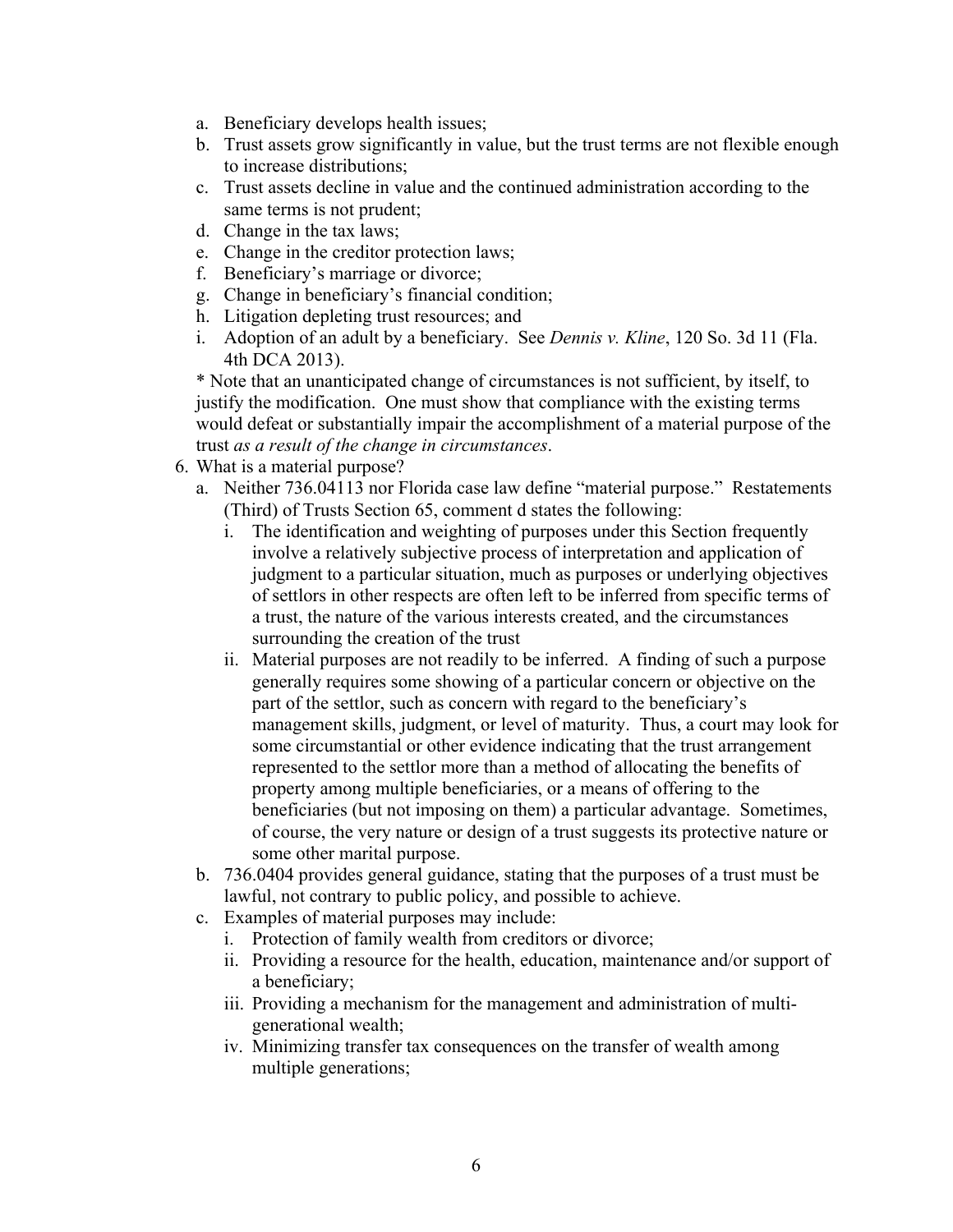- v. Managing wealth for the benefit of a beneficiary who has not yet attained the age of majority or maturity; and
- vi. Encouraging a beneficiary to become a productive member of society (e.g., incentive trusts).
- 7. A trust cannot be drafted to prohibit judicial modification under this section. See 736.0105(2)(j).
- B. Modification in Best Interests of Beneficiaries 736.04115
	- 1. A court may modify an irrevocable trust if compliance with the existing terms of the trust is not in the best interests of the beneficiaries.
	- 2. Trustee or qualified beneficiary may apply to the court.
	- 3. This section is *not* available for:
		- a. Irrevocable trusts created prior to January 1, 2001.
		- b. Irrevocable trusts created after December 31, 2000 that either have the "old" RAP period (lives in being plus 21 years or 90 years), or expressly prohibit judicial modification.
		- c. Note: Revocable trusts are considered to be created as an irrevocable trust when the right of revocation terminates.
	- 4. Court considerations:
		- a. Intent of the settlor, taking into account current circumstances and the best interests of the beneficiaries;
		- b. Terms and purposes of the trust;
		- c. Facts and circumstances surrounding creation;
		- d. Extrinsic evidence relevant to the proposed modification; and
		- e. Spendthrift provisions are to be considered, but their presence will not preclude the trust modification.
	- 5. Additional points
		- a. For modifications pursuant to 736.04115, it is not necessary to show that the purposes have been fulfilled, or become illegal, impossible, wasteful or impractical to fulfill, or that there has been a change of circumstances, or that a material purpose no longer exists.
		- b. "Best interests" is a very broad term, leaving the door open for parties to modify almost any trust under this provision, provided that the trust itself meets the creation date and RAP requirements.
		- c. Modifications pursuant to 736.04115 can be prevented by including a prohibition against judicial modification in the trust terms.
- C. Cy Pres 736.0413
	- 1. A court may modify or terminate a trust if a particular charitable purpose becomes unlawful, impracticable, impossible to achieve, or wasteful.
	- 2. The settlor, trustee or any qualified beneficiary can apply to the court.
	- 3. If cy pres is applied, the court may direct trust property to be applied or distributed, in whole or in part, in a manner consistent with the settlor's charitable purposes.
	- 4. Often applied where the original charity named in the trust either ceases to exist or loses its tax-exempt status as a charity and the settlor's intent for the funds to serve a charitable purpose is evident.
	- 5. *Christian Herald Ass'n v. First Nat. Bank of Tampa*, 40 So. 2d 563 (Fla. 1949) Testator made a devise of property to Christian Herald Association of New Jersey but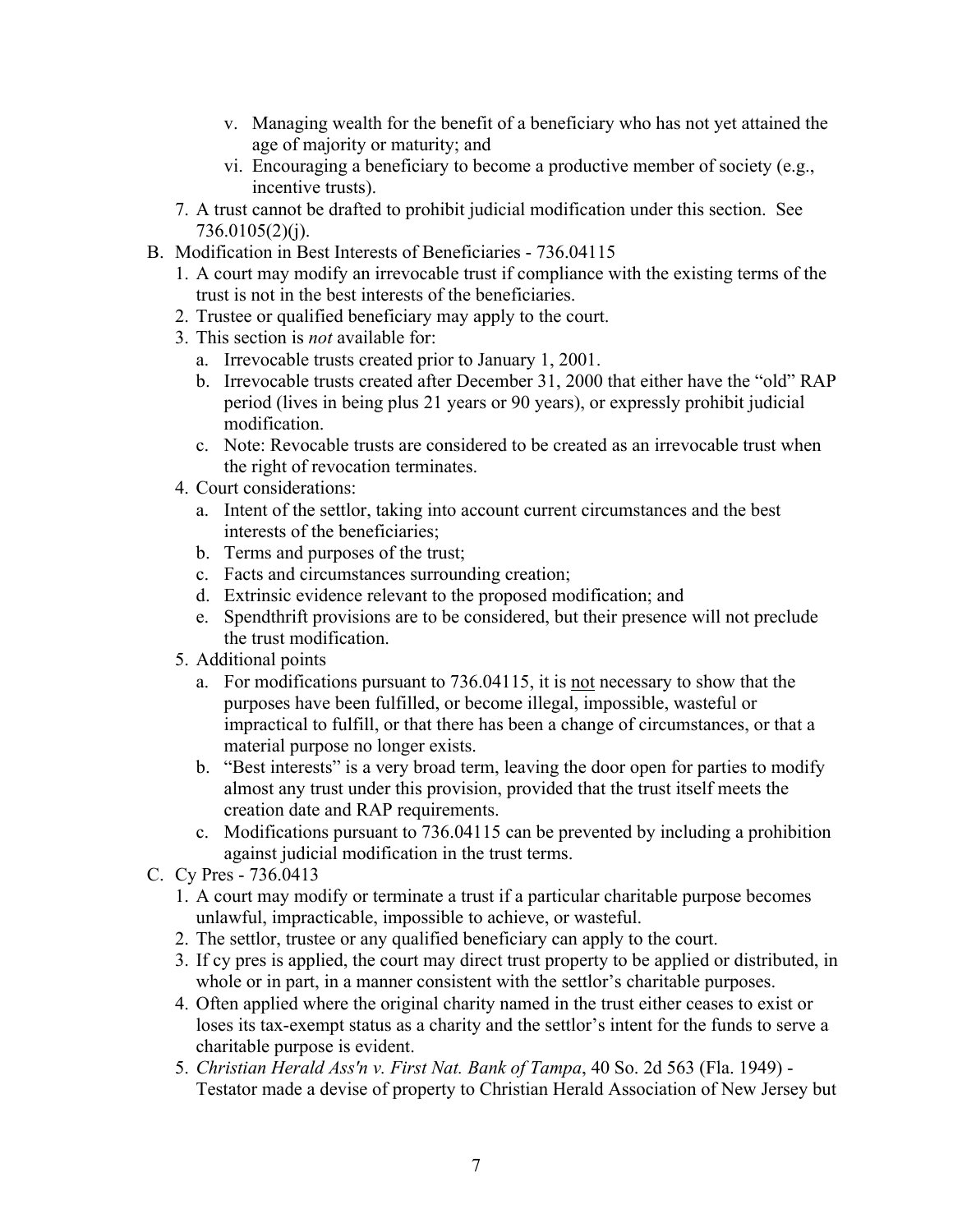that organization was dissolved prior to the drafting of the will. The court applied the cy pres doctrine to carry out the intent of the testator by vesting title to such property in the Christian Herald Association of New York, a corporation that was the successor to the dissolved corporation and whose purpose and function were similar to that of the dissolved corporation.

- 6. See also *In re Williams' Estate*, 59 So. 2d 13 (Fla. 1952); *Sheldon v. Powell*, 128 So. 258 (Fla. 1930); *Jewish Guild for the Blind v. First Nat. Bank in St. Petersburg*, 226 So. 2d 414 (Fla. 2d DCA 1969).
- D. Modification or Termination of Uneconomic Trusts 736.0414(2)
	- 1. A court may modify or terminate a trust OR remove a trustee and appoint a new trustee if the court determines that the value of the trust property is insufficient to justify the cost of administration.
	- 2. Trustee or qualified beneficiary may apply to the court.
	- 3. If a trust is terminated under this section, the trustee shall distribute the trust property "in a manner consistent with the purposes of the trust." Typically, this means distributing out the assets amongst the qualified beneficiaries in accordance with the actuarial value of their interests or in some other manner agreed to amongst the trustee and qualified beneficiaries.
	- 4. Does not apply to an easement for conservation or preservation. The rationale stated under the Comments to the UTC is that such easements are different than cash and securities, and the creators of such easements likely would prefer the easement to continue even if it has a low value.
	- 5. Additional points
		- a. Judicial termination may be used regardless of the value of the trust as long as a court determines the value is insufficient to justify the courts.
		- b. This section may come into play where a trust requires a corporate trustee to serve, and the assets of the trust are small enough that the corporate trustee is charging a minimum fee (e.g., \$10,000) that is disproportionately large compared to the trust assets.
		- c. Terminating the trust does not necessarily mean all assets are being paid to the current beneficiaries. Instead, the assets may be paid out among the current and remainder beneficiaries based on the actuarial value of their interests or some other agreement.
		- d. The settlor can draft to prohibit or modify the requirements of this section. Section 736.0414 is not a mandatory provision of the FTC. See 736.0105.
- E. Reformation to Correct Mistakes 736.0415
	- 1. A court may reform the terms of a trust, *even if unambiguous*, to conform the terms to the settlor's intent if it can be proven by clear and convincing evidence that BOTH of the following have been affected by a mistake of fact or law, whether in expression or inducement:
		- a. Settlor's intent; and
		- b. Terms of the trust.
	- 2. Settlor or interested person may apply to the court.
	- 3. Evidence of the settlor's intent can be considered even when the evidence contradicts an apparent plan meaning of the trust instrument.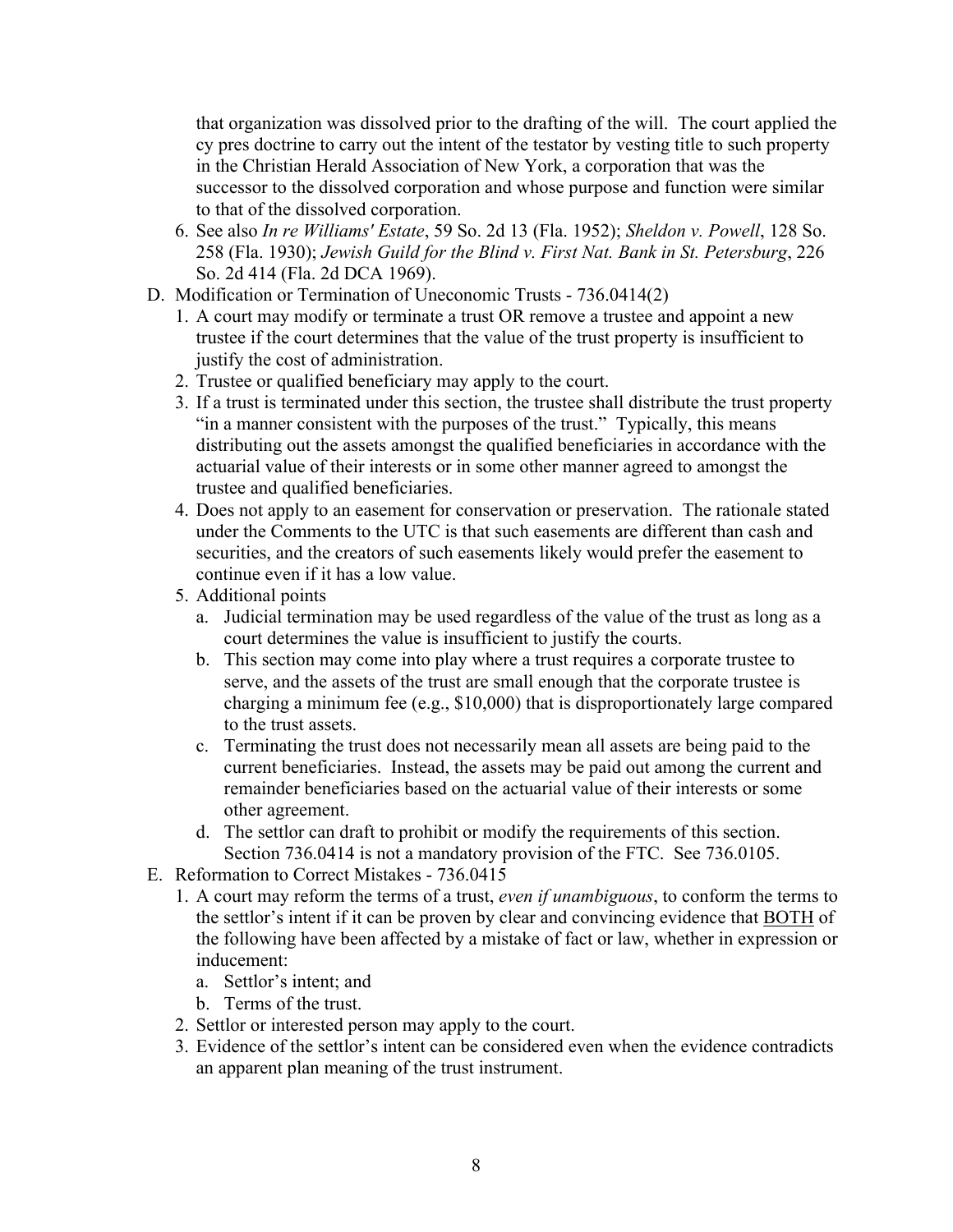- 4. Mistake of expression occurs when the terms of the trust misstate the settlor's intention, fail to include a term that was intended to be included, or include a term that was not intended to be included. See Comment to UTC § 415.
- 5. Mistake of inducement occurs when the terms accurately reflect what the settlor intended to be included or excluded but the settlor's intent was based on a mistake of fact or law. See Comment to UTC § 415.
- 6. The heightened standard of proof of clear and convincing evidence is used to guard against the possibility of unreliable or contrived evidence. See Comment to UTC § 415.
- 7. Reformation of trusts in Florida is allowable both under the common law and under the FTC. See *Robinson v. Robinson*, 720 So. 2d 540 (Fla. 4th DCA 1998).
- 8. Examples:
	- a. In *Megiel-Rollo v. Megiel*, 162 So. 3d 1088 (Fla. 2d DCA 2015) the court held that and the power of the courts to reform a trust is not confined to the correction of "simple scrivener's errors" and went so far as to allow, on remand, the reformation of a trust which failed to include a schedule of remainder beneficiaries to receive trust assets upon the decedent's death.
	- b. See also *Morey v. Everbank*, 93 So. 3d 482, 484 (Fla. 2d DCA 2012); *Reid v. Est. of Sonder*, 63 So. 3d 7, 9 (Fla. 3d DCA 2011).
	- c. Extrinsic evidence, including the testimony and files of the drafting attorney, can be used to show that there was a mistake in transcription. See Restatement (Third) of Property (Wills and Donative Transfers) § 12.1 i, Illustrations 4 and 5 (2003).
		- i. Illustration 4. G's will devised "\$1,000 to A." Extrinsic evidence, including the testimony and files of the drafting attorney, shows that there was a mistake in transcription and that G's intention was to devise \$10,000 to A. If this evidence satisfies the clear-and-convincing-evidence standard of proof, the will is reformed to substitute "\$10,000" for "\$1,000."
		- ii. Illustration 5. G created an inter vivos trust. The trust document did not contain a clause reserving to G a power to revoke the trust. Controlling law provides that a trust is irrevocable in the absence of an expressly retained power to revoke. After G signed the document, G's financial condition changed and G sought to revoke the trust. Extrinsic evidence shows that G intended to create a revocable trust and so instructed her attorney; and shows that G's attorney mistakenly failed to include the revocation clause. If this evidence satisfies the clear-and-convincing-evidence standard of proof, the trust document is reformed to insert the mistakenly omitted power to revoke.
		- iii. See also Restatement (Third) of Trusts § 62 (2003) Illustration 1 where S established a testamentary trust for the benefit of his brother and sister and their families. The language of S's will expressly states that the trust is to terminate and be distributed on the death of S's sister. Clear and convincing evidence establishes that S had intended to provide for the trust to terminate on the death of the survivor of his brother and sister and that the erroneous time of termination stated in the will was the result of a "scrivener's error" by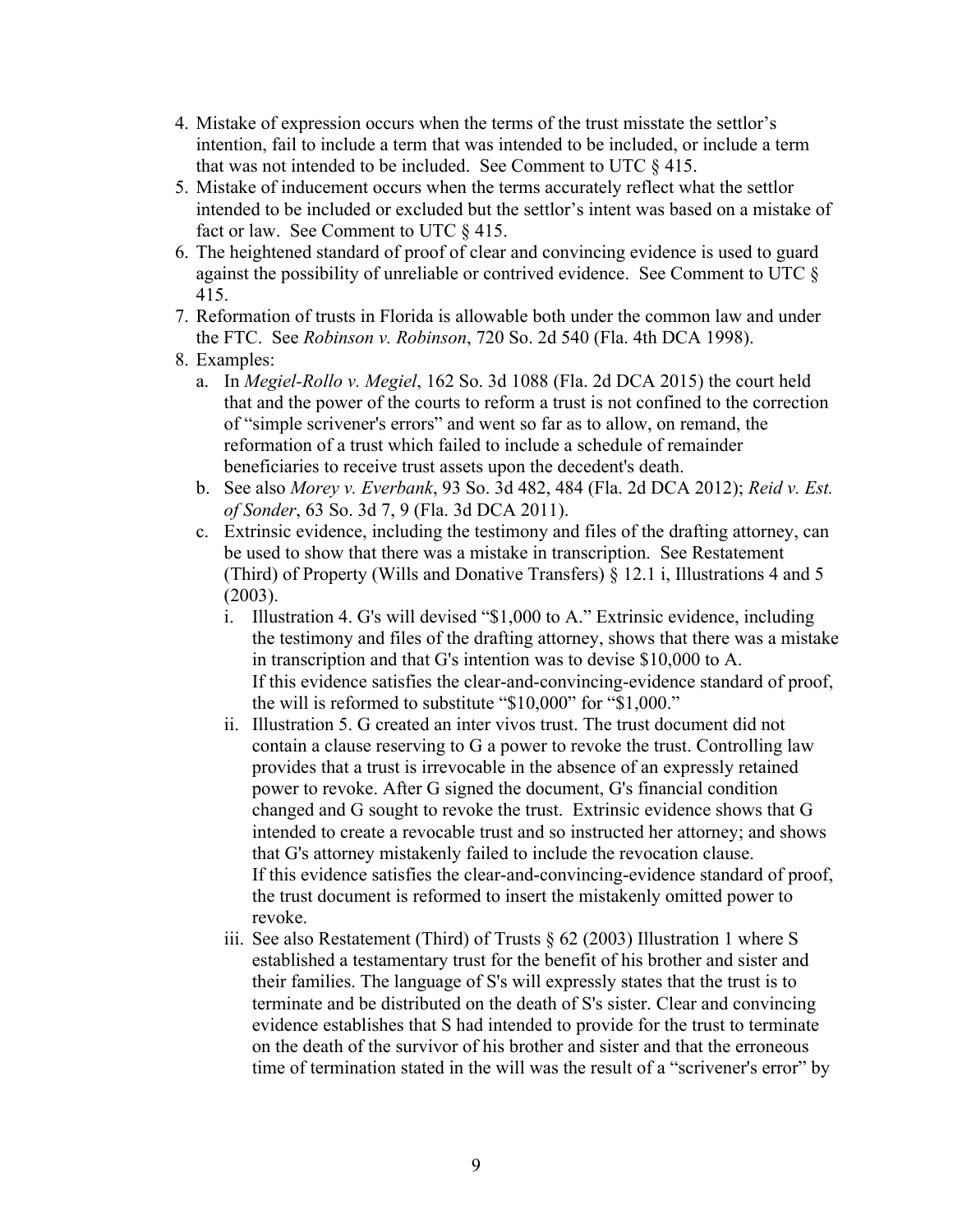S's lawyer. The termination provision of the trust will be reformed to reflect S's intention.

- F. Modification to Achieve Settlor's Tax Objectives 736.0416
	- 1. A court may modify the terms of a trust in a manner that is not contrary to the settlor's probable intent in order to achieve the settlor's tax objectives.
	- 2. Any interested person may apply to the court.
	- 3. Modification may have retroactive effect.
	- 4. Be aware that, although the state court may approve a modification on the basis that it will achieve the settlor's tax objectives, the IRS generally is not bound by the state court decision. See Section VI below for discussion of the *Estate of Bosch* case. Therefore, the IRS could impose a different tax result than intended; however, the modification would still be binding for state law purposes.
	- 5. Examples of modifications for tax reasons that are recognized in the Internal Revenue Code<sup>2</sup>:
		- a. Code  $\S 2055(e)$  qualified reformation of a split interest trust to qualify for the estate tax charitable deduction.
		- b. Treas. Reg.  $\S 20.2056A-4(a)$  reformation to qualify a trust for the benefit of a noncitizen surviving spouse as a qualified domestic trust (QDOT) for estate tax purposes.
	- 6. Note that the significant changes in the transfer tax laws in recent years, including the recent enactment of what is commonly referred to as the Tax Cuts and Jobs Act of 2017, arguably provide adequate grounds to justify a modification pursuant to 736.0416. For example, a trust could be modified to utilize a beneficiary's increased estate or GST tax exemption and take advantage of a step-up in basis on appreciated assets under Code § 1014.
- G. Attorney's fees and costs 736.1004
	- 1. In proceedings arising under 736.0410 736.0417, the court "shall award taxable costs as in chancery actions, including attorney fees and guardian ad litem fees."
	- 2. When awarding taxable costs, including attorney fees, the court in its discretion may direct payment from a party's interest, if any, in the trust or enter a judgment that may be satisfied from other property of the party, or both.
	- 3. The phrase "as in chancery actions" generally means that costs follow the judgment unless there are circumstances that render application of this rule unjust. *In re Estate of Simon v. Levin & Fishman, P.A.*, 549 So. 2d 210 (Fla. 3d DCA 1989).
- H. Reformation of Wills
	- 1. Prior to 2011, Florida courts consistently held that a will could not be reformed or rewritten. *Owen v. Estate of Davis ex rel. Holzauser*, 930 So. 2d 873 (Fla. 2d DCA 2000); *In re Estate of Guess*, 213 So. 2d 638 (Fla. 3d DCA 1968); and *In re Estate of Reese*, 622 So. 2d 157 (Fla. 4th DCA 1993). Some courts, however, effectively permitted the reformation of a will under the guise of a construction action. See *In re Estate of Reese*, 622 So. 2d 157 (Fla. 4th DCA 1993) and *Wilson v. First Florida Bank*, 498 So. 2d 1289 (Fla. 2d DCA 1986).
	- 2. Recognizing that many other states had adopted the modern approach of permitting will reformations as promulgated by the Restatement Third Property (Wills and Other

<sup>&</sup>lt;sup>2</sup> All references to the Internal Revenue Code or "Code" shall be to the Internal Revenue Code of 1986, as amended.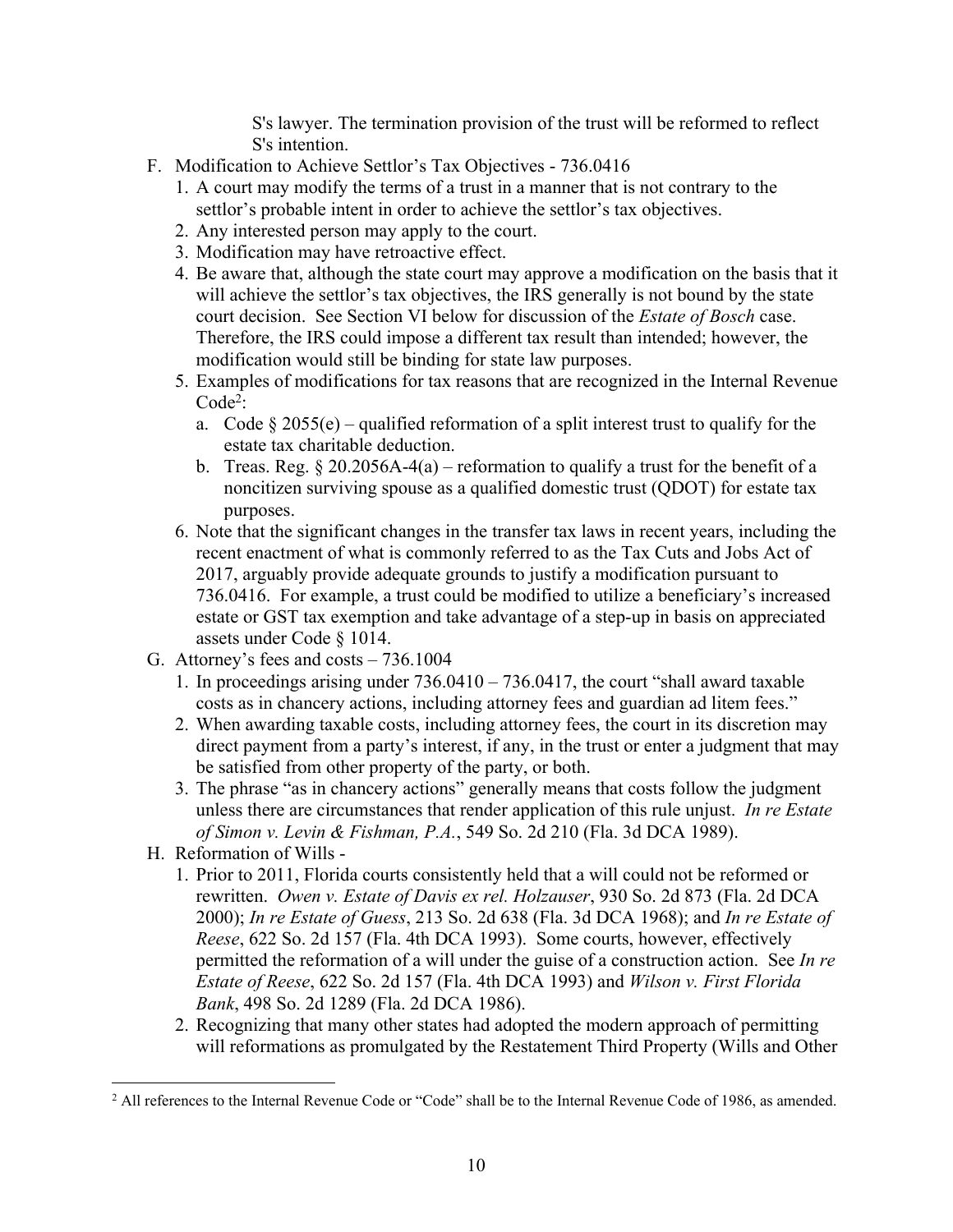Donative Transfers) and the Uniform Probate Code, and that virtually all other testamentary instruments could be reformed under law, the Florida Legislature enacted sections 732.615, 732.616 and 733.1061 of the Florida Statutes in 2011 to provide statutory mechanisms for reforming a will to correct mistakes, modifying a will to achieve testator's tax objectives, and allocating fees and costs for will reformation proceedings.

- 3. Reformation to Correct Mistakes F.S. § 732.615
	- a. The court may reform the terms of a will, even if unambiguous, to conform the terms to the testator's intent if it is proved by clear and convincing evidence that both the accomplishment of the testator's intent and the terms of the will were affected by a mistake of fact or law, whether in expression or inducement.
	- b. In determining the testator's original intent, the court may consider evidence relevant to the testator's intent even though the evidence contradicts an apparent plain meaning of the will.
	- c. Any interested person may apply to the court.
	- d. Clear and convincing evidence standard requires that the evidence must be found to be credible, the facts to which the witnesses testify must be distinctly remembered; the testimony must be precise and explicit and the witnesses must be lacking in confusion as to the facts in issue. See *Slomowitz v. Walker*, 429 So. 2d 797 (Fla. 2d DCA 1983).
	- e. A mistake in expression is one in which the will includes a provision that misstates the testator's intent, includes a provision that was not intended to be included or fails to include a provision that was intended to be included. This would encompass most scriveners' errors.
	- f. A mistake in the inducement arises when a donative document includes a term that was intended to be included or fails to include a term that was not intended to be included, but the intention to include or not to include the term was the product of a mistake of fact or law. An example of a mistake in the inducement for a will might be if the testator omitted a child he mistakenly believed to be deceased at the time the will was executed.
	- g. In order to determine the testator's original intent, the court may consider extrinsic evidence even if the evidence contradicts the plain meaning of the will. Prior to 2011, if the will was clear and unambiguous on its face, extrinsic evidence could not be admitted and the court could not rewrite the will or add language to bring the document in line with the actual intent of the testator.
	- h. Reformation of a will relates back and alters the document nunc pro tunc, not as of the day the reformation order was entered.
	- i. The statute is comparable to an existing provision applicable to testamentary trusts, revocable trusts and other trusts under 736.0415.
- 4. Modification to achieve testator's tax objectives F.S. § 732.616
	- a. To achieve the testator's tax objectives, the court may modify the terms of a will in a manner that is not contrary to the testator's probable intent. The court may provide that the modification has retroactive effect.
	- b. In order to determine the testator's tax objectives, the court will likely consider extrinsic evidence even if the evidence contradicts the plain meaning of the will.
	- c. Any interested person may apply to the court.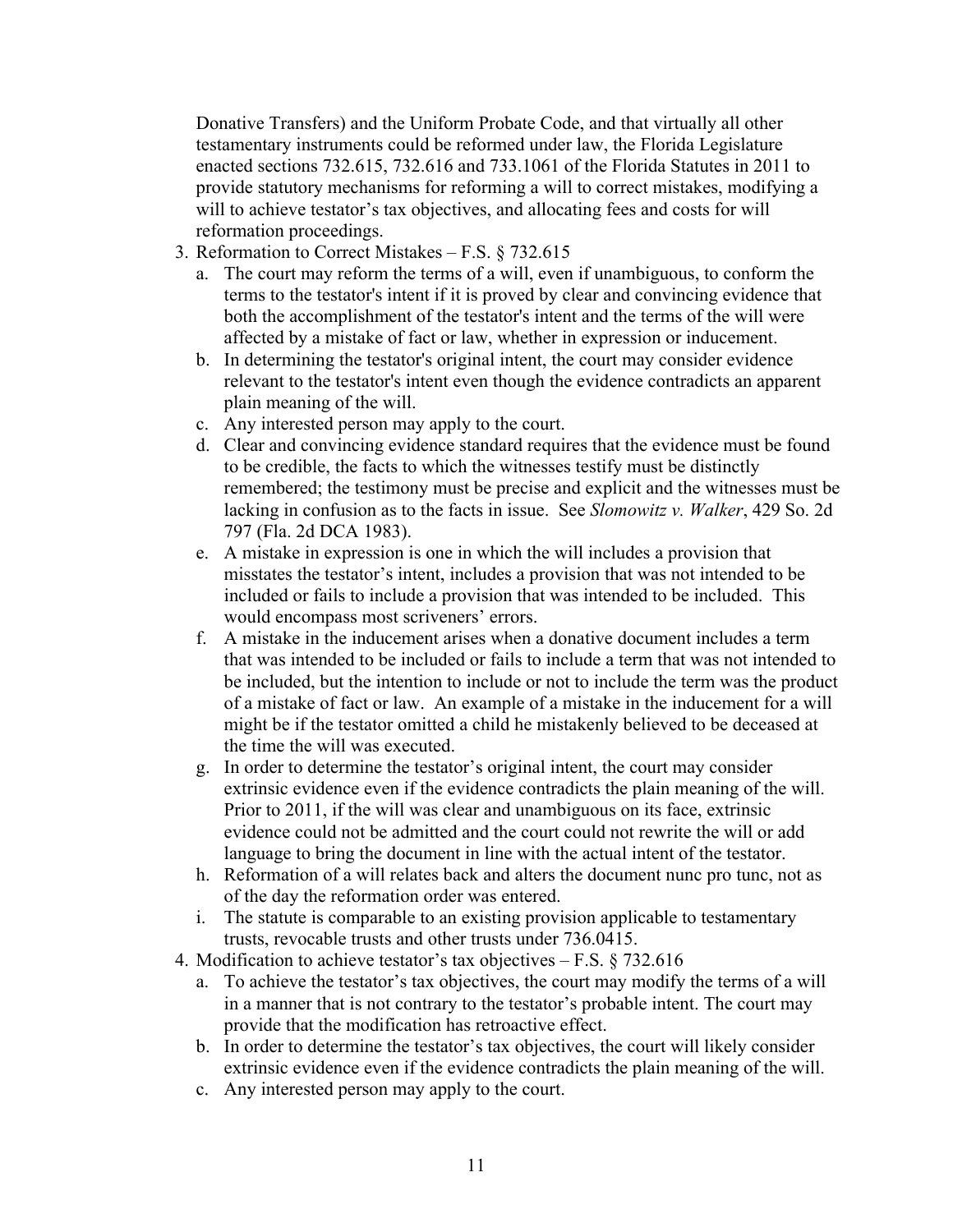- d. It is not necessary to show an ambiguity exists to modify a will under 732.616.
- e. Note that the statute does not reference a clear and convincing standard. For purposes of 732.616, the standard is less rigorous because the concerns implicated in a reformation to correct mistakes are not present.
- f. As with 736.0416, although the state court may approve a modification on the basis that it will achieve the settlor's tax objectives, the IRS generally is not bound by the state court decision. See Section VI below for discussion of the *Estate of Bosch* case. Therefore, the IRS could impose a different tax result than intended; however, the modification would still be binding for state law purposes.
- 5. Fees and costs; will reformation and modification F.S. § 733.1061
	- a. In a proceeding arising under s. 732.615 or s. 732.616, the court shall award taxable costs as in chancery actions, including attorney's fees and guardian ad litem fees.
	- b. When awarding taxable costs, including attorney's fees and guardian ad litem fees, the court in its discretion may direct payment from a party's interest, if any, in the estate or enter a judgment which may be satisfied from other property of the party, or both.
	- c. As in 736.1004, the phrase "as in chancery actions" generally means that costs follow the judgment unless there are circumstances that render application of this rule unjust. *In re Estate of Simon v. Levin & Fishman, P.A.*, 549 So. 2d 210 (Fla. 3d DCA 1989).

### IV. NONJUDICIAL MODIFICATION

- A. Nonjudicial Modification 736.0412
	- 1. Trust may be modified at any time after the settlor's death upon the unanimous agreement of the trustee and all qualified beneficiaries.
	- 2. No justification is necessary for modification or termination as long as the trustee and all qualified beneficiaries agree.
	- 3. This section is not available for:
		- a. Irrevocable trusts created prior to January 1, 2001.
		- b. Irrevocable trusts created after December 31, 2000 that have the "old" RAP period (lives in being plus 21 years or 90 years) *unless* the terms of the trust expressly authorize nonjudicial modification.
		- c. Irrevocable trusts for which a charitable deduction is allowed until the termination of all charitable interests. This restriction is intended to preserve the deductibility of charitable trusts for federal tax purposes.
		- d. Note: Revocable trust are considered to be created as an irrevocable trust when the right of revocation terminates.
	- 4. A nonjudicial modification under this section may:
		- a. Amend or change the terms of the trust, specifically including those governing distribution of income or principal or terms governing administration;
		- b. Terminate the trust in whole or in part;
		- c. Direct or permit the trustee to do things that are not authorized or that are expressly prohibited by the terms of the trust; and/or
		- d. Prohibit the trustee from doing things that the trust permits or directs them to do.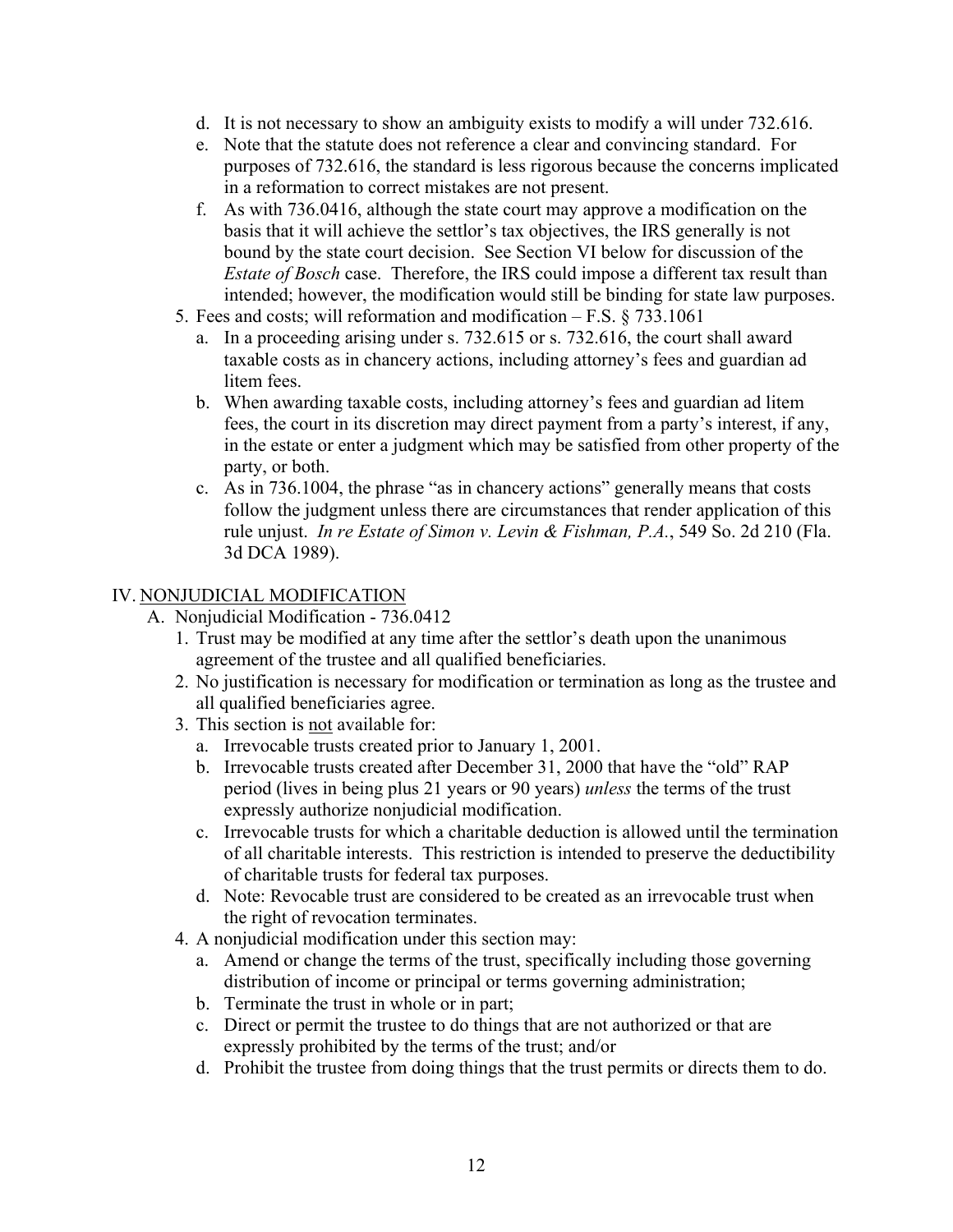- e. Note: These are the same modifications that a court may make under § 736.04113(2).
- 5. Additional notes:
	- a. Representation under 736.0301-736.0306 is expressly permitted to bind beneficiaries who are not part of the nonjudicial modification agreement. Although such representation is permitted, the representative could still have liability to the represented party for doing so.
	- b. Modification is only permitted after the settlor's death. This limitation was included because there was some concern that a settlor could be deemed to possess a Code § 2036 or 2038 power (causing the inclusion of trust assets in the settlor's gross estate for estate tax purposes) if the settlor could participate in the modification, either directly or indirectly. See Florida House of Representatives Staff Analysis for HB 425, p. 21 (2006), available at http://archive.flsenate.gov/ data/session /2006/House/bills/analysis/pdf/h0425d.EDTB.pdf. But see, e.g., PLRs 201417001, 201417002, 201233008.
	- c. For short-term trusts (i.e., those with a RAP of lives in being plus 21 years or 90 years), the trust terms must expressly authorize nonjudicial modification for 736.0412 to be available.
	- d. For long-term trusts (i.e., those with a RAP period *longer than* lives in being plus 21 years or 90 years), the availability of 736.0412 is mandatory and cannot be overridden by the terms of the trust. See  $736.0105(2)(k)$ . The policy argument is that long-term trusts need greater flexibility than short-term trusts. However, the anomaly that has been created is that short-term trusts can end up being locked up longer than long-term trusts because 736.0412 cannot be used for short-term trusts, but long-term trusts can be modified the day after the settlor's death. There has been some discussion in RPPTL of proposing legislation either (1) permitting settlors to draft against 736.0412 for long-term trusts or (2) prohibiting nonjudicial modification under 736.0412 for the first 90 years of a long-term trust in order to provide consistent treatment for short-term and long-term trusts.
	- e. The existence of a spendthrift provision, or even a provision prohibiting amendment or revocation of the trust, will not prevent modification under this section.
- B. Termination of Uneconomic Trusts 736.0414(1)
	- 1. After notice to qualified beneficiaries, a trustee may terminate a trust if the value of the trust property is less than \$50,000 and the trustee concludes that the value of the trust property is insufficient to justify the cost of administration.
	- 2. If a trust is terminated under this section, the trustee must distribute the trust property in a manner consistent with the purposes of the trust.
	- 3. This is the nonjudicial counterpart of the judicial modification/termination for uneconomic trusts discussed above.
	- 4. Termination under this section can be prohibited by including a provision in the trust. Further, the settlor may specify a higher or lower threshold for termination.
	- 5. If a qualified beneficiary objects upon receipt of the notice, then the qualified beneficiary may commence a judicial proceeding to block the trustee's termination.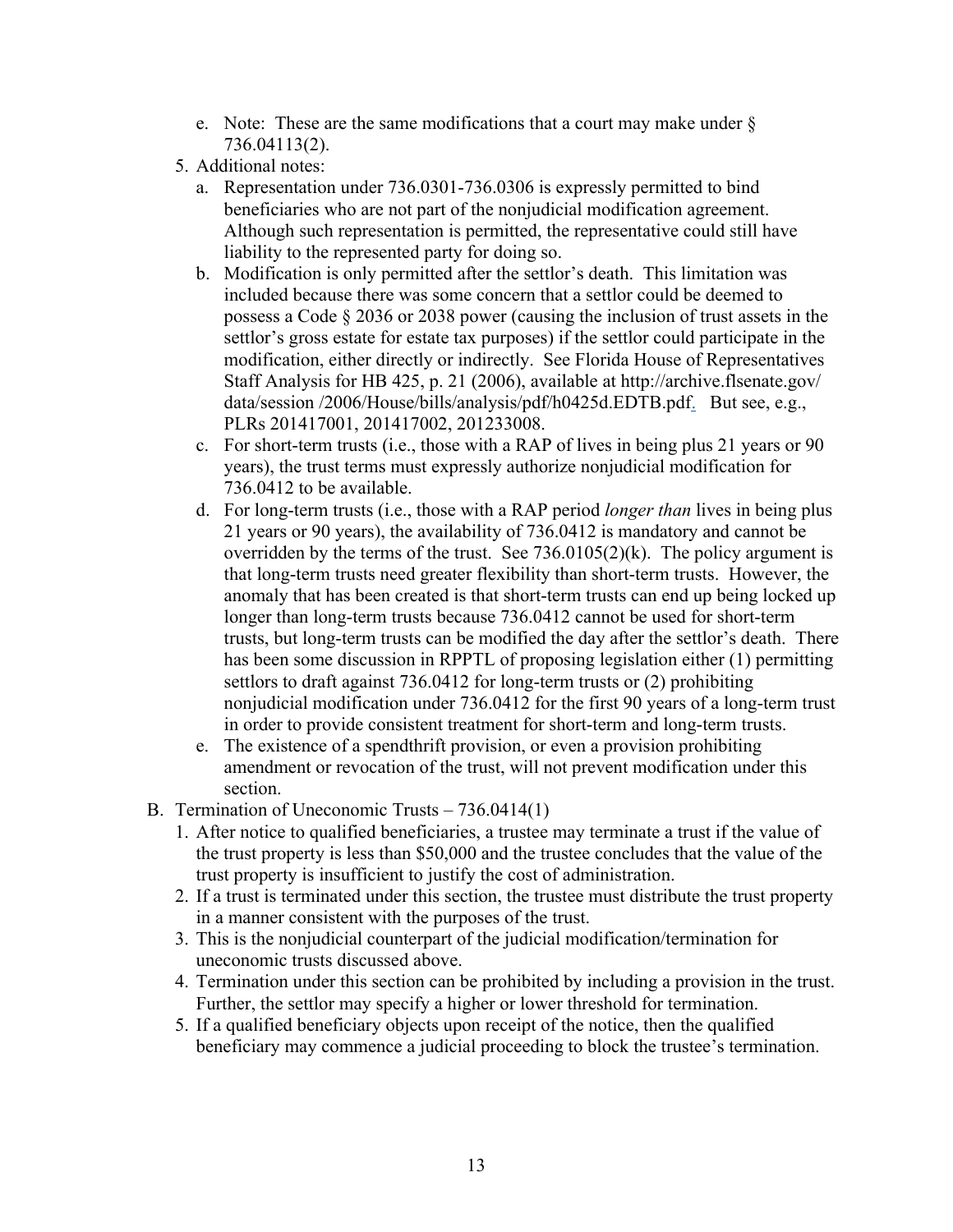- C. Nonjudicial Settlement Agreements 736.0111
	- 1. "Interested persons may enter into a binding nonjudicial settlement agreement with respect to any matter involving a trust."
	- 2. The term "interested persons" is defined for purposes of this section to mean persons whose interest would be affected by a settlement agreement.
	- 3. An interested person may request a court to approve or disapprove a nonjudical settlement agreement, but judicial approval is not required.
	- 4. Issues that may be resolved by a nonjudicial settlement agreement include, but are not limited to:
		- a. Interpretation or construction of trust terms;
		- b. Approval of a trustee's report or accounting;
		- c. Direction to a trustee to refrain from performing a specific act or the grant to a trustee of a necessary or desirable power;
		- d. Resignation or appointment of a trustee and the determination of trustee compensation;
		- e. Transfer of principal place of administration; and
		- f. Liability of a trustee for an action relating to the trust.
	- 5. The only limitation imposed on a nonjudicial settlement agreement is that it is valid only to the extent the terms and conditions could be properly approved by a court. Thus, a nonjudicial settlement agreement can be used to modify or terminate a trust as long as a court could approve such modification or termination pursuant to one of the aforementioned judicial modification options under the FTC.
	- 6. Nonjudicial settlement agreements are intended to encourage the nonjudicial resolution of trust matters. As a result, having 736.0111 effectively expands all judicial modification avenues discussed in Section III above into nonjudicial modification options as well.
- D. Trustee's Power to Invade Principal in Trust ("Decanting") 736.04117
	- 1. See Section V below.
- E. Modification by Unanimous Consent of the Settlor and Beneficiaries Common Law
	- 1. A trust can be modified or terminated by unanimous agreement of the settlor and beneficiaries, even if a trustee objects.
	- 2. *Peck v. Peck,* 133 So. 3d 587 (Fla. 2d DCA 2014)
		- a. Bernard Peck prepared a trust for his daughter, Constance, and funded it with gifts from a UTMA that was previously set up for her. Constance was named the settlor and co-trustee. The trust provided for all income to be paid to Constance during her life and also gave her a testamentary power of appointment over the remainder. Additional funds were transferred to the trust upon Bernard's death in 2009. In 2012, Constance filed a petition to terminate her trust. Her children, who were the remainder beneficiaries, agreed to the termination, but her brother, Daniel, who was a co-trustee, objected. The court held that Constance, as settlor of her trust, and her children, as the beneficiaries, had the right under common law to terminate Constance's trust notwithstanding the objection from her cotrustee and notwithstanding that such termination may defeat Bernard's intent with respect to the amounts he added to the trust at his death.
	- 3. See also *Smith v. Massachusetts Mutual Life Insurance Company*, 156 So. 498 (1934) and *Preston v. City National Bank of Miami*, 294 So. 2d 11 (Fla. 3d DCA 1974).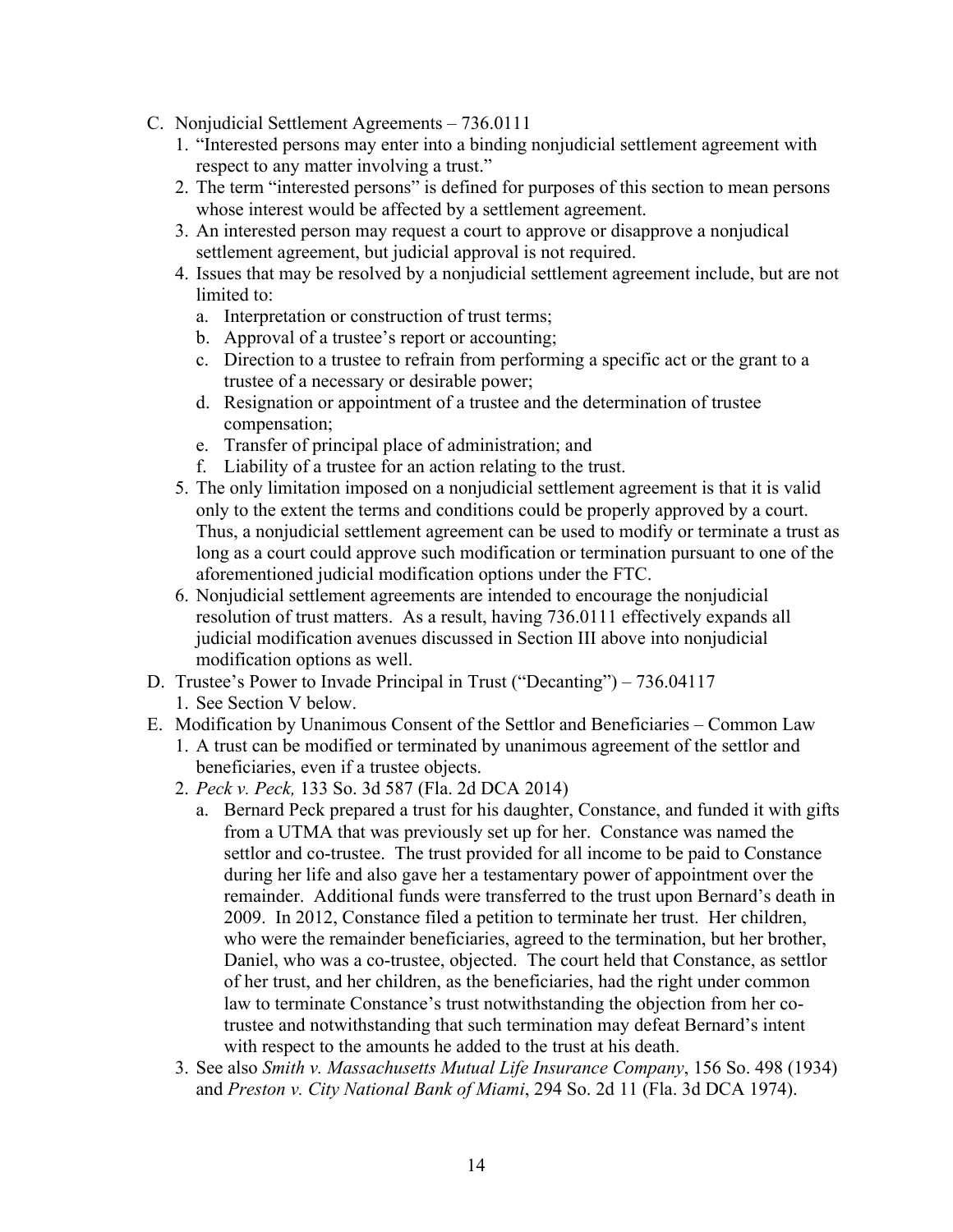- F. Trust Protectors / Trust Directors
	- 1. It is not uncommon for trusts to include the appointment of a trust protector or director who is not a trustee, but has the authority to modify the terms of a trust under certain circumstances, such as to achieve tax objectives, change administrative provisions or add or remove beneficiaries.
	- 2. 736.0808 (pre-July 1, 2021 law)
		- a. Originally enacted in 2006, 736.0808 expressly (a) permitted the appointment of a person other than the trustee to direct the modification or termination of a trust and (b) provided that such a person was presumptively a fiduciary required to act in good faith with regard to the purposes of the trust and the interests of the beneficiaries.
		- b. Section 736.0808 was copied from UTC § 808. The comment to UTC § 808 states that "subsections (b)-(d) ratify the use of trust protectors and advisers  $\dots$ 'Advisers' have long been used for certain trustee functions, such as the power to direct investments or manage a closely-held business. 'Trust protector' . . . is more recent and usually connotes the grant of greater powers, sometimes including the power to amend or terminate the trust."
		- c. Notably, 736.0105 did not include 736.0808 as a provision that could not be modified by the terms of the trust. Therefore, it appeared that a settlor was free to draft the trust protector powers and obligations as the settlor desired. The Comment to UTC § 808 acknowledged this flexibility, stating "[t]he provisions of this section may be altered in the terms of the trust. . . A settlor can provide that the trustee must accept the decision of the power holder without question. Or a settlor could provide that the holder of the power is not to be held to the standards of a fiduciary."
		- d. Many practitioners, however, felt that 736.0808 did not sufficiently address legal concerns that had developed over time relating to the use of trust protectors and directors, such as the applicable fiduciary obligations and standard of liability.
	- 3. Uniform Directed Trust Act (UDTA)
		- a. In June 2017, the National Conference of Commissioners on Uniform State Law (NCCUSL) approved the Uniform Directed Trust Act, which attempted to address uncertainties surrounding the role and obligations of all types of trust directors, including trust protectors. The Uniform Directed Trust Act can be found at www.uniformlaws.org.
		- b. To date, 15 states have enacted the UDTA.
	- 4. Florida Uniform Directed Trust Act (July 1, 2021)
		- a. Effective July 1, 2021, Florida enacted "The Florida Uniform Directed Trust Act" codified in 736.1401-1416 to replace 736.0808 and expand upon the statutory law governing trust protectors and directors. The Florida Act, which was drafted by a subcommittee of the RPPTL Section, is largely based on the Uniform Directed Trust Act.
		- b. The Act applies to, among other things, a "power of direction" granted to a trust protector or director under the terms of a trust. A power of direction is defined in 736.0103 to include a power to amend or terminate a trust.
		- c. Generally, a protector/director has the same fiduciary duty and liability in the exercise or nonexercised of a power of direction as a trustee in a like position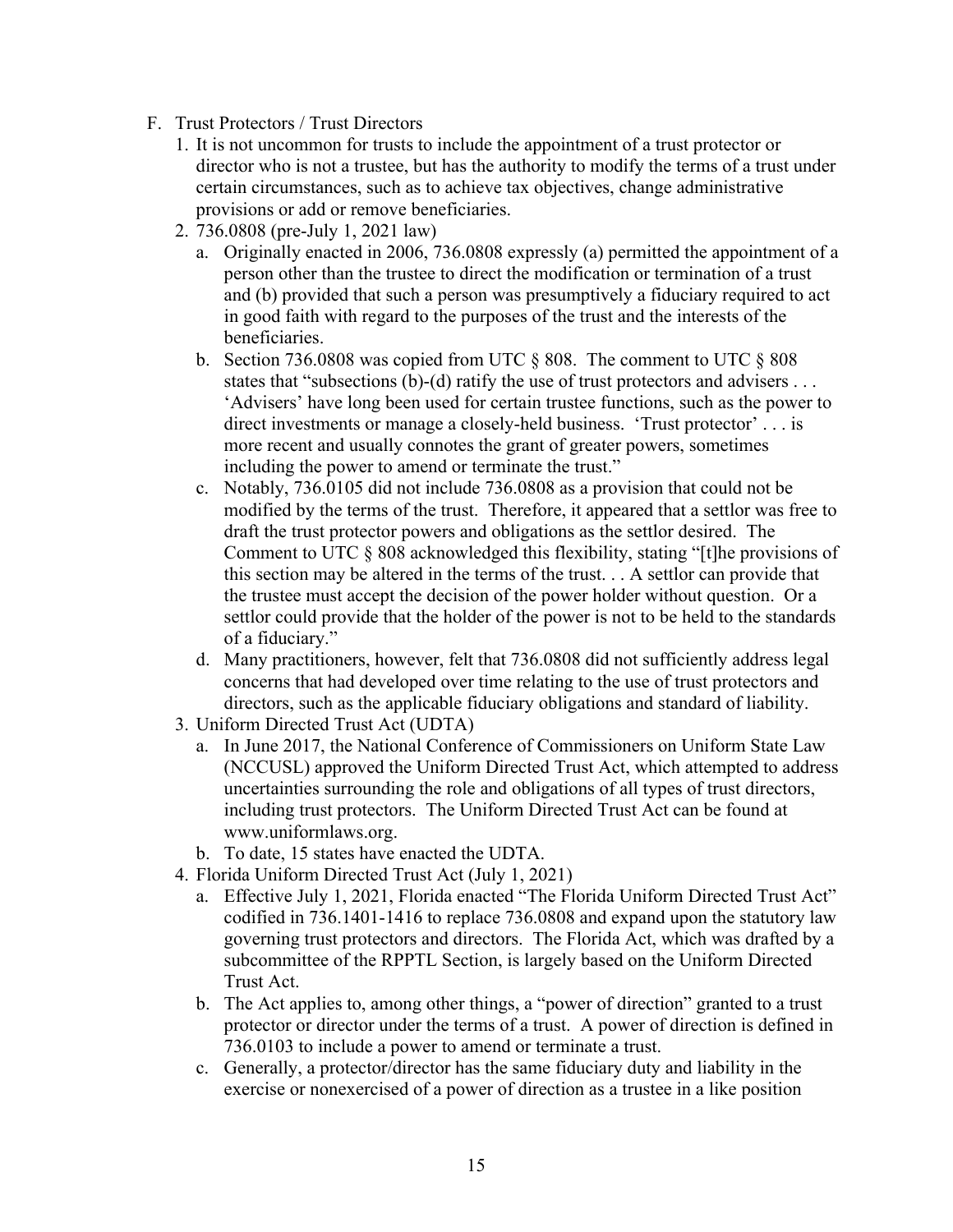under similar circumstances. However, the terms of a trust may vary the protector's duty or liability to the same extent the terms of a trust may vary the duty or liability of a trustee in a like position under similar circumstances. Further, the trust may impose additional duties or liability on a protector.

- i. The duty of a trustee to act in good faith and in accordance with the terms and purposes of the trust and the interests of the beneficiaries cannot be eliminated by the trust instrument under 736.0105(2)(b). Therefore, protectors are held to the same minimum duties when exercising a power of direction.
- ii. As a result, it is prudent to include language in the trust that provides guidance on the circumstances in which a protector may exercise a power to modify a trust. For example, a trust may state that the protector shall have the right to modify a trust to carry out the settlor's intent in creating the trust and provide a list of the settlor's general intentions, such protecting trust assets from spousal claims and creditors, minimizing taxation, protecting beneficiaries from financial mismanagement or becoming too reliant on the trust funds, and providing for the efficient administration of trust assets. Moreover, consider adding general references to provisions that the protector may modify, such as modifying the administrative or distribution provisions, modifying the factors that the trustee may take into account when making distribution decisions, or modifying provisions to address tax or other legal changes that affect the trust administration.
- d. The limitations period to bring a breach of trust action against a protector/director is the same as the period that would apply to a trustee in a like position under similar circumstances under 736.1008. Similarly, the protector/director may assert the same defenses to a breach of trust action that a trustee could assert.
- e. Trustees who comply with a power of direction exercised by a protector or director are not liable except to the extent that compliance would result in the trustee engaging in willful misconduct.
- f. Since the Florida UDTA is based largely on the UDTA, the comments to the UDTA can be helpful to understanding the Florida UDTA provisions.
- 5. Caselaw is scarce
	- a. *Minassian v. Rachins*, 152 So. 3d 719 (Fla. 4th DCA 2014)
		- i. The first published appellate opinion in Florida analyzing the role of a trust protector.
		- ii. In *Minassian*, a family trust was set up upon the decedent's death under his revocable trust for the benefit of his surviving spouse during her lifetime. The trust provided that, in making discretionary distributions to the spouse, the trustee is directed to be mindful that Minassian's "primary concern and objective is to provide for the health, education, and maintenance of [his] spouse, and that the preservation of principal is not as important as the accomplishment of these objectives." Further, Article 10 of the trust provided that "the Family Trust shall terminate" at the death of Minassian's spouse, and the remainder distributed as provided in the succeeding Articles. Article 11 stated that it was not Minassian's desire "to create a Common Trust for the benefit of [Minassian's] beneficiaries." Article 12 stated that all trust property not previously distributed shall be divided into a separate trust share for each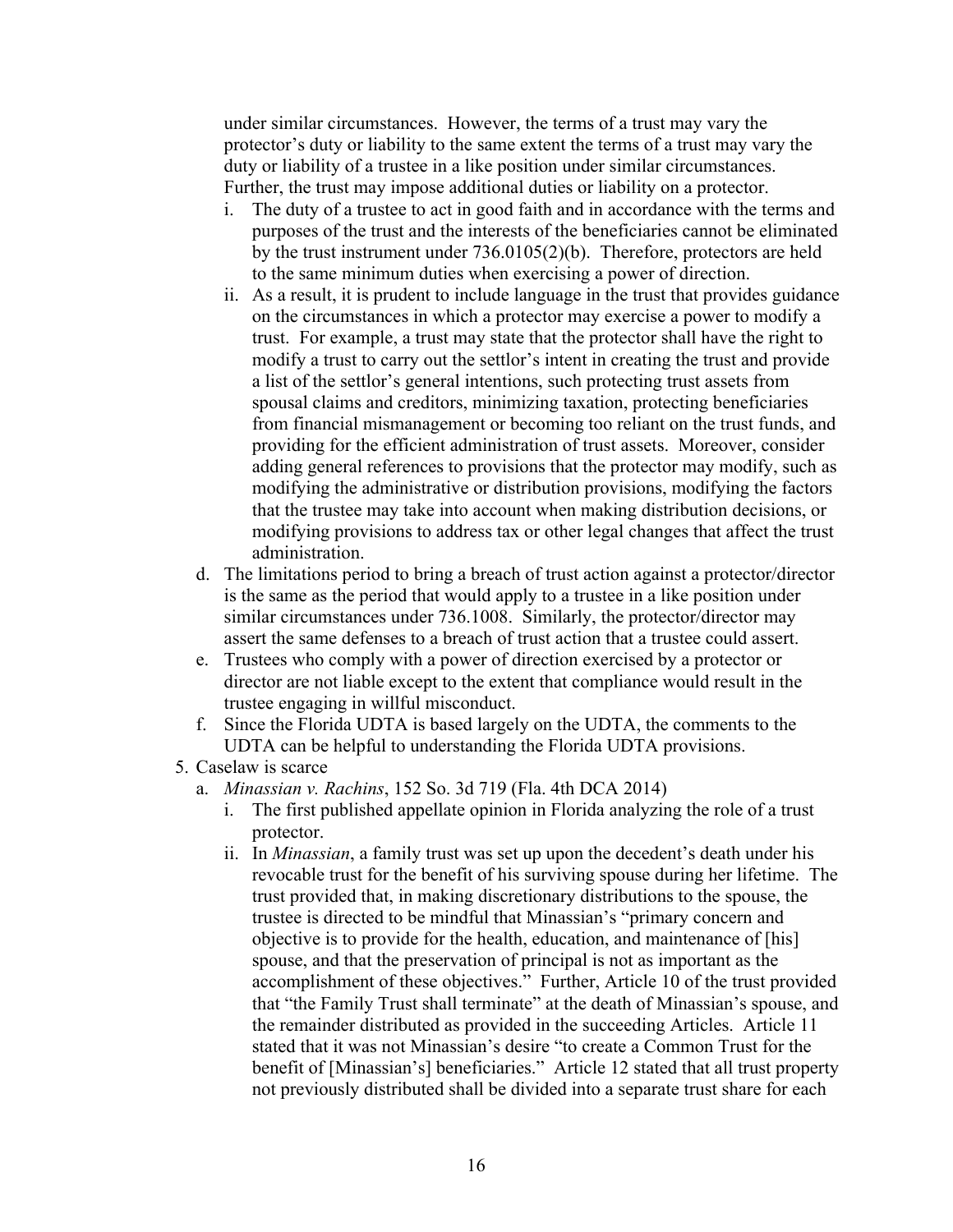of Minassian's children from his prior marriage. Further, the trustee was directed to create a trust share for each beneficiary.

- iii. The children, claiming they had standing as qualified beneficiaries of the Family Trust, sued the spouse for breach of fiduciary duties relating to the Family Trust administration.
- iv. The spouse argued that the children were not qualified beneficiaries, and did not have standing to sue, because the Family Trust terminates at her death and new trusts are created for the children. Thus, the children are beneficiaries of the new trusts to be created after her death, but not of the Family Trust.
- v. After losing at the trial court level, Minassian's spouse exercised the power granted to her under the terms of the trust to appoint Minassian's estate planning attorney as the trust protector. Under the terms of the trust, the protector had the authority to modify or amend the trust, without court authorization, to (i) correct ambiguities that might require court construction or (ii) correct a drafting error that defeats Minassian's intent "as determined by the Trust Protector in its sole and absolute discretion, following the guidelines provided in this Agreement." The trust protector was directed by the trust terms to determine Minassian's intent and consider the interests of current and future beneficiaries "as a whole" and to amend "only if the amendment will either benefit the beneficiaries as a group (even though particular beneficiaries may thereby be disadvantaged), or further [his] probably wishes in an appropriate way." Finally, the trust stated that any exercise of the powers and discretions granted to the trust protector "shall be in the sole and absolute discretion of the Trust Protector, and shall be binding and conclusive on all persons."
- vi. The protector exercised his power to amend Article 12 to clarify that it was intended for a new trust to be created after the spouse's death and the children were intended to have shares in the new trust. If valid, the children would not be beneficiaries of the Family Trust and would not have standing to sue.
- vii. The children filed a complaint challenging the amendment by the protector.
- viii. The court found the trust terms to be ambiguous, that the protector's amendments were made to effectuate the settlor's intent, and that the amendments were within the protector's powers. The court stated that, as the drafting attorney, the protector was privy to what Minassian intended. Ultimately, the Fourth DCA remanded to the trial court with directions that the trust protector's amendments were valid.
- ix. The court did not analyze any fiduciary principles as they may have applied to the protector. In contrast, the court seemed to look exclusively at the terms of the trust for the scope of the protector's authority and whether the protector exercised such authority consistent with the authorization provided under the trust.
- b. *Robert T. McLean Irrevocable Trust v. Patrick Davis*, P.C., 283 S.W.3d 786 (Mo. Ct. App. S.D. 2009)
	- i. Attorney J. Michael Ponder represented Robert McLean in obtaining a large recovery for injuries arising out of an automobile accident. The proceeds were put into a special needs trust for the benefit of McLean and Ponder was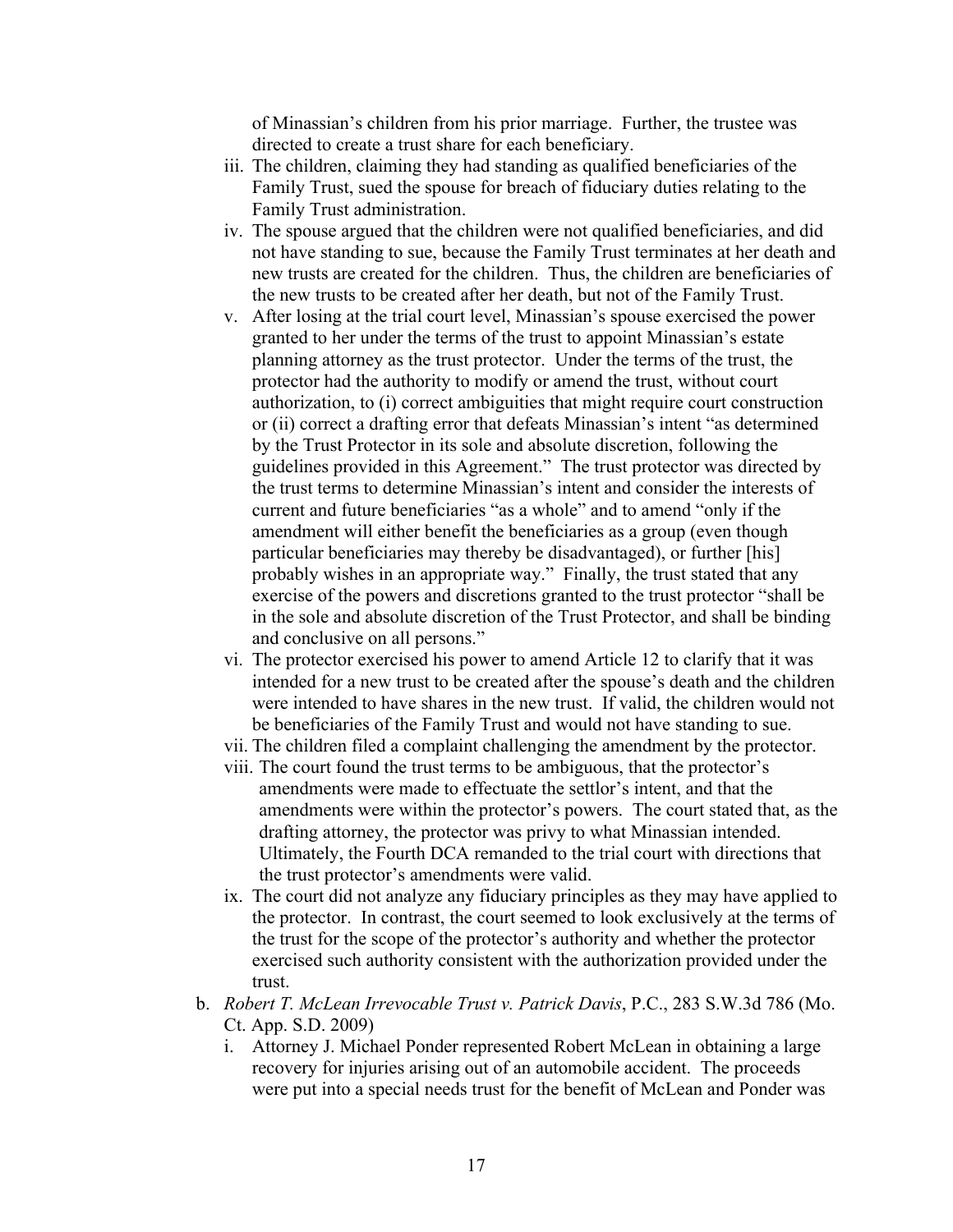appointed as the Trust Protector with the power to remove and replace trustees. The trust stated that such authority was conferred to the Trust Protector in a fiduciary capacity, and that the Trust Protector shall not be liable for any action taken in good faith.

- ii. When the initial trustees of the special needs trust resigned, the Trust Protector exercised his power under the trust and appointed the law firm of Patrick Davis P.C., Patrick Davis ("Davis") and Daniel Rau ("Rau") as successor trustees of the trust.
- iii. McLean and his attorney allegedly informed Ponder in 2000 that the trustees were inappropriately spending trust funds. In July 2001, Davis resigned as trustee, and Ponder appointed Menz to serve as co-trustee. Ponder then resigned as Trust Protector and appointed Gilmore as his successor Trust Protector.
- iv. In 2002, Menz resigned as trustee and the beneficiary's mother, Linda, became successor trustee. In 2005, Linda brought an action against the former trustees (Davis, Rau and Menz) as well as Ponder and Gilmore as Trust Protectors, because the trust assets had been significantly depleted.
- v. Linda alleged that Ponder breached his fiduciary duties to the trust beneficiary and acted in bad faith because (i) he failed to monitor and report trust expenditures; (ii) he failed to stop the trustees when they were acting against the interests of McLean, and (iii) he placed his loyalty to the trustees and their interests above those of the beneficiary to whom he had a fiduciary obligation.
- vi. Ponder responded that he had no duty to monitor or supervise the trustees, but only had those responsibilities stated in the trust, and that no causation could be established.
- vii. The court stated that the reference to the Trust Protector's authority being granted "in a fiduciary capacity" under the trust terms suggests that the Trust Protector assumed at least the basic fiduciary duties of undivided loyalty and confidentiality. Further, the statement in the trust that the Trust Protector not be liable for actions taken in good faith implied the existence of at least some duty of care and that no immunity from liability would apply for actions taken in bad faith.
- viii. The court found that it was not clear under the trust to whom the fiduciary duty of good faith was owed. Was it to the beneficiary or the trust itself? Further, the court found that the duties and responsibilities that the grantor intended for the Trust Protector were not clearly set forth in the trust and, therefore, there was a genuine issue of material fact.
- ix. The appellate court reversed the summary judgment decision of the trial court in favor of Ponder and remanded back to the trial court to determine the duties owed by Ponder as Trust Protector and to whom he owed those duties.
- x. In a concurring opinion Judge Parrish was reluctant to concur in the "majority" opinion because the term "trust protector" had not been previously accepted or otherwise defined by statute or court opinion of this state. Judge Rahmeyer, although concurring in the "majority" opinion, observed that she does not "believe it is appropriate for this Court to make up the duties of a trust protector out of whole cloth."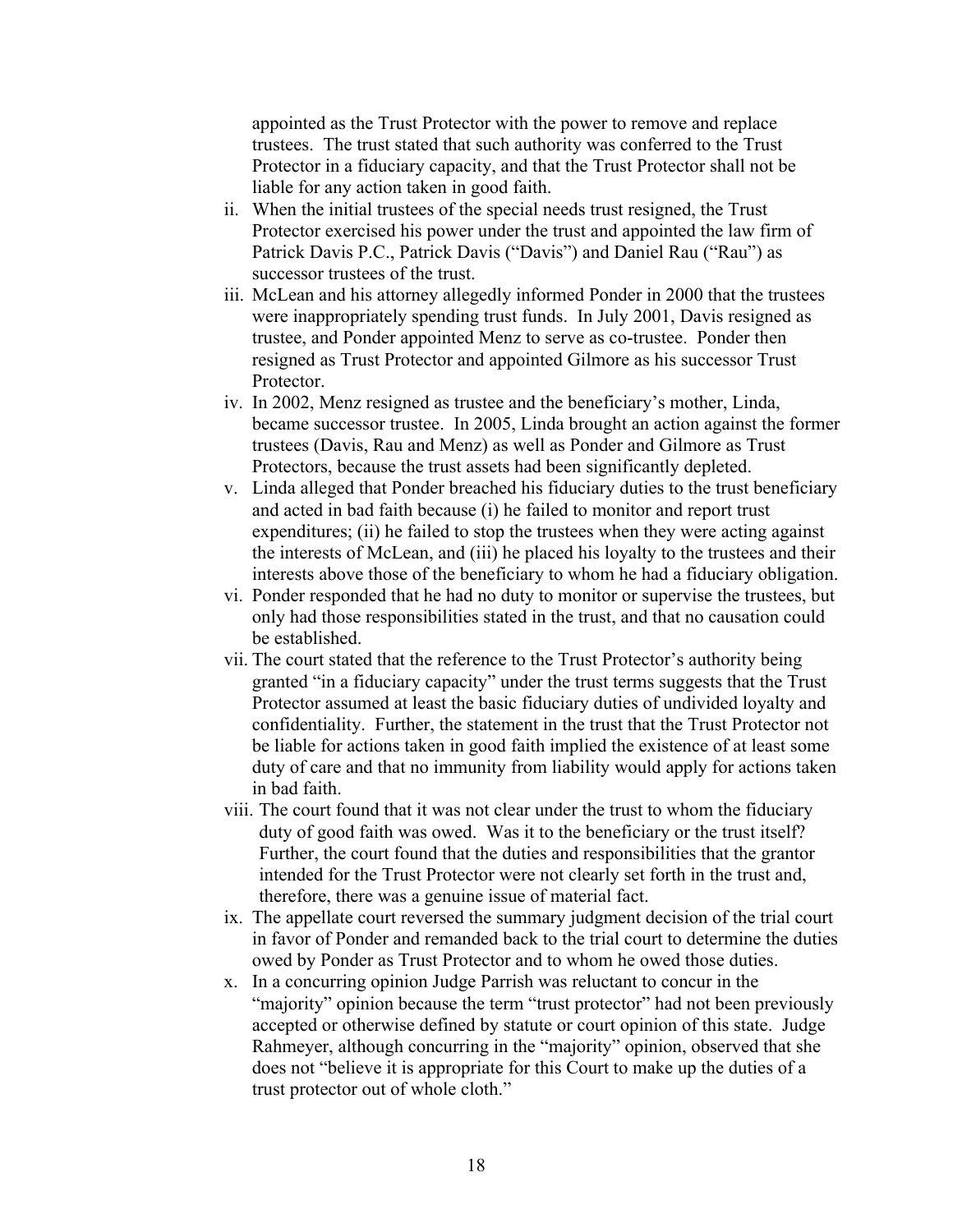xi. In 2013, the case came back up on appeal. Ultimately, the appellate court found that the Trust failed to prove that any harm or damages resulted from Ponder's alleged breach of fiduciary duty. By reaching this decision, however, it did not become necessary for the court to extensively analyze, or opine on, the fiduciary obligations or responsibilities of a trust protector. *Robert T. McLean Irrevocable Trust u/a/d March 31, 1999 ex rel. McLean v. Ponder*, 418 S.W.3d 482 (Mo. Ct. App. S.D. 2013), reh'g and/or transfer denied, (Nov. 15, 2013) and transfer denied, (Feb. 25, 2014).

# V. DECANTING

- A. The word "decanting" is used to describe the process by which the trustee appoints or distributes a portion or all of the assets of one trust to one or more other trusts. In effect, a trustee holding a decanting power can modify the terms of a trust by creating a new trust and decanting all of the assets of the existing trust to the new trust.
- B. At last count, 36 states currently have decanting statutes.<sup>3</sup> These statutes vary substantially, ranging from one or two sentences to several pages.
	- 1. Why do we care about the decanting laws of the other states?
		- a. It is not uncommon for trustees to first figure out what they want to accomplish with a decanting, then change the situs of the trust to a state with a decanting law that permits the goals of the trustee to be accomplished.
		- b. Even if a trust is governed by the laws of a state that does not have a decanting statute, changing the situs of the trust to another state could open the door for the trustee to utilize the new state's decanting law.
	- 2. Differences between state laws include:
		- a. Notice requirements;
		- b. Extent to which the trust terms can be changed in a decanting pursuant to a HEMS distribution power;
		- c. Extent to which the trust terms can be changed in a decanting pursuant to an absolute distribution power;
		- d. Whether mandatory income interests can be eliminated; and
	- e. The extent to which powers of appointment can be granted or altered.
- C. Uniform Trust Decanting Act
	- 1. NCCUSL passed July 2015. The Act is available at www.uniformlaws.org.
	- 2. Goals of the Act include:
		- a. Provide uniformity among state decanting laws;
		- b. Provide common ground for the promulgation of tax guidance on decanting;
		- c. Clarify the extent to which charitable trusts may be modified by decanting;
		- d. Delineate tax-savings provisions to prevent decanting from unintentionally causing the loss of certain tax benefits, such as the charitable deduction, subchapter S permitted shareholder status, and conduit or accumulation trust status to receive retirement benefits; and
		- e. Address areas of uncertainty with decanting, such as the role of courts and the treatment of an imperfect attempted decanting.

<sup>&</sup>lt;sup>3</sup> For a summary of the state decanting statutes, see https://www.actec.org/assets/1/6/Bart-State-Decanting-Statutes.pdf?hssc=1 prepared by ACTEC Fellow, Susan Bart.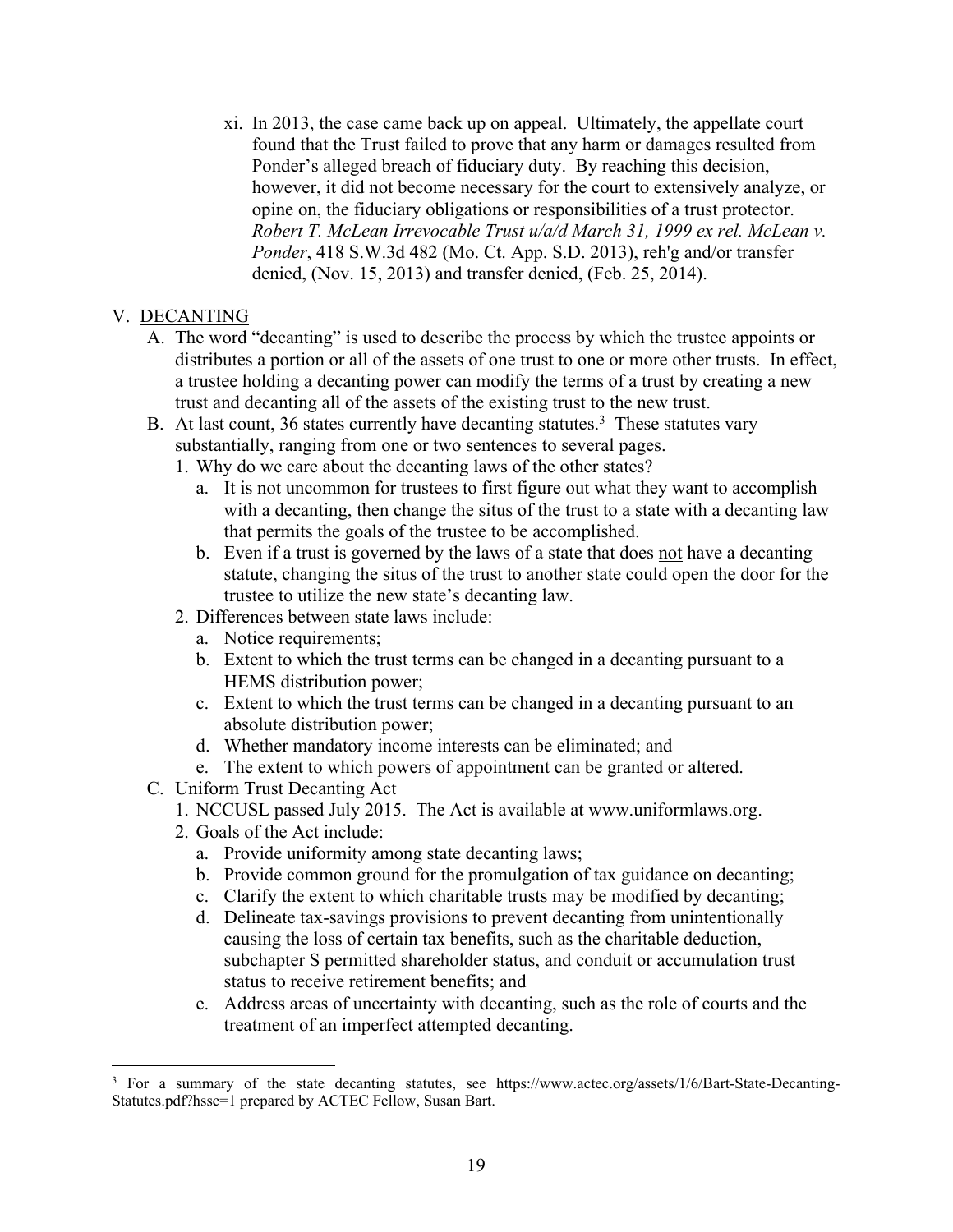- 3. Thus far, 12 states have adopted the UTDA. Several other states, such as Florida, did not adopt the UTDA in whole, but used the UTDA as a guide to draft or update their own statutes.
- D. Florida
	- 1. *Phipps v. Palm Beach Trust Co.*, 196 So. 299 (Fla. 1940).
		- a. Landmark case for Florida common law decanting.
		- b. Phipps created a trust for the benefit of her children John, Hubert, Margaret and Michael, with John being the primary beneficiary. Phipps's Spouse and Palm Beach Trust Company were named as trustees. The terms of the trust stated that upon written direction of the individual trustee, which may be contained in his or her last will and testament, the trustees shall pay over and transfer all or any part of the remainder of the trust estate, both principal and income, to Phipps's children and their descendants in such shares and proportions as the individual trustee, in his or her sole and absolute discretion, shall determine and fix even to the extent of directing the payment of the entire trust estate to one of the beneficiaries. The individual trustee exercised such power to direct the transfer of the trust assets into a similar second trust for the benefit of Phipps's descendants, except that John was granted a testamentary power to appoint income in favor of his wife.
		- c. The court stated that, based on a review of cases, the general rule is that "the power vested in a trustee to create an estate in fee includes the power to create or appoint any estate less than a fee unless the donor clearly indicates a contrary intent."
		- d. The court stated that, given the settlor's grant of absolute power to the individual trustee and the unlimited discretion to determine the time, amount, manner and condition of any sums that should be paid to the beneficiaries, there could be no doubt of the individual trustee's right to create the second trust for the benefit of one or more of the beneficiaries of the first trust.
		- e. The court did not view the creation of the limited power of appointment for John to appoint income in favor of his wife as problematic.
		- f. *Phipps* does not discuss any limitations on what may be accomplished in a decanting, nor does it indicate that any notice is required to be given to the beneficiaries; rather, the opinion suggests that such authority is extremely broad. Indeed, the individual trustee in *Phipps* created a limited power of appointment in the primary beneficiary of the first trust that included a permissible appointee who was not even a beneficiary under the first trust.
	- 2. 736.04117
		- a. Originally enacted in 2007 as part of the FTC, but substantially amended in 2018.
		- b. Statute permits decanting by trustee pursuant to absolute power or ascertainable standard; however decantings pursuant to an ascertainable standard have additional restrictions. Further, decantings to a supplemental needs trusts are expressly permitted.
		- c. Absolute power
			- i. Includes a power to invade principal for best interests, welfare, comfort or happiness, or any other power to invade that is not to specific or ascertainable purposes.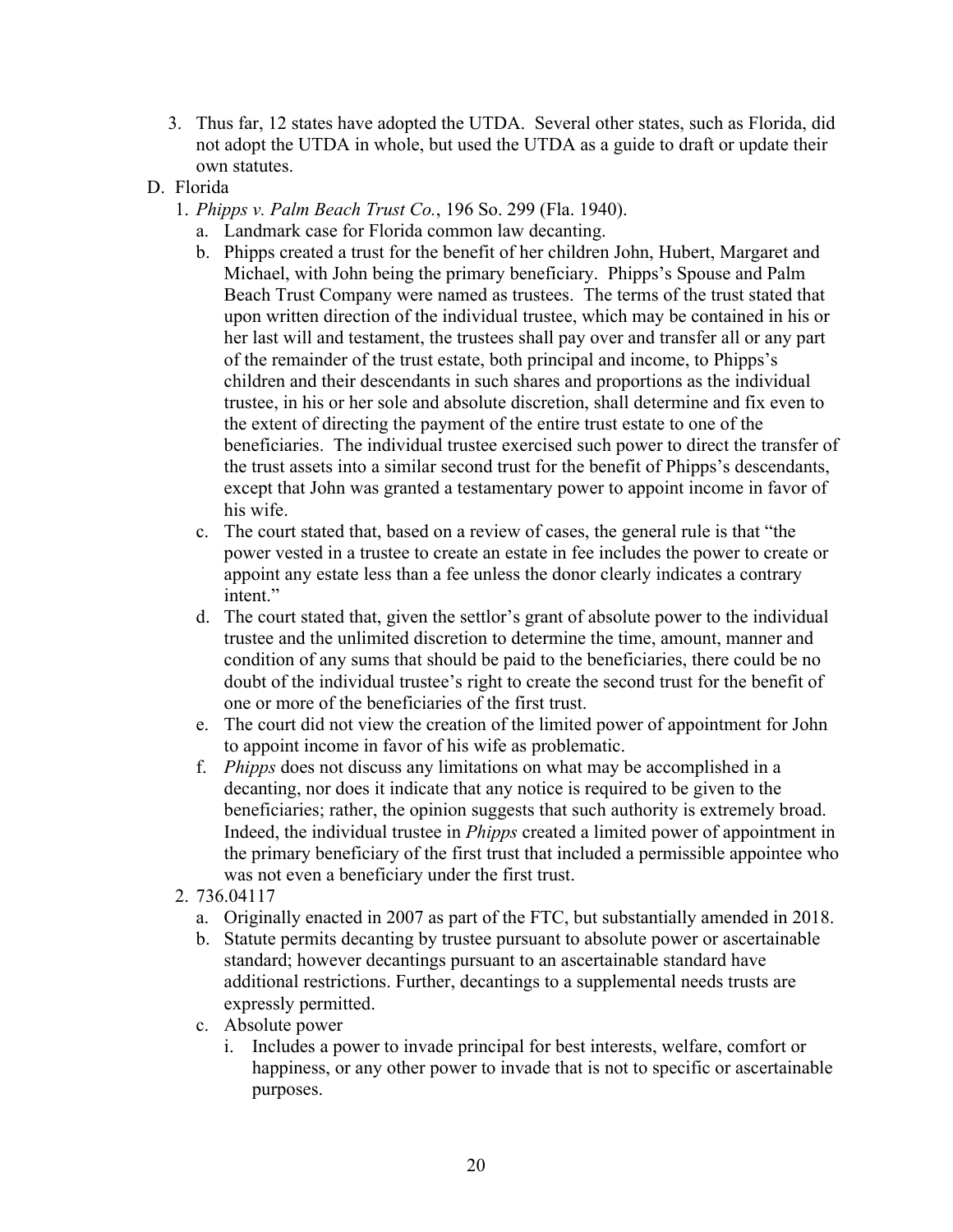- ii. Powers of appointment can be created or modified in the second trust, and the class of permissible appointees in the second trust may be different than the class identified in the first trust.
- iii. Trust term of second trust may extend beyond term of the first trust
- iv. Limitations
	- (a) Cannot add new beneficiaries in second trust
	- (b) May not reduce any "vested interest". A vested interest is defined as an unconditional right to receive a mandatory distribution of income, a specific dollar amount or percentage of the trust, or an unconditional right to withdraw income, which is not subject to an event, the passage of time or exercise of discretion. For example, a provision to distribute 1/3 of the trust principal when a beneficiary reaches age 35 would be a vested interest if the beneficiary has reached age 35, but not be a vested interest while the beneficiary was under 35. Further, a vested interest does not include a beneficiary's interest in a trust if the trustee has discretion to make a distribution of trust property to a person other than such beneficiary. For example, assume a trust provides for all income to be distributed to A, but permits distributions of principal for any purpose to A or B. A's income interest would not be a vested interest as to any income which is not yet due to A, and could be eliminated in a decanting, because the trustee has authority to distribute all principal to B.
- d. Ascertainable standard (the "HEMS decanting")
	- i. The beneficial interests of the beneficiaries in the second trust must, in the aggregate, be substantially similar to the beneficial interests in the first trust.
	- ii. Powers of appointment in the first trust must be maintained as is in the second trust. The class of permissible appointees cannot be changed and new powers cannot be added.
	- iii. The term of the second trust may extend beyond the term of the first trust and, during the extended period, the second trust may grant the trustee absolute power to invade principal and create a power of appointment or expand the class of permissible appointees.
- e. Decanting to Supplemental Needs Trust
	- i. Permitted whenever a trustee has authority to make current distributions to or for the benefit of a beneficiary with a disability provided the beneficiaries of the second trust include only beneficiaries of the first trust and the trustee determines that the exercise of such power will further the purposes of the first trust.
	- ii. Except as to changes to the interest of the beneficiary with a disability, the interests of the beneficiaries in the second trust must, in the aggregate, be substantially similar to their interests in the first trust.
- f. Prohibited distributions
	- i. Decanting cannot be exercised in a manner that would prevent a contribution from qualifying for, or that would reduce a federal tax benefit, which was originally claimed or could have been claimed, such as qualifying for the gift tax annual exclusion, a marital or charitable deduction, or direct skip treatment under Code § 2642(c).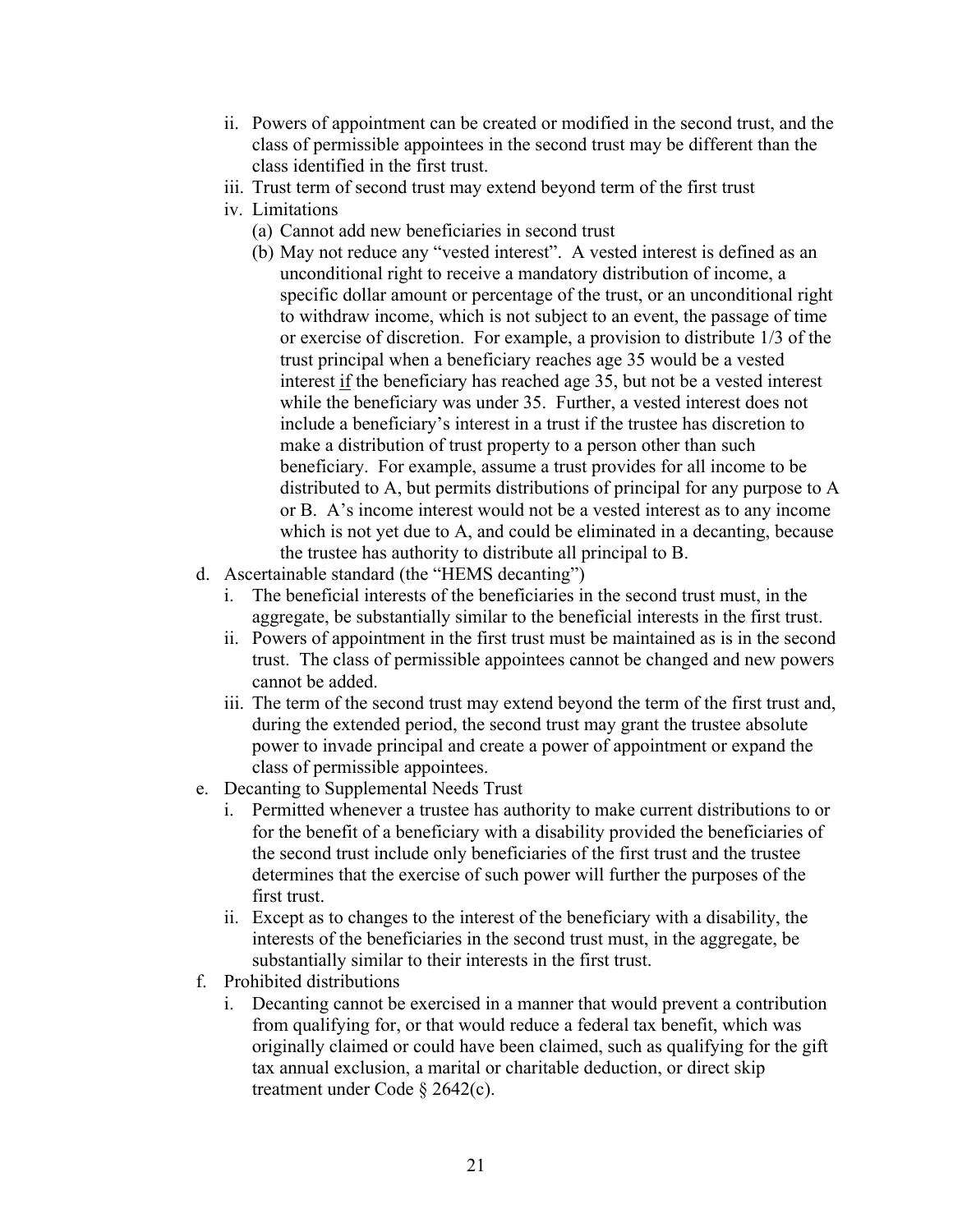- ii. If S corporation stock is held in the first trust, then the second trust must qualify as a permitted shareholder under Code  $\S$  1361(c)(2). Further, if the first trust is a QSST within the meaning of Code § 1361(d), then the second trust must also qualify as a QSST.
- iii. If retirement benefits subject to Code  $\S 401(a)(9)$  are payable to the trust, then the second trust cannot include provisions that would shorten the applicable maximum distribution period.
- iv. The trustee may decant assets of the first trust to a second trust regardless of whether the settlor is treated as the owner of either trust under Code §§ 671- 679, but if the settlor was not treated as the owner for the first trust then the settlor may not be treated as the owner of the second trust unless the settlor has the power at all time to turn off the grantor trust status of the second trust. This requirement is intended to protect settlors for being forced to pay the income tax on a trust that they previously set up as a non-grantor trust.
- v. See 736.04117(7) for additional restrictions on the exercise of the decanting power.
- g. Notice
	- i. Sixty days advance notice must be given in writing to all qualified beneficiaries and trustees of the first trust, as well as any person (such as a protector) who has the power to remove or replace the trustee intending to perform the decanting.
	- ii. If the settlor will be the owner of the second trust under Code  $\S 671-679$ , then the settlor must be provided notice as well.
	- iii. Notice must include the written instrument proposing to exercise the decanting power along with a copy of the first trust and the second trust.
	- iv. Statute permits the 60 day notice period to be waived by those who are required to be notified. A simple waiver of the 60 day period should not, however, equate to consent from the beneficiary. Having the beneficiaries consent raises potential gift tax concerns (see Section VII.D. below).
	- v. Although not expressly stated in the statute, the expiration of the 60 day period does not appear to terminate the beneficiary's right to bring an action against the trustee relating to the decanting. Rather, the opportunity to bring an action should be governed by the limitations period to challenge trustee actions under 736.1008 (e.g., 6 months after receiving an accounting and limitations notice).
- h. Key points about decanting
	- i. The settlor can draft to prohibit decanting.
	- ii. Only an "authorized trustee" can exercise the decanting power. An "authorized trustee" is defined as a trustee, other than the settlor or a beneficiary, who has the power to invade the principal of a trust.
	- iii. Although the exercise of the decanting power is considered the exercise of a limited power of appointment, fiduciary principles, such as the duty of loyalty and impartiality, apply. Thus, just because a trustee has the power to decant does not mean the trustee should, or that the trustee will be absolved of liability for doing so in compliance with the statute. One must consider what changes are to be made as a result of the decanting.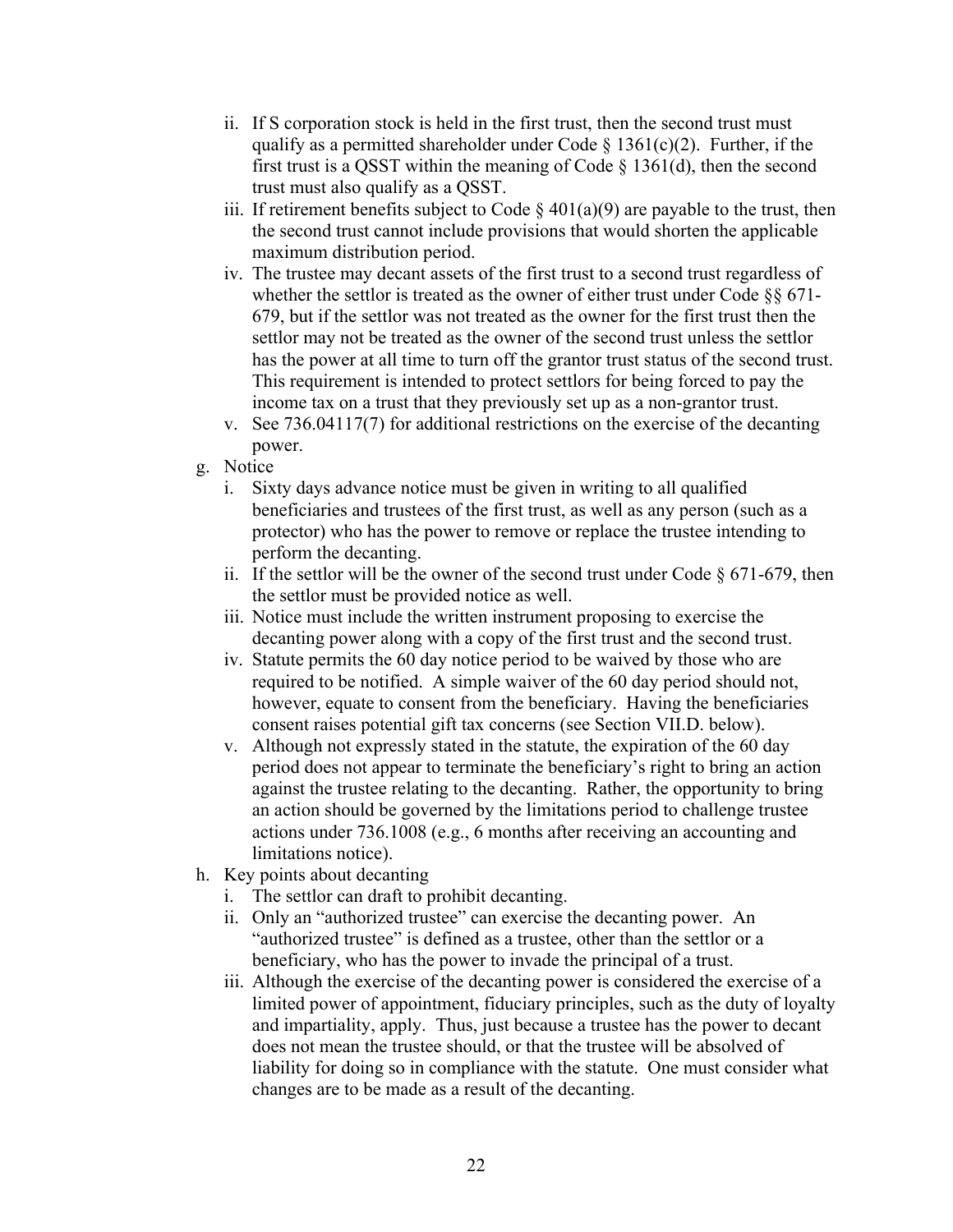- iv. The term "beneficiaries" as used in the statute appears to rely on the definition of "beneficiary" contained in 736.0103(4). Thus, future and contingent beneficiaries are considered for purposes of determining whether the second trust includes only beneficiaries of the first. Section 736.0103(4) states that permissible appointees are not considered "beneficiaries", but if the powerholder has irrevocably exercised the power in favor of a person, then then the person in whose favor the power was exercised is considered a beneficiary.
- v. 736.04117 supplements *Phipps* decanting. It does not replace it.
	- (a) Thus, when fiduciaries want to decant, but do not want to provide notice to beneficiaries, they may opt for a *Phipps* decanting rather than decanting pursuant to 736.04117.
- vi. Despite the 2018 rewrite, 736.04117, practitioners still have some uncertainty on a few decanting issues, such as:
	- (a) Can decanting be used to make an amendment to an existing trust or must an entirely new trust be created?
	- (b) What is the procedure if a beneficiary objects during the 60 day notice period? Does the failure to object during the 60 day notice period impact the beneficiary's ability to bring an action against the trustee for the decanting after it is completed?
	- (c) Is the 60 day notice a trust disclosure document that starts the 6 month limitations period for the beneficiary to object?
	- (d) Does a trustee who exercises the decanting power to create a new trust become a "settlor" for purposes of  $736.0103$  or  $736.04117(1)(b)$ ? If so, this would mean that the trustee who decanted assets of the first trust to the second trust is not an "authorized trustee" under the second trust.
	- (e) What are the consequences if ineffective notice is given? Is the decanting void?
	- (f) The RPPTL Section of The Florida Bar currently has an ad hoc decanting committee studying these issues to determine whether legislative changes should be made to 736.04117
- i. Florida caselaw on 736.04117
	- i. *Harrell v. Badger*, 171 So. 3d 764 (Fla. 5th DCA 2015).
		- (a) Case of first impression on 736.04117. Appears to be the only appellate court decision to date addressing 736.04117.
		- (b) Trust provided for all income and discretionary principal distributions for support, maintenance, education, or to meet emergencies of the decedent's son, with the remainder upon the son's death to Harrell and Dake. Trustee decanted assets from the trust to a pooled trust with a sub account for the benefit of decedent's son under the Florida Foundation for Special Needs Trust (FFSNT), which meant that upon Wilson's death, the remaining trust assets would be subsumed into the FFSNT for the benefit of other beneficiaries of the pooled trust.
		- (c) The court held that the attempted decanting was invalid because it failed to comply with s. 736.04117. Specifically, the trustee (1) failed to provide notice to the contingent remainder beneficiaries (Harrell and Dake) and (2)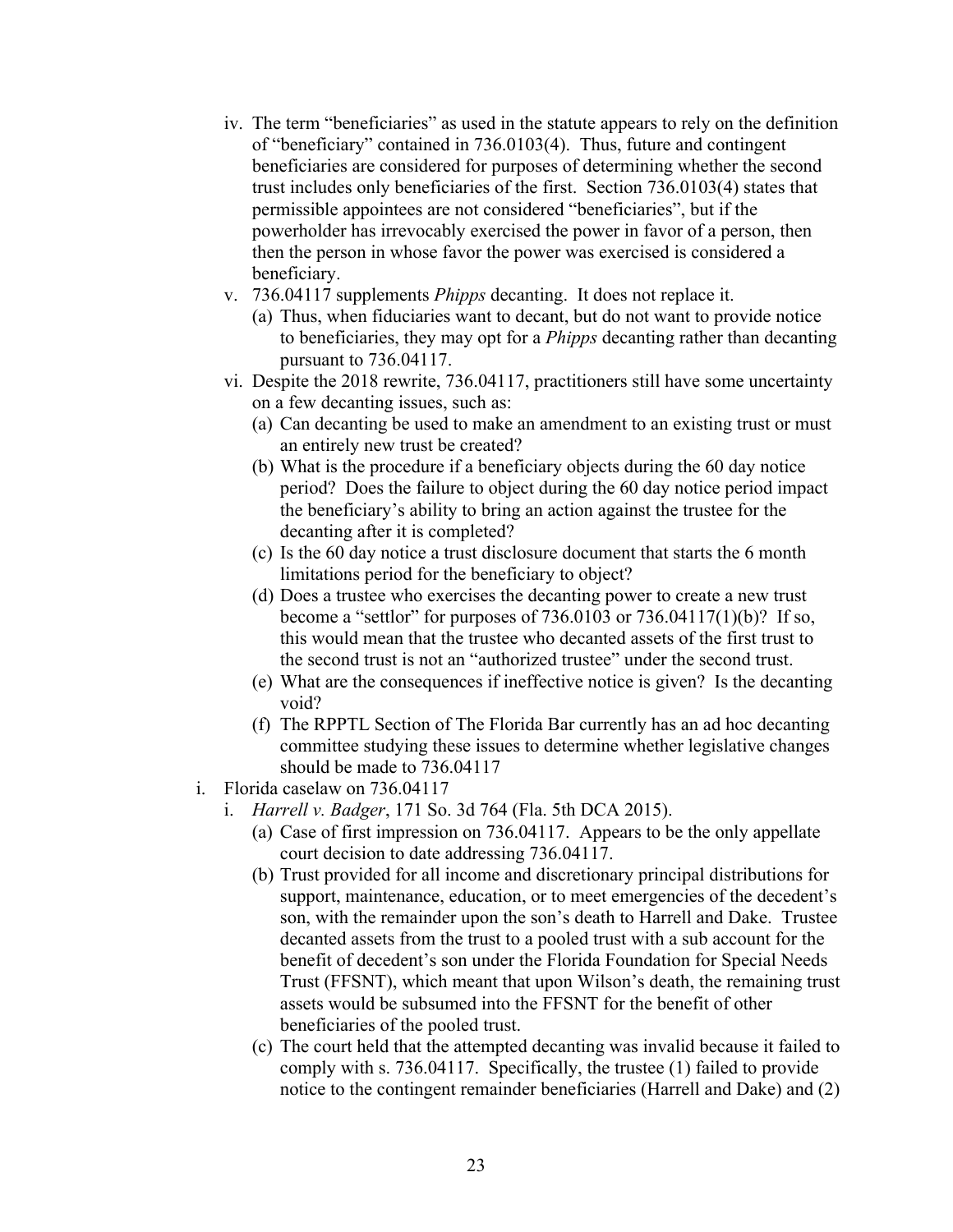the second trust added FFSNT sub-accounts as contingent beneficiaries, which were not beneficiaries of the first trust.

- (d) Query whether the decanting would have been valid under *Phipps*, which does not require notice to beneficiaries. It does not appear from the opinion or appellate briefs that *Phipps* was argued.
- E. Tax issues
	- 1. One principal concern with decanting is that the IRS has not issued guidance on the tax consequences associated with decanting.
	- 2. IRS Notice 2011-101 Treasury and the IRS requested comments from the public on the income, gift, estate and GST tax consequences arising from decanting.
	- 3. For guidance and analysis on the tax issues raised by decanting and the potential resulting tax consequences, see the comments submitted by various professional groups in response to Notice 2011-101.
		- i. RPPTL / Tax Section joint comments can be found at: http://floridataxlawyers.org/wp-content/uploads/2015/03/irs-notice-2011-101-taxsection-rpptl-comments-letter-to-irs-re-decanting.pdf
		- ii. ACTEC comments can be found at: https://www.actec.org/resources/commentson-transfers-by-a-trustee/
	- 4. Private letter rulings have been issue by the IRS in the past on decanting transactions. See e.g., PLRs 201711002, 200736002, 200607015, 200227020 and 9737024. However, the IRS has announced that it will not issue additional private letter rulings on the tax consequences of decanting until formal guidance is issued, as contemplated in Notice 2011-101.

# VI. TAX CONSIDERATIONS WITH TRUST MODIFICATIONS

- A. Binding the IRS
	- 1. Generally, the IRS is not conclusively bound by a modification agreement among the parties or a state court ruling approving the modification to which the IRS is not a party. Therefore, while the parties may draft an agreement referencing certain tax outcomes (e.g., the trust shall pay all parties' attorney's fees and take a deduction on the income tax return), the IRS may reach its own conclusion. Although the property rights of the parties are a matter of state law, the taxation of those property rights is a matter of federal law.
	- 2. The case of *Commissioner v. Estate of Bosch*, 387 U.S. 456 (1967), is the landmark decision regarding the extent to which the IRS is bound by a state court decision. In *Bosch*, the United States Supreme Court held that, where the federal estate tax liability turns upon the character of a property interest held and transferred by the decedent under state law, federal authorities are not bound by a determination made regarding such property interest by a state trial court. If there is no decision of the highest state court on the issue, then federal authorities must apply what they find to be the state law after giving "proper regard" to the state trial court's determination and to the decisions of other courts of the state. If, however, the highest state court has ruled on the issue, then it should be followed.
		- a. The Court recognized that its ruling will require the federal authority, such as the IRS, to sit "as a state court."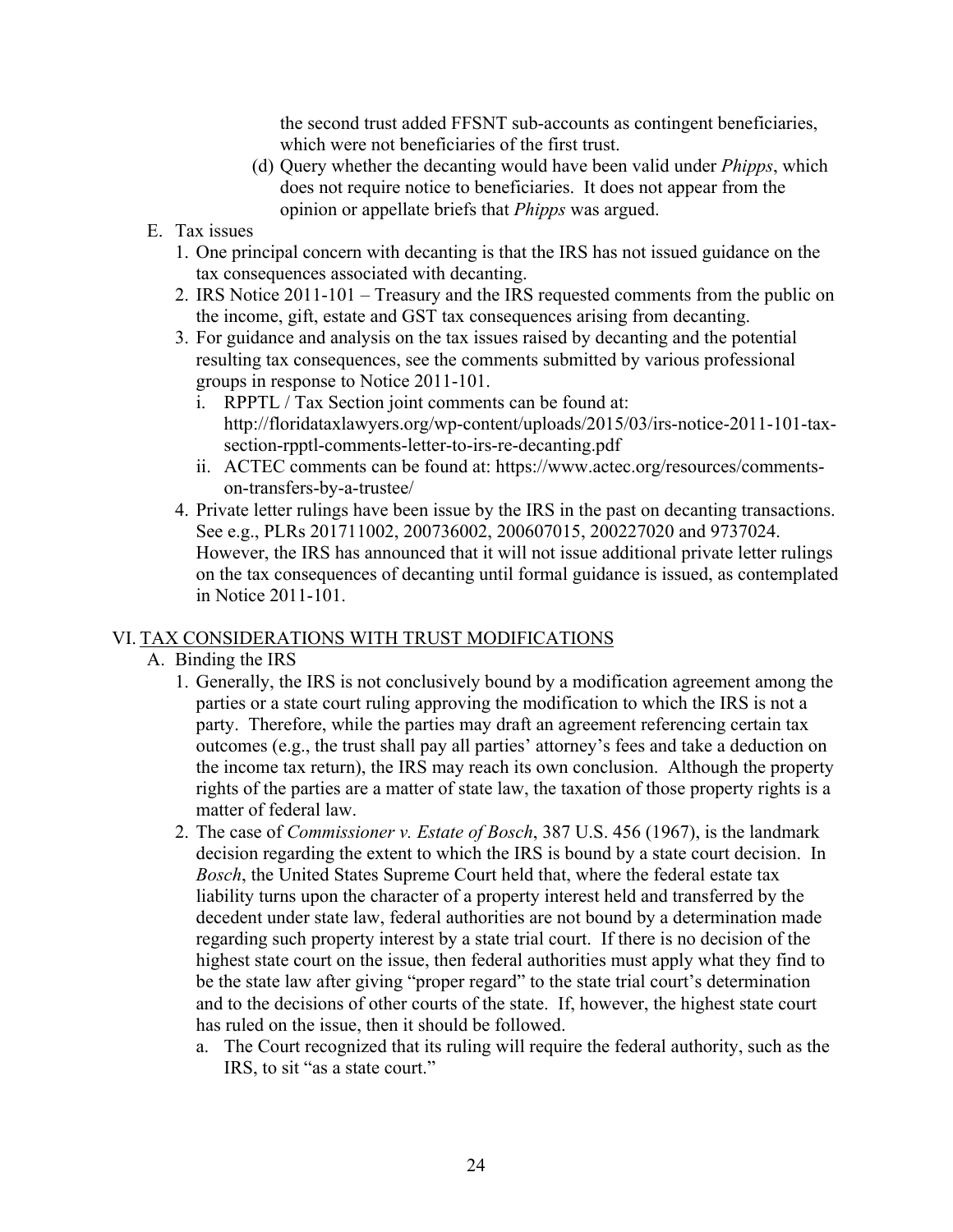- b. Based on *Bosch*, a fundamental requirement of any agreement is that it must meet state law requirements and be based on valid rights of the parties under state law.
- c. Obtaining trial court approval of a settlement or modification agreement, while common, does not guarantee that the IRS will respect the decision or that the tax result will be consistent with the parties' intentions.
- 3. The parties have the option to seek a private letter ruling (PLR) from the IRS to confirm the tax consequences of a particular modification, unless the IRS has suspended rulings on the issue. See Rev. Proc. 2018-1. Rulings made by the IRS in the PLR are binding on the parties to whom the ruling is issued, but are not binding on non-parties. There are a plethora of PLRs addressing tax consequences of trust modifications, but parties who rely on a prior PLR issued to another taxpayer to model a modification do so at their own peril. Given the delay and associated cost, PLRs generally are sought only in matters where the tax exposure is significant and the consequences to each party are unclear.
- 4. Revenue Ruling 73-142 permits taxpayers to obtain a prospective ruling from a state court regarding the taxpayer's rights in a trust which may influence the tax consequences arising from a later event. In Rev. Rul. 73-142, the decedent made gifts to a trust under which the decedent reserved the unrestricted power to remove the trustee at any time and appoint a new trustee. In a non-adversary action, the trial court construed the terms of a trust to mean that the decedent only possessed the right to remove and replace the trustee once, and that this power did not include the right to appoint himself as trustee. After the court's ruling, the decedent exercised such power to remove the original trustee and appoint a new trustee other than himself. Thus, at the time of the decedent's death, the removal and replacement power had been exhausted and the decedent clearly did not possess the power to appoint himself as trustee under state law, which was important for purposes of avoiding Code §§ 2036 and 2038 estate tax inclusion arguments. Even though the decision appeared contrary to those of the highest state court, the IRS ruled that the state court's decision was controlling since the court decree effectively extinguished any claim that the decedent held at the time of his death the power to remove a trustee and appoint himself. In other words, while it may have been unclear whether the grantor possessed such power prior to the court's decision, there was no question that he did not possess the power to appoint himself as trustee after the time to appeal the decision had lapsed. The important distinction with Rev. Rul. 73-142 is that the court's decision was rendered prior to the taxable event occurring, and thus at the time the event occurred, it was clear that the taxpayer did possess the problematic power under state law.
- B. Gaining IRS Acceptance
	- 1. If a bona fide dispute does not exist among the trustee(s) and/or beneficiaries at the time of the modification, then transfers among the parties pursuant to a modification are more likely to be deemed to be gifts for transfer tax purposes or a taxable exchange or disposition for income tax purposes.
	- 2. If an actual, bona fide dispute or controversy exists that gives rise to the modification/settlement agreement, then the IRS generally will accept it provided the result to the parties reflects a reasonable outcome that the parties may have received through litigation, taking into account the relative strength of the parties' positions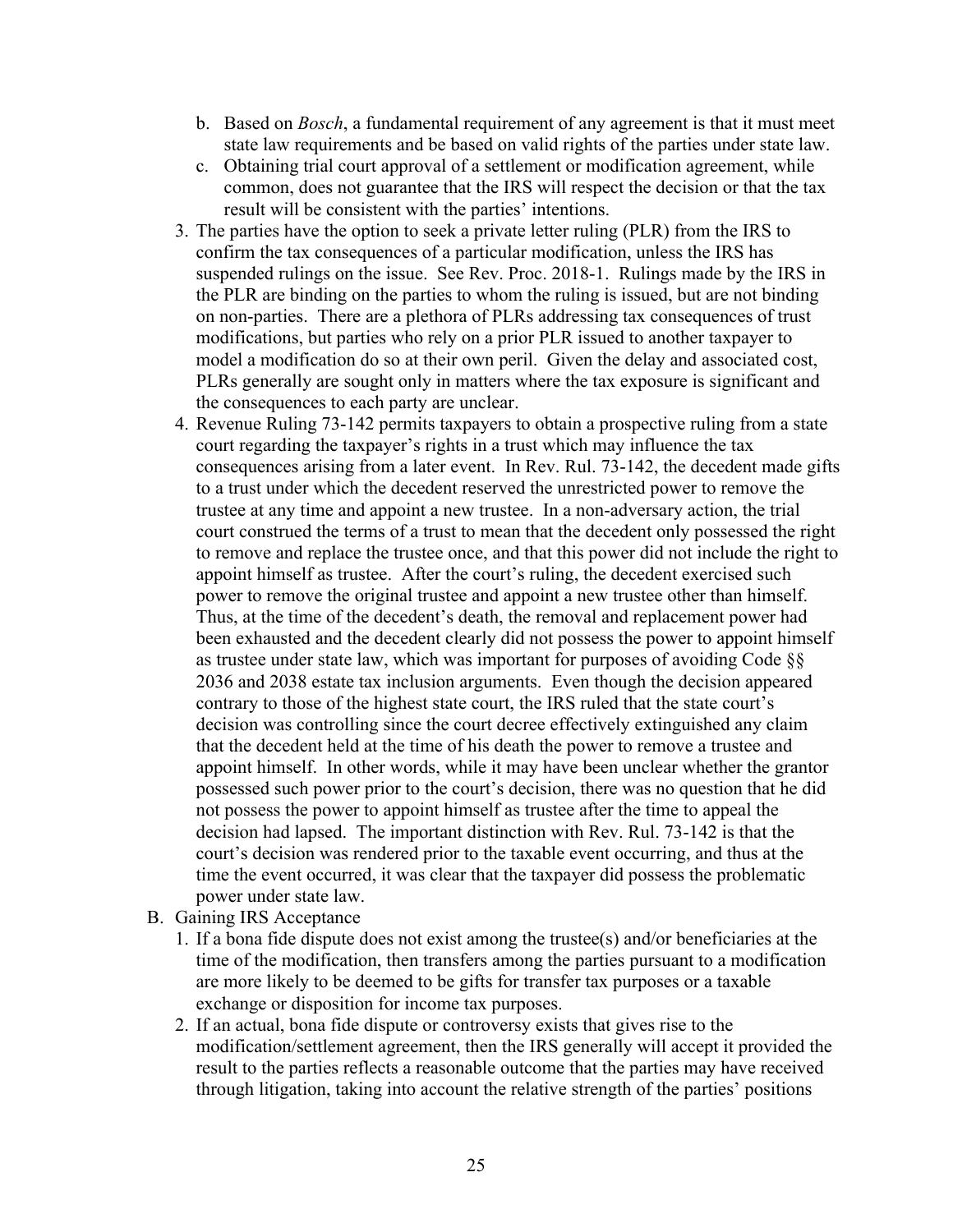and the risks and uncertainty of litigation. However, the IRS will not consider a family agreement to be a bona fide compromise agreement unless the parties' claims are (i) bona fide and (ii) satisfied on an economically fair basis. See PLRs 201606002 and 8902045.

- a. Requirement of a Bona Fide Dispute
	- i. There must be "at least a skirmish between the settling parties," as opposed to simply a "sweetheart contract" *Bel v. US*, 452 F.2d 683 (5th Cir. 1971). Agreements derived from collusive or spurious suits may not qualify as bona fide disputes.
	- ii. In *Estate of Allen v. Commissioner*, T.C. Memo 1990-514, the family came to an agreement on its own as to how to divide the assets because they were insufficient to satisfy all of the bequests. The estate was denied a marital deduction for the assets passing to the surviving spouse because the Tax Court found no persuasive evidence of a family conflict. Absent a bona fide controversy, the property did not pass from the decedent to the surviving spouse but rather, it passed by agreement among the parties.
	- iii. Practice Tip: Agreements resulting in a modification should recite the bona fide dispute that exists between the parties and the basis for each party's claim.
- b. Economically Fair Basis
	- i. If the IRS finds that a bona fide dispute existed, it may still scrutinize the values exchanged or received by the parties in the settlement to ensure that one or more parties did not receive substantially more than they would have if the litigation had been pursued to a judgment. See Rev. Rul. 83-107. Further, the IRS may also look at the character of the interests received in the settlement in relation to the interests at issue in litigation. See *Estate of Hubert v. Commissioner*, 101 T.C. 314 (1993); and PLR 9716011.
	- ii. Generally, the IRS will accept agreements that are within the range of reasonable outcomes that the parties may have obtained through litigation, after giving appropriate regard to allowances for the risks and uncertainty of litigation.
- C. Income Tax Considerations
	- 1. General Rules for Trust Distributions
		- a. Income tax of trusts is based on a conduit principle "He who gets the income pays the tax."
		- b. Distributable Net Income (DNI)
			- i. DNI is comprised of taxable income items earned on trust assets, subject to certain modifications. Code § 643(a).
			- ii. DNI is the measuring rod for determining the amount of a distribution from a trust that is deductible from income to the trust and includible in income of the beneficiary. To the extent DNI is retained in the trust at the end of the tax year, it is generally taxed to the trust for income tax purposes. To the extent DNI is in the hands of a beneficiary at the end of the tax year, it is generally taxed to the beneficiary for income tax purposes.
			- iii. Trusts generally receive an income tax deduction for DNI distributed to a beneficiary.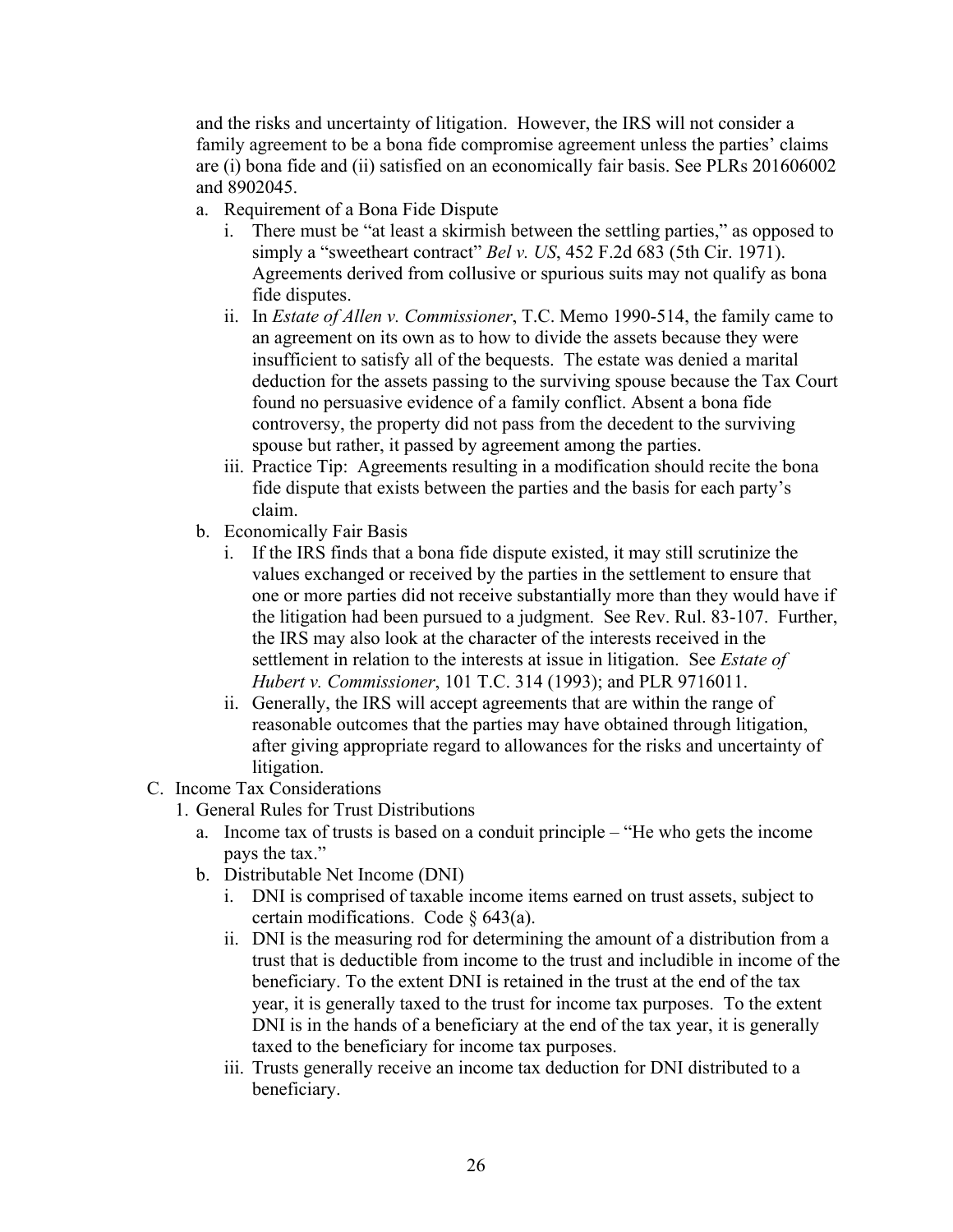- iv. Beneficiaries generally include distributions in gross income to the extent they are comprised of DNI.
- v. Code  $\S 663(a)$  excludes from the gross income of a beneficiary any amounts which, under the terms of the governing instrument, are properly paid or credited as a gift or bequest of a specific sum of money or of specific property and which is paid or credited all at once or in not more than 3 installments.
- c. Gifts or inheritances are not gross income
	- i. Gross income does not include the value of property acquired by gift, bequest, devise, or inheritance. Code § 102(a). However, *income* from any such property, or a gift, bequest, devise, or inheritance *of income* is not excluded from gross income. Further, any amount included in the gross income of a beneficiary under subchapter J (i.e., the rules governing the income taxation of estates and trusts) shall be treated as a gift, bequest, devise, or inheritance *of income* from property, which means it is not excluded from gross income under Code § 102.
- 2. Exchange of Property for Other Property Differing Materially in Kind
	- a. The test to determine whether a modification results in a disposition for income tax purposes under Code § 1001 is whether the interests exchanged are "materially different in kind or extent." *Cottage Savings Association v. Commissioner*, 499 U.S. 554 (1991).
		- i. In *Cottage Savings*, the Supreme Court ruled that properties are materially different if their owners "enjoy legal entitlements that are different in kind or extent." Id. at 555. Thus, one must compare the legal entitlements before and after the modification. This test has been applied by the IRS in numerous private letter rulings.
	- b. The gain or loss realized from the conversion of property into cash, or from the exchange of property for other property differing materially either in kind or in extent, is treated as income or loss sustained. The amount realized from a sale or other disposition of property is the sum of any money received plus the fair market value of any property (other than money) received. See Treas. Reg. § 1.1001-1.
- 3. Non-Pro Rata Distributions
	- a. If a trust makes unauthorized non-pro rata distributions of property to its beneficiaries (meaning non-pro rata distributions are not authorized under the terms of the governing instrument or local law), the IRS has ruled that the distributions are equivalent to a pro rata distribution of undivided interests in the property, followed by an exchange of interests by the beneficiaries. This deemed exchange will be taxable to both beneficiaries to the extent that values differ from basis. Rev. Rul. 69-486, 1969-2 CB 159.
- 4. In Kind Distributions
	- a. Generally, the amount of DNI carried out by an in-kind distribution to a beneficiary is the lesser of the adjusted basis of the property prior to distribution, or the fair market value of the property at the time of the distribution. Code  $\S$ 643(e). Subject to some exceptions, a trust does not recognize gain or loss as a result of making a distribution to a beneficiary.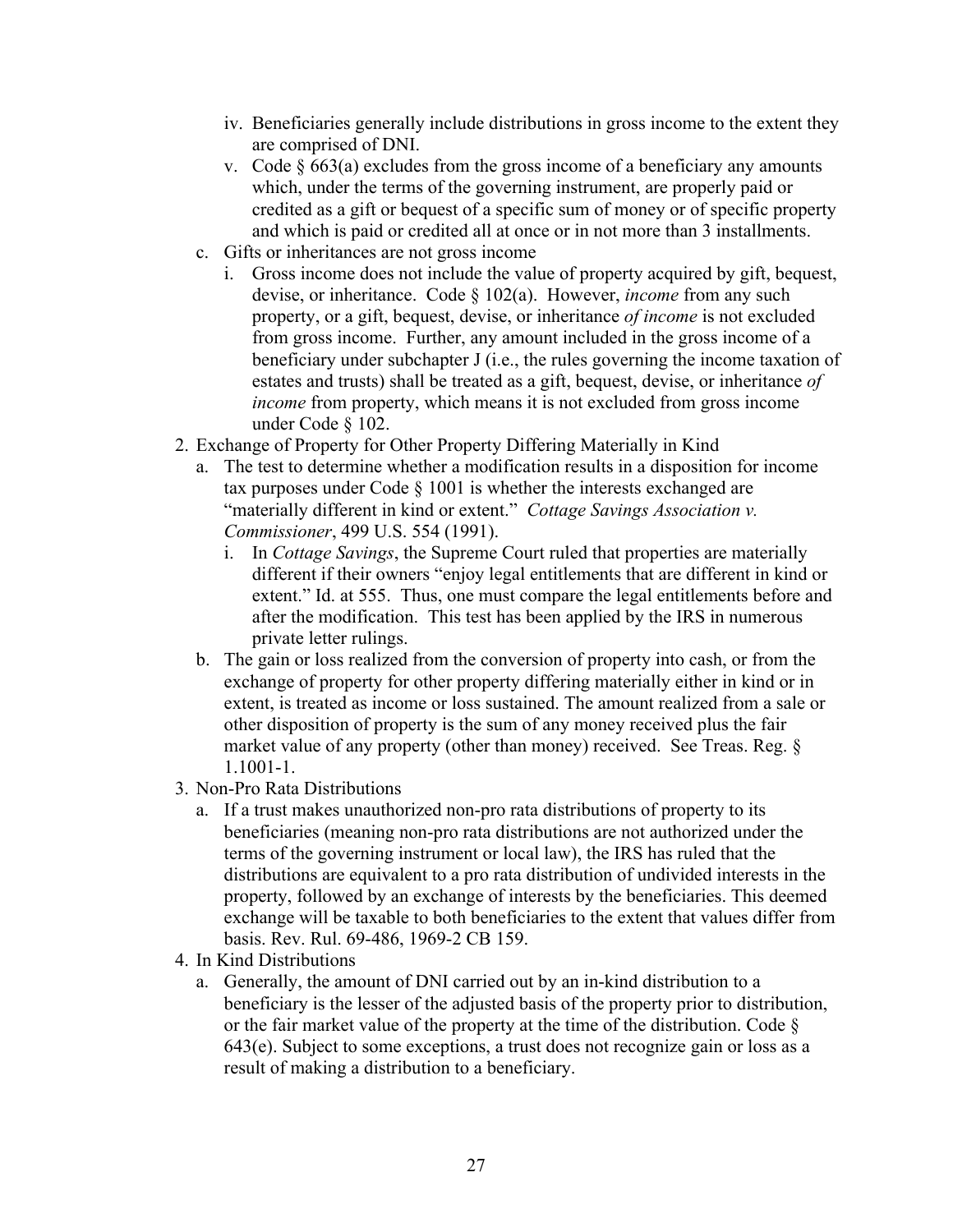- i. If a trust satisfies a pecuniary (dollar amount) bequest with property, the payment is treated as a sale or exchange of property by the trust, requiring the trust to recognize gain or loss. See *Kenan v. Commissioner*, 114 F.2d 217 (2d Cir. 1940).
- ii. Distributions to creditors that satisfy a pecuniary obligation of the trust are recognition events for the trust. The fair market value of the property is treated as being received by the trust as a result of the distribution; therefore, the trust will recognize gain or loss if the trust's basis in the property is different from its fair market value at the time of distribution. Rev. Rul. 74- 178, 1974-1 CB 196. For example, if a trust agrees to pay a debt of \$100,000 pursuant to a settlement agreement, and transfers an asset worth \$100,000 with a basis of \$80,000 in satisfaction of the debt, the trust will recognize a \$20,000 gain.
- iii. If an election pursuant to Code  $\S$  643(e)(3) is made by the fiduciary, gain or loss shall be recognized by the trust in the same manner as if such property had been sold to the distributee at its fair market value and the amount taken into account under Code §§  $661(a)(2)$  and  $662(a)(2)$  shall be the fair market value of such property. The beneficiary will take a basis in the property received equal to the fair market value of the property on the date of distribution. The election applies to all in kind distributions made by the trust during the taxable year for which it is made. Once made, the election for that taxable year can be revoked only with the consent of the Treasury. Code § 643(e).
- 5. Disposition of Term Interests
	- a. A term interest is defined as (i) a life interest in property, (ii) an interest in property for a term of years, or (iii) an income interest in a trust. Treas. Reg. §  $1.1001 - 1(f)(2)$ .
	- b. Pursuant to Code  $\S$  1001(e), the adjusted basis of the holder of the term interest in property determined under Code §§ 1014 (inheritance), 1015 (gift) or 1041 (transfers between spouses) is disregarded. Therefore, the holder of the term interest will have gain recognition upon a disposition equal to the entire value of the term interest *unless* the term interest is part of a single transaction in which the entire interest in property is transferred to a third person or to two or more persons. Treas. Reg. § 1.1001-1(f).
	- c. Example Securities worth \$500,000 at the date of decedent's death on January 1, 2017, are bequeathed to his wife, W, for life, with remainder over to decedent's son, S. W is 48 years of age when the life interest is acquired. By reference to Treas. Reg. § 20.2031-7A(c), the life estate factor for age 48, female, is 0.77488 and the remainder factor for such age is 0.22512. Therefore, the present value of the portion of the uniform basis assigned to W's life interest is \$387,440  $($500,000 \times 0.77488)$ , and the present value of the portion of the uniform basis assigned to S's remainder interest is \$112,560 (\$500,000 x 0.22512). W sells her life interest to her nephew, A, on February 1, 2017, for \$370,000, at which time W is still 48 years of age. Pursuant to Code  $\S$  1001(e), W's gain is \$370,000, the amount realized from the sale. A has a basis of \$370,000. See Treas. Reg. § 1.1014-5(d), Ex. 1.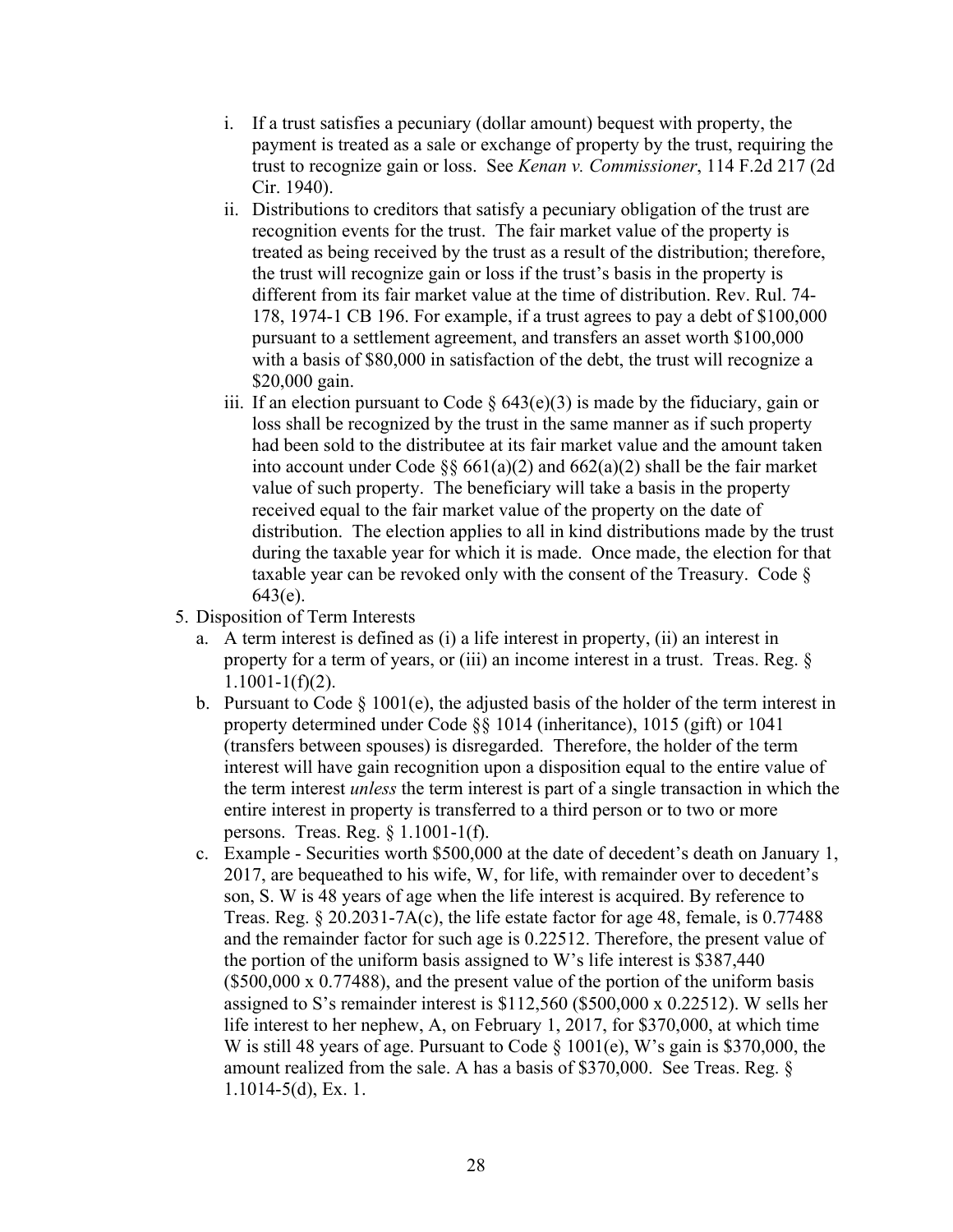- d. The character of gain to the life tenant is to be treated as an amount realized from the sale or exchange of a capital asset. See *McAllister v. Commissioner*, 157 F. 2d 235 (1946); Rev. Rul. 72-243.
- e. If the property interest was held for more than one year, then the gain or loss should be taxed as long-term capital gain or loss; if the property was held for less than one year, then it should be taxed as short-term capital gain or loss. See Code §§ 1222(1)-(4).
- f. The remainder beneficiaries should receive a carryover basis in assets received. Treas. Reg. § 643(e).
- 6. Severance of Trusts
	- a. In general, the severance of a trust is not an exchange of property for other property differing materially in either kind or extent if (i) the severance is permitted by the trust or state statute, and (ii) any non-pro rata funding is authorized by state law or the trust terms. See Treas. Reg. § 1.1001-1(h).
		- i. Note that 736.0816(22) permits trustees to make non-pro rata distributions.
	- b. If the trustee does not have authority to make non-pro rata distributions, but does so in the severance process anyways, the distributions to the resulting trusts would be treated as a pro rata distribution of undivided interests in the property, followed by an exchange of interests by the resulting trusts. The *Cottage Savings* test is then applied to determine whether the legal entitlements of the trusts' interests before and after the severance are materially different in kind or extent. If so, a taxable disposition has likely occurred for income tax purposes.
- D. Gift Tax Considerations
	- 1. Amounts Received in Trust Modifications
		- a. Consent by a beneficiary to a modification agreement that results in some or all of the beneficiary's beneficial interest in a trust or estate being transferred to another beneficiary can result in a taxable gift.
			- i. Treas. Reg.  $\S 25.2511 1$ (a) provides that "[t]he gift tax applies to a transfer by way of gift whether the transfer is in trust or otherwise, whether the gift is direct or indirect, and whether the property is real or personal, tangible or intangible."
			- ii. Treas. Reg.  $\S 25.2511-1(c)(1)$  provides that "any transaction in which an interest in property is gratuitously passed or conferred upon another, regardless of the means or device employed, constitutes a gift subject to tax."
			- iii. Treas. Reg. § 25.2511-1(g)(1) provides that "[a] transfer by a trustee of trust property in which he has no beneficial interest does not constitute a gift by the trustee (but such a transfer may constitute a gift by the creator of the trust, if until the transfer he had the power to change the beneficiaries by amending or revoking the trust)."
		- b. However, Treasury Regulation § 25.2512-8 contains what is commonly referred to as the "ordinary course of business exception", which states that a sale, exchange, or other transfer of property made in the ordinary course of business (a transaction which is bona fide, at arm's length, and free from donative intent) will be considered as made for an adequate and full consideration in money or money's worth. Parties to a modification often attempt to rely on this exception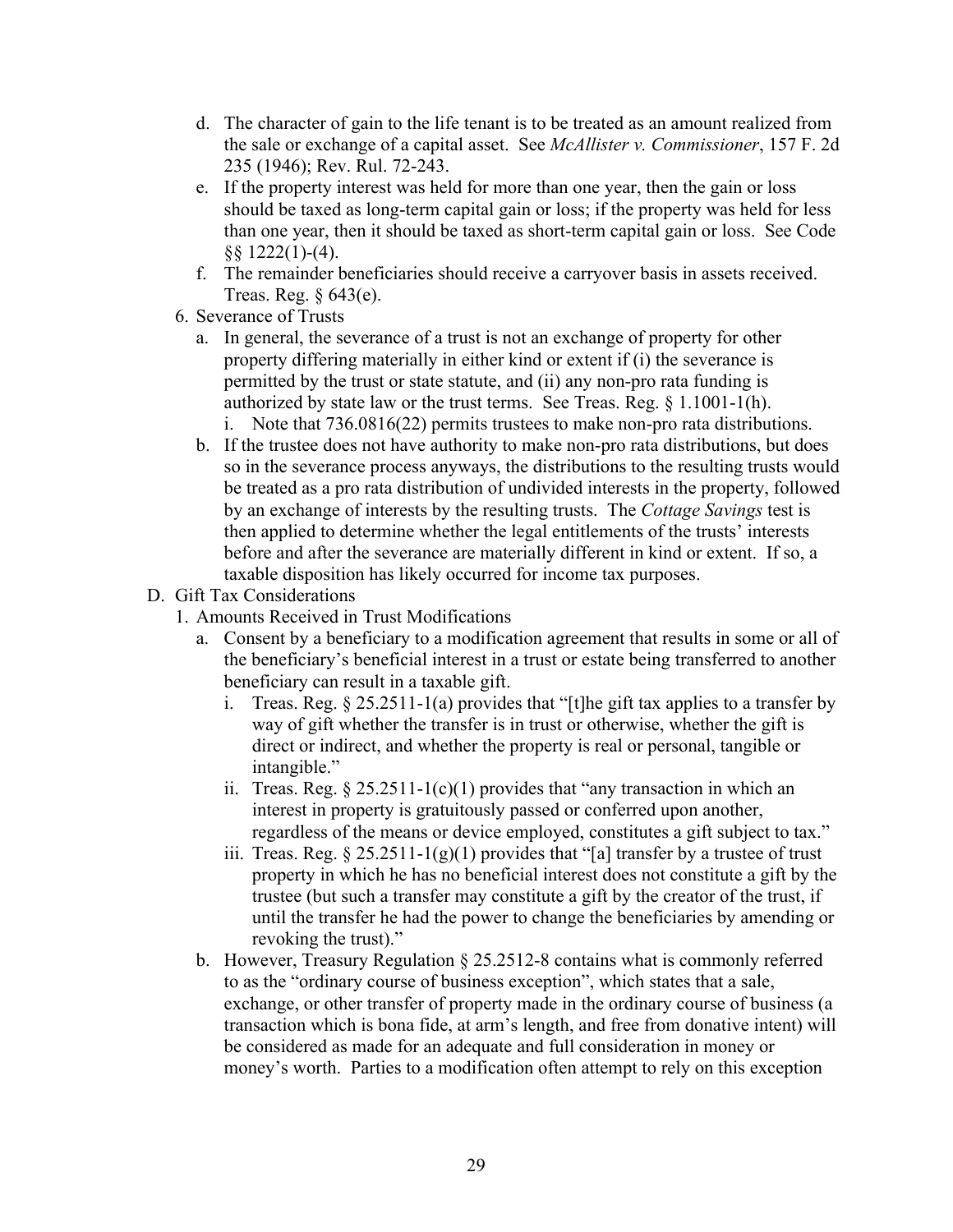to avoid gift tax consequences. Family transactions relying on this exception will be closely scrutinized. See *Redstone v. Commissioner*, T.C. Memo 2015-237.

- c. A transfer of property by an individual in settlement of litigation generally is treated as a transfer for full and adequate consideration in money or money's worth and therefore not a gift for federal gift tax purposes.
- d. In determining whether full and adequate consideration has been received in family disputes, the courts have analyzed various factors including the following:
	- i. Whether a genuine controversy existed between the parties;
	- ii. Whether the parties were represented by and acted upon the advice of counsel;
	- iii. Whether the parties engaged in adversarial negotiations;
	- iv. Whether the value of the property involved was substantial;
	- v. Whether the settlement was motivated by the parties' desire to avoid the uncertainty and expense of litigation; and
	- vi. Whether the settlement was finalized under judicial supervision and incorporated in a judicial decree. See, e.g., *Estate of Natkanski*, T.C. Memo 1992-380 (1992); *Estate of Friedman v. Commissioner*, 40 T.C. 714.
- 2. Disposition of Life Estate Interest in QTIPs
	- a. Modifications involving property qualifying for the marital deduction under Code § 2056(b)(7) or Code § 2523(f) as qualified terminable interest property ("QTIP") should be handled with extreme care to ensure that the modification of such property does not result in a disposition of the QTIP property. The initial transfer that created the QTIP property was exempt from transfer tax on the theory that interspousal transfers should not be subject to transfer tax, but such tax is merely deferred and will be incurred upon a subsequent disposition of the property under Code  $\S 2519$  (during life) or 2044 (at death).
	- b. Code § 2519 Disposition of certain life estates
		- i. If a donee spouse disposes of all or any interest in QTIP property, Code  $\S$ 2519 treats the donee spouse as making a deemed gift of all interests in the property other than the qualifying income interest. If the qualifying income interest is transferred as well, then such transfer will be deemed an additional gift pursuant to Code § 2511. Further, the spouse is also treated as making a transfer for estate tax purposes, which means Code § 2036 could apply if the spouse retains an income interest in the portion of the principal that is deemed to have been transferred under Code § 2519 or § 2511. See Treas. Reg. §  $25.2519 - 1(a)$ .
		- ii. Amount of deemed transfer under Code § 2519
			- (a) The amount treated as a transfer under Code  $\S$  2519 is equal to the fair market value of the entire property subject to the qualifying income interest, determined on the date of the disposition (including any accumulated income and not reduced by any amount excluded from total gifts under Code § 2503(b) with respect to the transfer creating the interest), less the value of the qualifying income interest in the property on the date of the disposition. See Treas. Reg.  $\S 25.2519-1(c)(1)$ .
			- (b) Amount of gift is reduced by the amount of gift tax the donee spouse is entitled to recover pursuant to Code § 2207A. The amount of gift tax the spouse is entitled to recover under Code § 2207A is deducted from the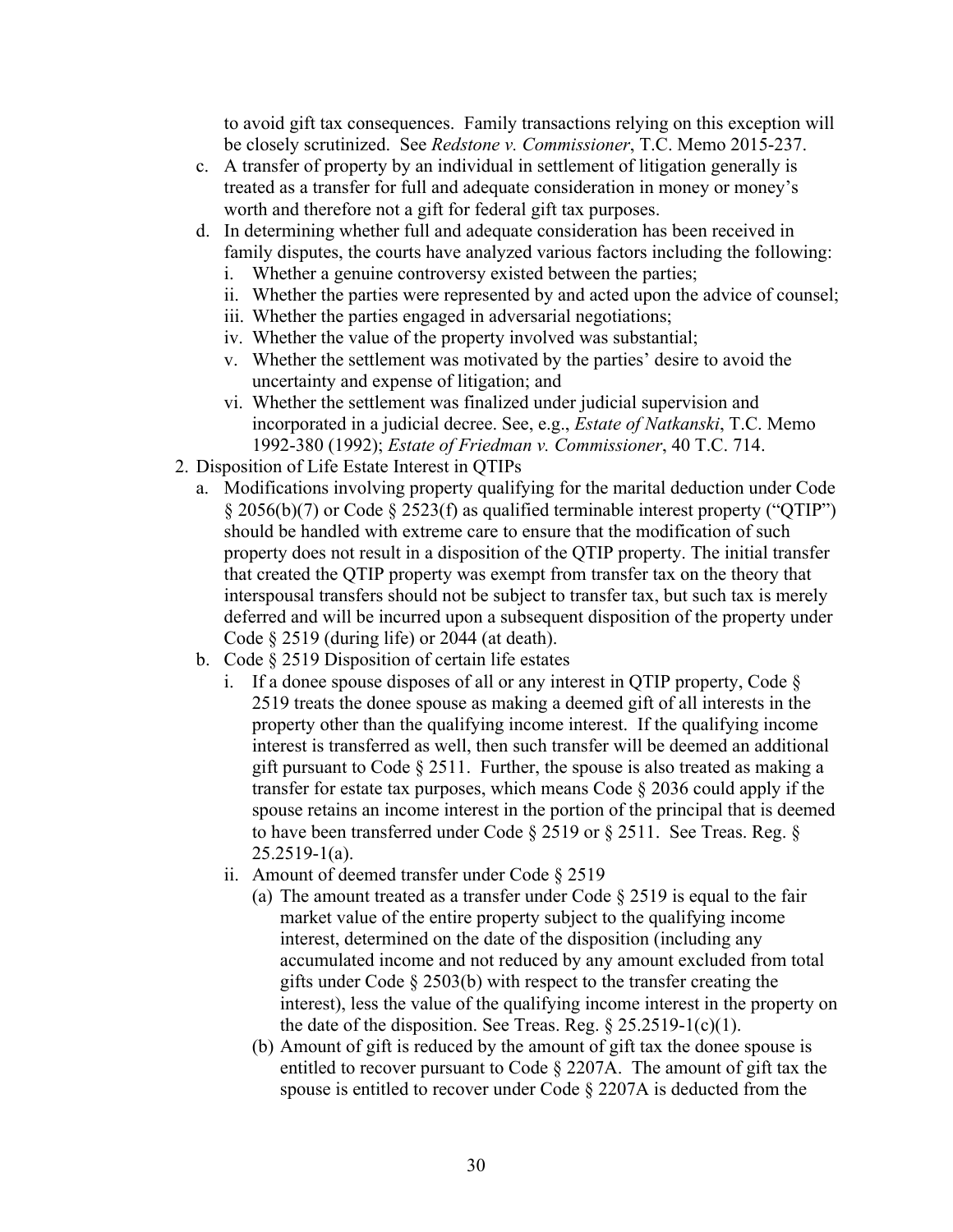amount transferred to arrive at the amount subject to tax under Code § 2519, resulting in a net gift. See Treas. Reg. § 25.2519-1(c)(4).

- (c) If the transferor spouse fails to exercise the Code § 2207A right of recovery, the transferor is treated as making an additional gift of the amount to which the transferor was entitled to recover. See Treas. Reg. § 25.2207A-1(b).
- iii. Conversion of QTIP property into other property
	- (a) The conversion of QTIP property into other property in which the donee spouse has a qualifying income interest for life is not, for purposes of Code § 2519, treated as a disposition of the qualifying income interest. Similarly, the sale of real property in which the spouse possesses a legal life estate meeting the requirements of QTIP property, followed by the transfer of the proceeds into a trust which also meets the requirements of QTIP, or by the reinvestment of the proceeds in income producing property in which the donee spouse has a qualifying income interest for life, is not considered a disposition of the qualifying income interest.
	- (b) However, the sale of QTIP property, followed by the payment to the donee spouse of a portion of the proceeds equal to the value of the donee spouse's income interest, is considered a disposition of the qualifying income interest. See Treas. Reg. § 25.2519-1(f).
- c. Code § 2511 Disposition of the qualifying income interest
	- i. A transfer of all or a portion of the qualifying income interest of the spouse for less than fair market value is a transfer by the spouse under Code § 2511. See Treas. Reg. § 25.2519-1(a).
	- ii. Sale of qualifying income interest for fair market value is not a gift under Code § 2511 because the consideration received for spouse's income interest is equal to the value of the income interest. See Treas. Reg.  $\S 25.2519-1(g)$ Ex 2. See also Field Service Advice 199916025 (transfer of qualifying income interest was part of consideration for arm's length agreement and was not a gift).
	- iii. The sale of an income interest by the spouse to settle claims to a QTIP pursuant to settlement agreement is not a gift of the income interest under Code § 2511, but a gift will still be deemed to result pursuant to Code § 2519 in an amount equal to the entire value of the QTIP Trust less (a) the value of the qualifying income interest, (b) the amount paid to the spouse for the release of the spouse's interest in the trust principal and (c) the amount of the gift tax that the spouse may recover pursuant to Code § 2207A. See PLRs 200027001 and 200027002.
	- iv. The fair market value of the qualifying income interest is generally determined for tax purposes based on the Section 7520 rate in effect at the time and the age of the income interest holder.
- d. Severance of QTIP Trust.
	- i. To minimize the risk of unintended consequences where less than the entire QTIP Trust is at issue, consider severing the QTIP Trust first into separate trusts and then modifying only the particular QTIP Trust that is at issue. Based on PLRs issued by the IRS (which, as a reminder, are not binding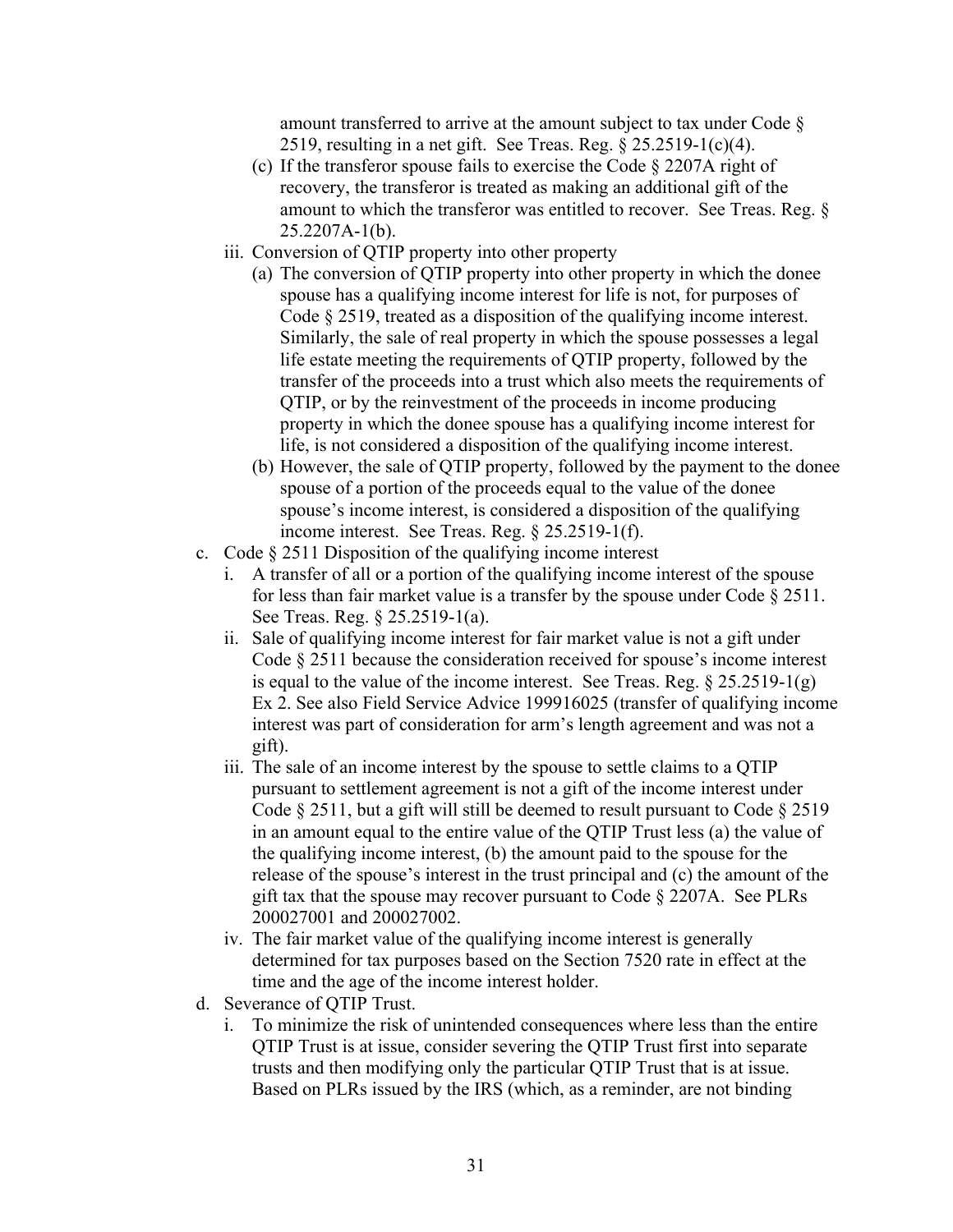authority on the IRS except to the taxpayer who receives the PLR), the disposition of a qualifying income interest in only one of the resulting trusts should not trigger a deemed disposition under Code § 2519 of the other trust(s) resulting from the severance. See PLR 200328015.

- ii. If a surviving spouse dies within 3 years of the termination of a QTIP Trust Code § 2035(b) brings gift tax paid back into surviving spouse's estate for estate tax purposes. See *Estate of Anne Morgens v. Commissioner*, 678 F.3d 769, 776 (9th Cir. 2012).
- 3. Avoiding unintended gifts is critical in trust modification actions. If there is a deemed transfer for gift tax purposes, then depending on the modifications made to the trust, these transfers could also trigger estate tax concerns, such as inclusion under Code § 2036, GST tax concerns, and even state law creditor protection concerns (if the resulting trust is deemed to be a self-settled trust for the benefit of the beneficiary deemed to have made the gift).
- E. Estate Tax Considerations
	- 1. When modifying a trust, always consider whether the initial transfer of assets to the trust qualified for a tax benefit, such as the marital deduction or charitable deduction. If it does, then modifying the trust in a manner that would eliminate the availability of the deduction could have significant consequences.
	- 2. Code § 2056 Marital Deduction
		- a. To receive a marital deduction under Code § 2056 for assets received from a decedent, the property interest at issue must be deemed to have "passed from the decedent" to the surviving spouse, and the interest cannot be a non-deductible terminable interest.
			- i. In the context of family trust settlements and modifications arising from disputes concerning a decedent's estate planning documents, it is important to ensure that the property interest received by the surviving spouse satisfies the "passing" requirement. If it does not, then a marital deduction will not be allowed.
			- ii. Treas. Reg.  $\S 20.2056(c) 2(d)(1)$  provides that "[i]f as a result of a controversy involving the decedent's will, or involving any bequest or devise thereunder, his surviving spouse assigns or surrenders a property interest in settlement of the controversy, the interest so assigned or surrendered is not considered as having passed from the decedent to his surviving spouse."
			- iii. Treas. Reg.  $\S 20.2056(c) 2(d)(2)$  provides as follows:
				- If as a result of the controversy involving the decedent's will, or involving any bequest or devise thereunder, a property interest is assigned or surrendered to the surviving spouse, the interest so acquired will be regarded as having "passed from the decedent" to his surviving spouse only if the assignment or surrender was a bona fide recognition of enforceable rights of the surviving spouse in the decedent's estate. Such a bona fide recognition will be presumed where the assignment or surrender was pursuant to a decision of a local court upon the merits in an adversary proceeding following a genuine and active contest. However, such a decree will be accepted only to the extent that the court passed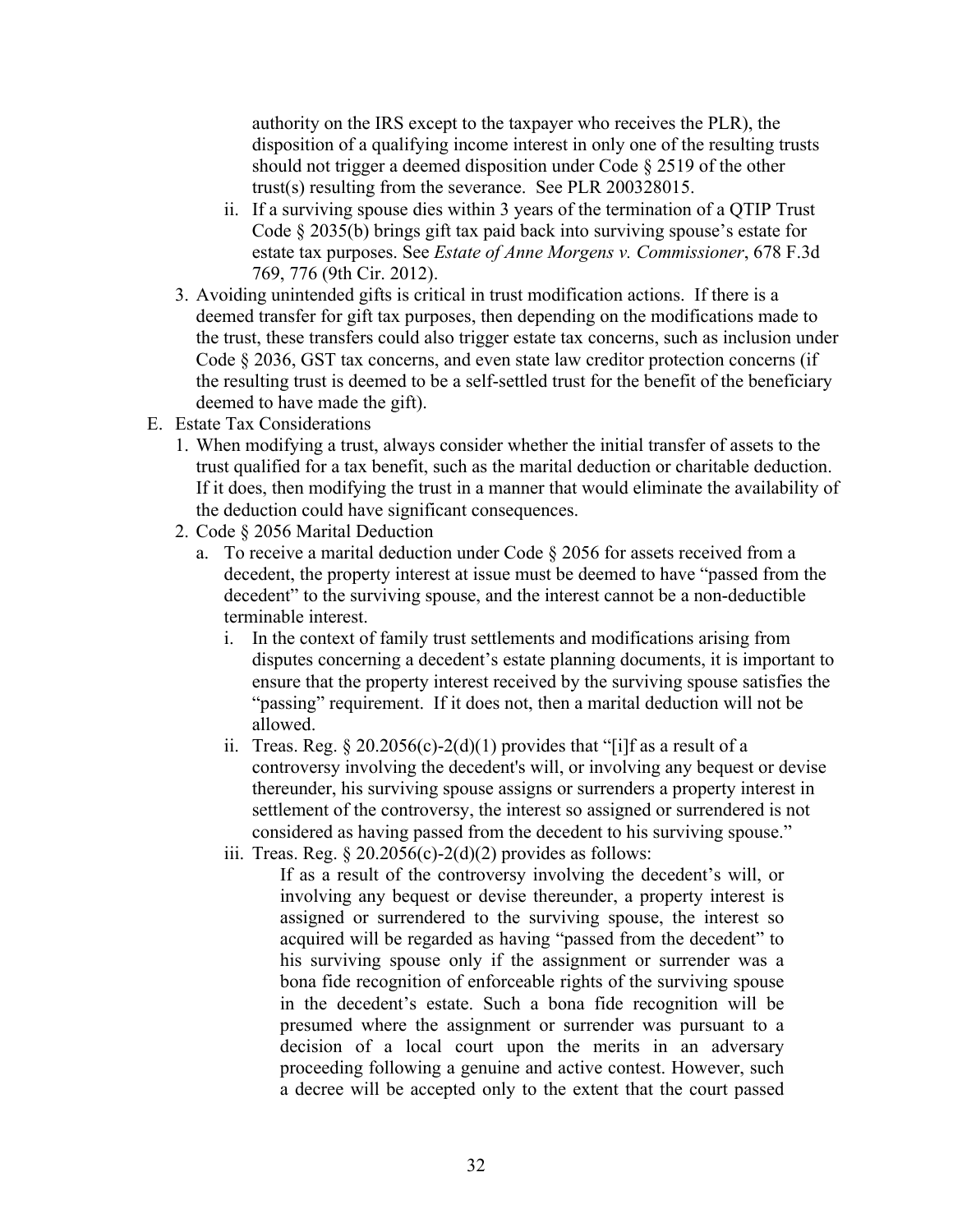upon the facts upon which deductibility of the property interests depends. If the assignment or surrender was pursuant to a decree rendered by consent, or pursuant to an agreement not to contest the will or not to probate the will, it will not necessarily be accepted as a bona fide evaluation of the rights of the spouse.

- b. Enforceable Right under State Law
	- i. Do not assume that the property received or paid in a settlement will automatically be deemed to have "passed" from the decedent to a person pursuant to a settlement agreement. Failing to satisfy the passing requirement can result in the property generating estate tax regardless of who receives it.
	- ii. The Supreme Court in *Bosch* held that the "test of 'passing' for estate tax purposes should be whether the interest reaches the spouse pursuant to state law, correctly interpreted [by the federal court]—not whether it reached the spouse as a result of a good faith adversary confrontation." *Estate of Brandon v. C.I.R*, 828 F.2d 493, 497 (8th Cir. 1987) (citing Bosch at 774).
	- iii. In *Ahmanson Foundation v. United States*, 674 F.2d 761 (9th Cir. 1981), the Ninth Circuit held that property distributed to a spouse pursuant to a settlement will be treated as passing from the decedent for marital deduction purposes only if the distribution represents a good faith settlement of an enforceable claim. Relying on *Bosch*, the court stated that "either a good faith settlement or a judgment of a lower state court must be based on an enforceable right under state law properly interpreted, in order to qualify as 'passing' pursuant to the estate tax marital deduction." *Ahmanson Foundation* at 775 (emphasis added).
	- iv. When a settlement affects the amount of estate tax due, the IRS or federal court is not required to accept the terms of the settlement agreement and may re-examine the underlying state law issue de novo. See *Bosch* at 774.
- 3. Code § 2055 Charitable Deduction
	- a. Code § 2055 permits an unlimited deduction for qualifying bequests made to charities.
	- b. The bequest or devise to the charity must be deemed to have "passed from the decedent" in order for the charitable deduction to be available. With respect to amounts received as a result of a settlement or modification arising from a dispute, the same principles that apply to determine "passing from the decedent" for marital deduction purposes, as described above (i.e., an enforceable right under state law properly interpreted), apply for charitable deduction purposes. See e.g., PLR 9812014.
		- i. Treas. Reg.  $\S 20.2055-2(e)(1)(i)$  states: "The principles of Code  $\S 2056$  and the regulations thereunder shall apply for purposes of determining under this paragraph  $(e)(1)(i)$  whether an interest in property passes or has passed from the decedent."
	- c. The amount of the deduction is limited to the amount required to be included in the gross estate. Code  $\S 2055(d)$ . Further, the deduction may not exceed the amount that the charity actually receives under the settlement agreement. *Irving Trust Company v. U.S.*, 221 F. 2d 303 (2d Cir. 1955).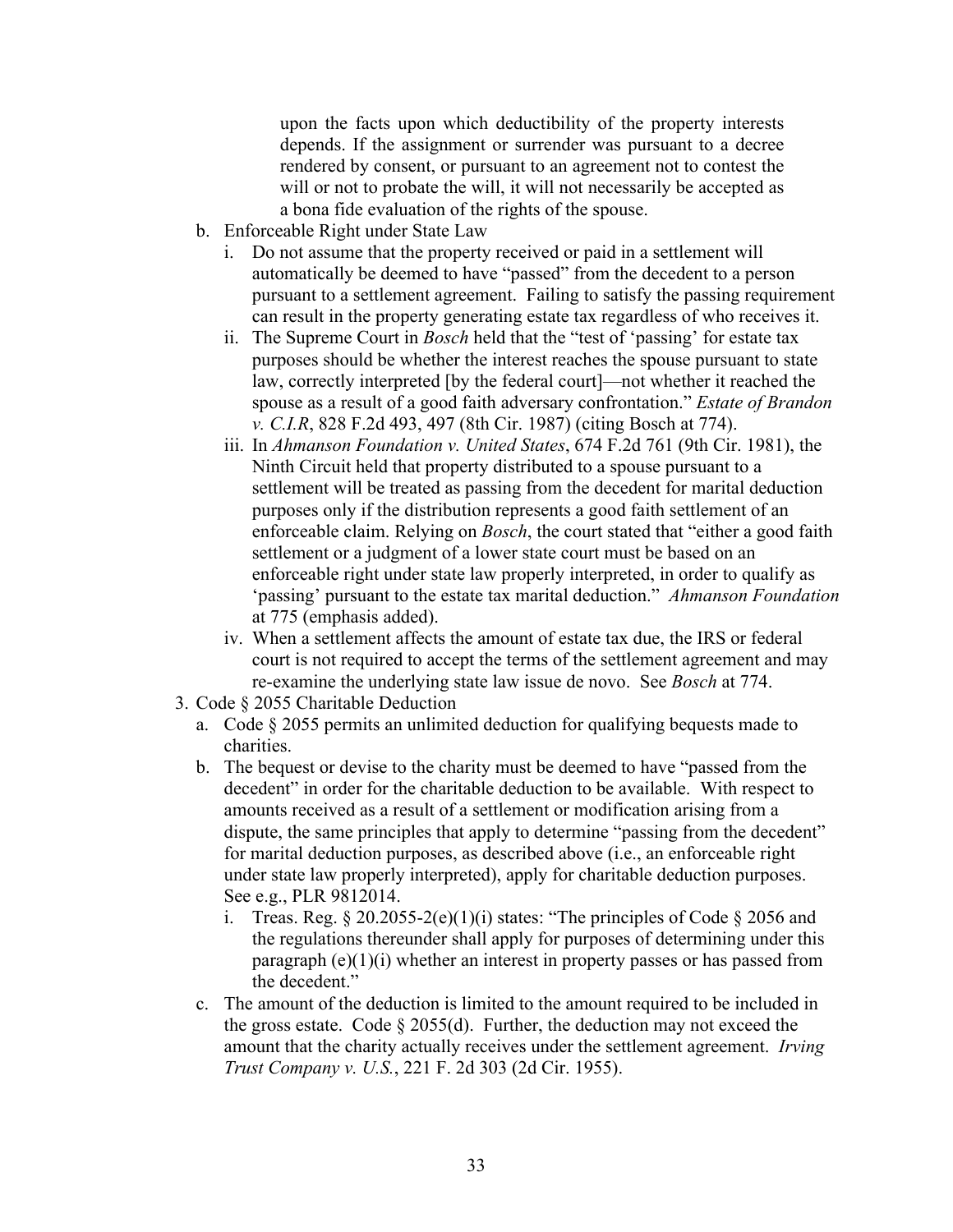- d. If a charity's interest is contingent upon an event to occur, the charitable deduction is not available "unless the possibility that the charitable transfer will not become effective is so remote as to be negligible." Treas. Reg. § 20.2055-  $2(b)(1)$ .
- e. Be careful in structuring payments to, or trusts for the benefit of, charities. Only outright payments to charities and transfers made to certain split interests trusts qualify for the estate and gift tax charitable deductions. If a deductible transfer is made to a split interest trust, then the deduction is limited only to the portion of the interest that passes to the charity in the form of a guaranteed annuity interest or unitrust interest in a charitable lead trust or a remainder interest in a charitable remainder interest that meets the requirements of Code  $\S 664(d)$ . Code  $\S 8$ 2055(e)(2) and 2522(c).
- f. The IRS will scrutinize settlements involving charitable interests to confirm that the litigation was not collusive or instituted merely to obtain the charitable deduction. See Rev. Rul. 89-31.
- g. Qualified Reformation
	- i. If the interest passing from a decedent to a trust for the benefit of a charity does not qualify for an estate tax charitable deduction because the terms of the recipient trust do not satisfy the requirements of a deductible charitable lead trust or charitable remainder trust, Code § 2055(e) permits the trust to be reformed within a limited period of time after the decedent's death in a manner that will result in the transfer becoming a deductible qualified interest in certain circumstances.
	- ii. See Code § 2055(e) for various requirements.
- F. GST Tax Considerations
	- 1. Background
		- a. Practitioners and parties to a trust modification or settlement agreement must be cognizant of the generation skipping transfer ("GST") tax implications that may arise as a result of changes to the trust terms and the beneficial interests of the beneficiaries. The issues include:
			- i. Whether a payout to a beneficiary will be considered a generation-skipping transfer and incur a GST tax;
			- ii. Will the changes to the trust create a generation-skipping transfer at some point in the future?
			- iii. Will the changes to the trust alter the exempt status (i.e., the inclusion ratio) of the trust?
			- iv. Is any beneficiary deemed to have made a constructive addition to the trust? If so, should such beneficiary allocate his or her GST exemption to the transfer?
			- v. Will contributions to the resulting trust attract an automatic allocation of the transferor's GST exemption under Code § 2632?
			- vi. Have the GST benefits of the trust been harmed, for example, by eliminating GST exempt transfers that would otherwise have been made under the prior terms of the trust?
		- b. Given the complexity of the GST tax, the parties may want to condition a modification on a favorable private letter ruling from the IRS to confirm that the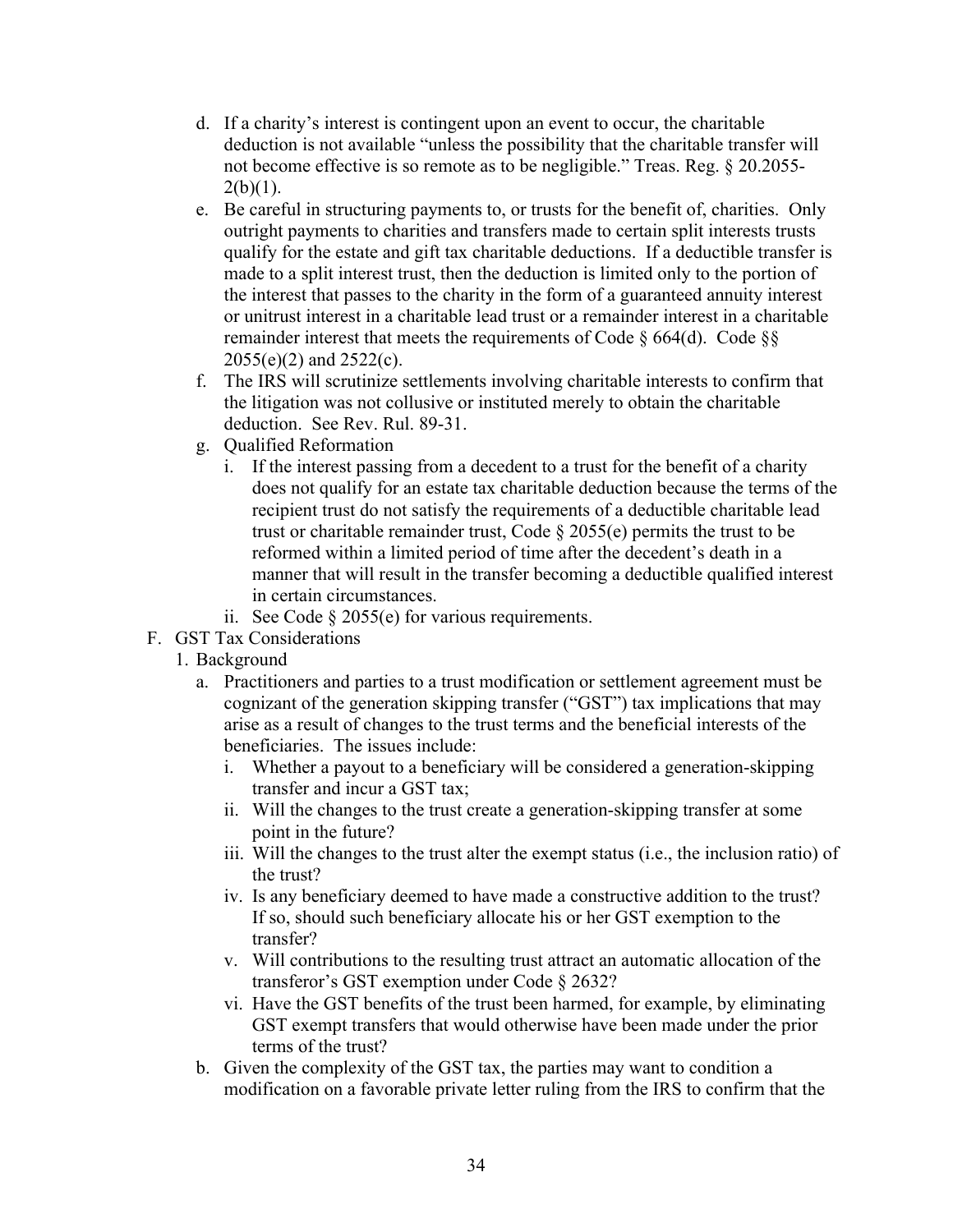modification will not alter the GST exempt trust status of the trust. There are a plethora of PLRs addressing the GST consequences in trust modifications. See e.g., PLRs 201803003, 201732029, 201723003, and 201723002.

- 2. Grandfathered GST Trusts
	- a. Treasury regulation  $\S 26.2601 1(b)(1)(i)$  states that the GST tax does not apply to "any generation-skipping transfer under a trust that was irrevocable on September 25, 1985." However, this exclusion "does not apply to a pro rata portion of any generation-skipping transfer under an irrevocable trust if additions are made to the trust after September 25, 1985." *Id*.
	- b. If an addition is made after September 25, 1985 to a grandfathered GST trust, then the trust is thereafter deemed to consist of two portions, one portion of the trust that is not subject to GST tax (the GST Exempt portion) and one portion that is subject to GST tax (the GST non-exempt portion). Each portion has a separate inclusion ratio. Treas. Reg.  $\S 26.2601 - 1(b)(1)(iv)$
	- c. Treas. Reg.  $\S 26.2601 1(b)(4)(i)$  provides rules for determining when a decanting, settlement, judicial construction or other modification action with respect to a trust that is exempt from the GST will not cause the trust to lose its exempt status. By its strict terms, this regulation only applies to grandfathered GST exempt trusts. This regulation does not state that the same rules will apply to a trust that is GST exempt as a result of an allocation of exemption by a transferor. Further, no rules have been promulgated for trusts exempt as a result of an allocation of GST exemption. The IRS, however, has ruled in several private letter rulings that, at a minimum, a modification that does not affect the exempt status of a grandfathered GST exempt trust should similarly not affect the inclusion ratio of a non-grandfathered trust that is exempt as a result of the allocation of GST exemption. See, e.g. PLR 200822008. Therefore, the rules under Treasury Regulation § 26.2601-1(b)(4)(i) provide the best guidance currently available for trusts that are exempt as a result of an allocation of GST exemption.
- 3. Decanting
	- a. Treas. Reg.  $\&$  26.2601-1(b)(4)(i)(A) provides safe harbor requirements to preserve GST exempt status in the case of decanting:
		- i. Either the terms of the exempt trust authorize distributions to the new trust or the retention of principal in a continuing trust, without the consent or approval of any beneficiary or court, or at the time the exempt trust became irrevocable, state law authorized distributions to the new trust or retention of principal in the continuing trust without the consent of any beneficiary or court; and
		- ii. The terms of the new or continuing trust do not extend the time for vesting of any beneficial interest in the trust in a manner that may postpone or suspend the vesting, absolute ownership, or power of alienation of an interest in property for a period, measured from the date the original trust became irrevocable, extending beyond any life in being at the date the original trust became irrevocable plus a period of 21 years, plus if necessary, a reasonable period of gestation.
			- (a) Postponing or suspending the vesting or absolute ownership of an interest for a term of years that will not exceed 90 years is expressly permitted.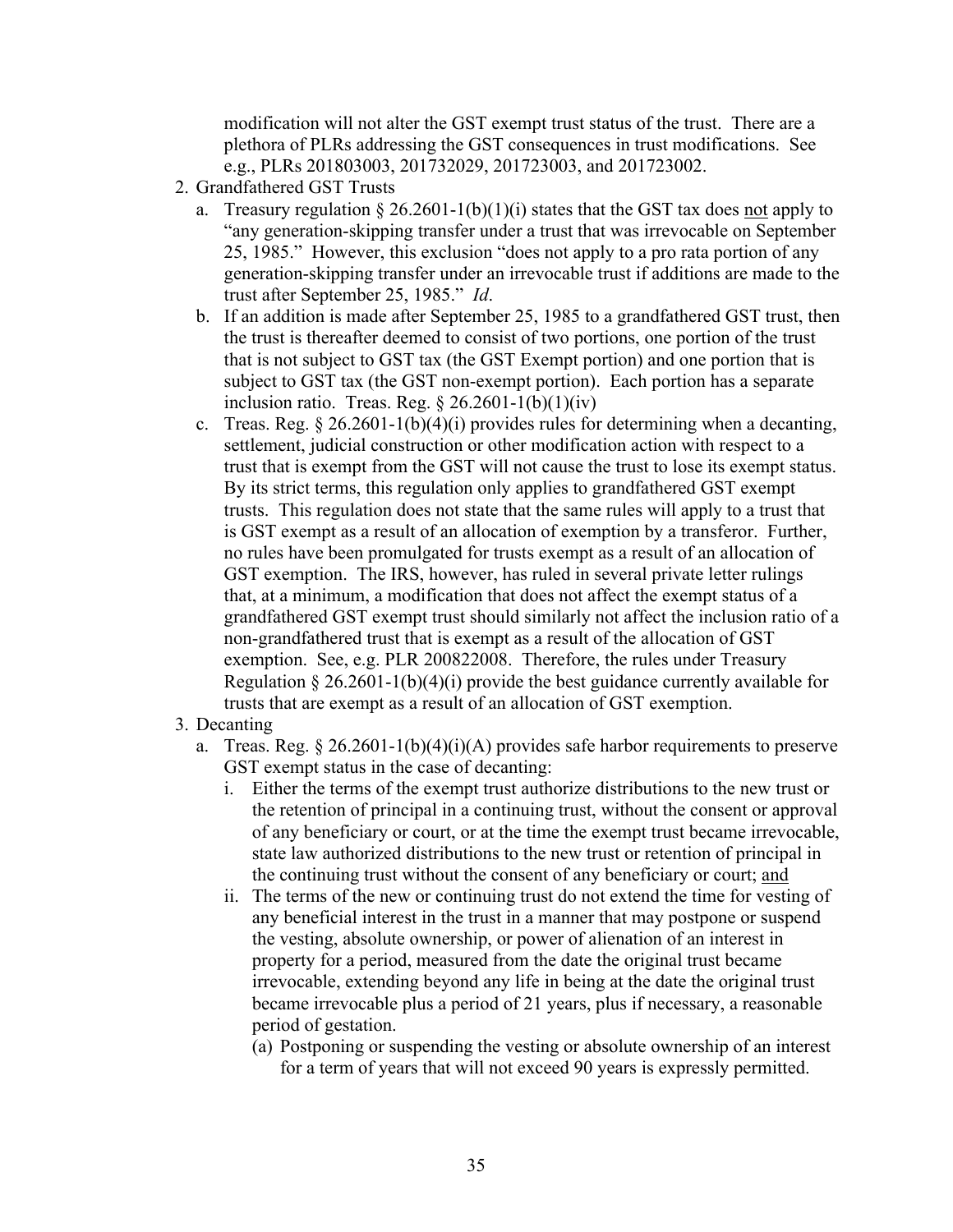- b. *Phipps v. Palm Beach Trust Co.*, 196 So. 299 (Fla. 1940) appears to be the first case authorizing decanting in Florida, which was well before the enactment of 736.04117.
- c. If the proposed decanting will not meet the safe harbor requirements of Treas. Reg. § 26.2601-1(b)(4)(i)(A), it may still be possible to meet the safe harbor requirements under Treas. Reg. § 26.2601-1(b)(4)(i)(D) for a modification (see below) to preserve GST exempt status.
- 4. Court Approved Settlement Agreements
	- a. Treas. Reg. § 26.2601-1(b)(4)(i)(B) provides that a court-approved settlement of a bona fide issue regarding the administration of the trust or the construction of terms of the governing instrument will not cause a GST exempt trust to become a non-exempt GST trust, if:
		- i. The settlement is the product of arm's length negotiations; and
		- ii. The settlement is within the range of reasonable outcomes under the governing instrument and applicable state law addressing the issues resolved by the settlement. A settlement that results in a compromise between the positions of the litigating parties and reflects the parties' assessments of the relative strengths of their positions is a settlement that is within the range of reasonable outcomes.
- 5. Judicial Construction
	- a. Treas. Reg. § 26.2601-1(b)(4)(i)(C) provides a judicial construction of a governing instrument to resolve an ambiguity in the terms of the instrument or to correct a scrivener's error will not cause a GST exempt trust to become a nonexempt GST trust if:
		- i. The judicial action involves a bona fide issue; and
		- ii. The construction is consistent with applicable state law that would be applied by the highest court of the state.
- 6. Other Changes
	- a. Treas. Reg. § 26.2601-1(b)(4)(i)(D)(1) provides that a modification of the governing instrument of a GST exempt trust (including a trustee distribution, settlement, or construction that does not satisfy Treas. Reg. § 26.2601-  $1(b)(4)(i)(A)$  or  $(B)$  or  $(C)$ ) by judicial reformation, or nonjudicial reformation that is valid under applicable state law, will not cause a GST exempt trust to become a non-exempt GST trust, if:
		- i. The modification does not shift a beneficial interest in the trust to any beneficiary who occupies a lower generation (as defined in Code  $\S$  2651) than the person or persons who held the beneficial interest prior to the modification, and
		- ii. The modification does not extend the time for vesting of any beneficial interest in the trust beyond the period provided for in the original trust.
	- b. Treas. Reg.  $\S 26.2601 1(b)(4)(i)(D)(2)$  states as follows:
		- i. A modification of a GST exempt trust will result in a shift in beneficial interest to a lower generation beneficiary if the modification can result in either an increase in the amount of a GST transfer or the creation of a new GST transfer.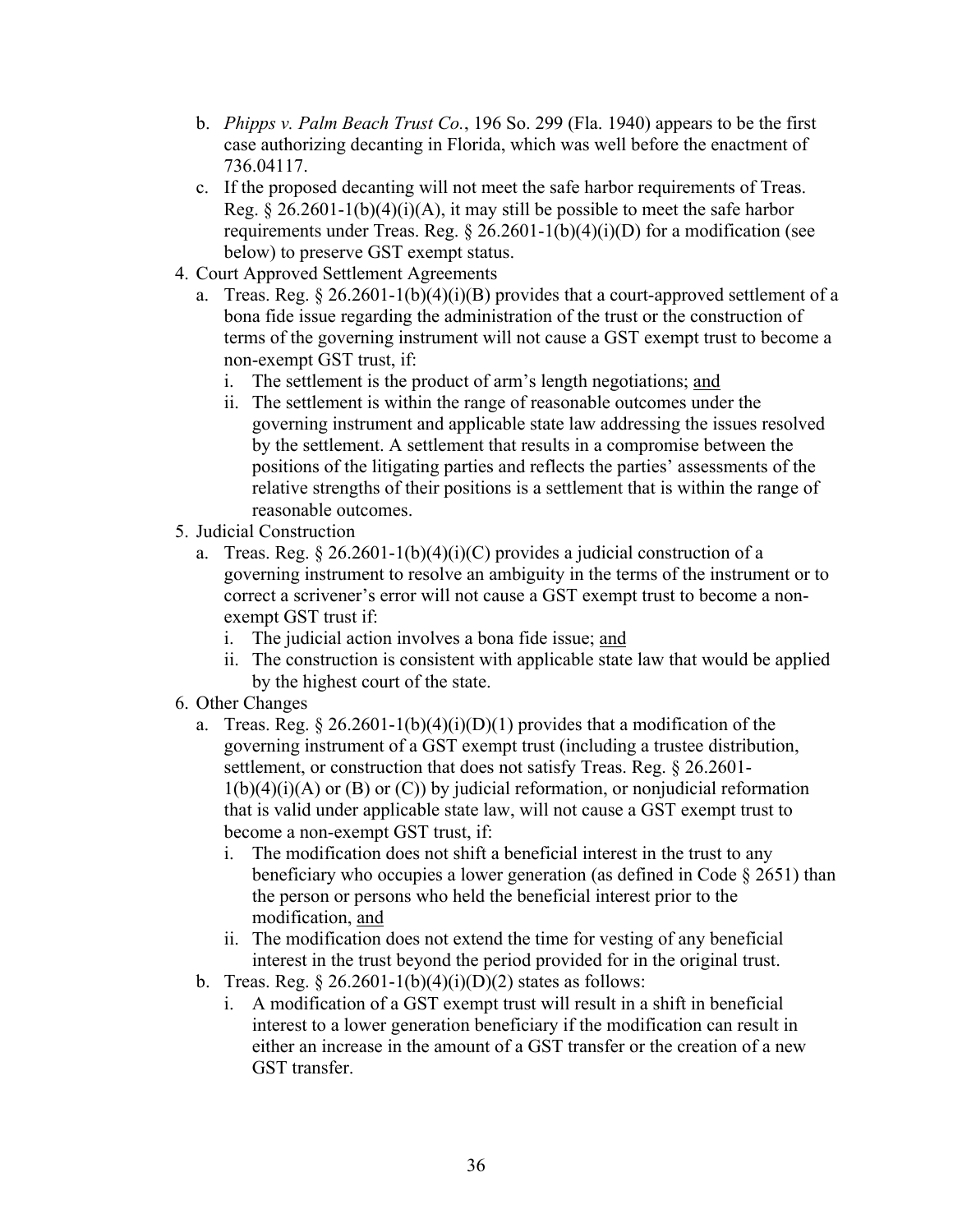- ii. To determine whether a modification of an irrevocable trust will shift a beneficial interest in a trust to a beneficiary who occupies a lower generation, the effect of the instrument on the date of the modification is measured against the effect of the instrument in existence immediately before the modification.
- iii. If the effect of the modification cannot be immediately determined, it is deemed to shift a beneficial interest in the trust to a beneficiary who occupies a lower generation (as defined in Code § 2651) than the person or persons who held the beneficial interest prior to the modification.
- iv. A modification that is administrative in nature that only indirectly increases the amount transferred (for example, by lowering administrative costs or income taxes) will not be considered to shift a beneficial interest in the trust.
- v. Administration of a trust in conformance with applicable local law that defines the term income as a unitrust amount (or permits a right to income to be satisfied by such an amount) or that permits the trustee to adjust between principal and income to fulfill the trustee's duty of impartiality between income and principal beneficiaries will not be considered to shift a beneficial interest in the trust, if applicable local law provides for a reasonable apportionment between the income and remainder beneficiaries of the total return of the trust and meets the requirements of Treas. Reg. § 1.643(b)-1 of this chapter.
- 7. Qualified Severance:
	- a. Code  $\S 2642(a)(3)(B)$  and the regulations thereunder provide rules for the qualified severance of a single trust, which is partially or wholly exempt from GST tax, into two or more trusts which are treated as separate trusts for GST tax purposes. If the requirements of a qualified severance are satisfied, then the parties severing the trust can segregate the exempt portion and the non-exempt portion into separate trusts so that the administration and distributions of one trust will not impact the administration and distribution of the other.
		- i. If the original trust is either wholly exempt or wholly non-exempt, then the resulting trusts will have the same inclusion ratio as the original trust.
		- ii. If the original trust is partially exempt (meaning that the inclusion ratio is between zero and one) and severed into two trusts, then one trust arising from the severance will be entirely exempt and the other trust will be entirely nonexempt.
		- iii. If the original trust is partially exempt, and severed into more than two trusts, then the exempt portion will be allocated to one or more resulting trusts which are entirely exempt and the non-exempt portion will be allocated to one or more resulting trusts which are non-exempt. At the end of the day, each resulting trust must have an inclusion ratio of zero or one.
	- b. The requirements for a Qualified Severance are as follows:
		- i. The single trust is severed pursuant to the terms of the governing instrument or pursuant to applicable local law;
		- ii. Severance is effective under local law;
		- iii. Funding must occur within 90 days of severance date;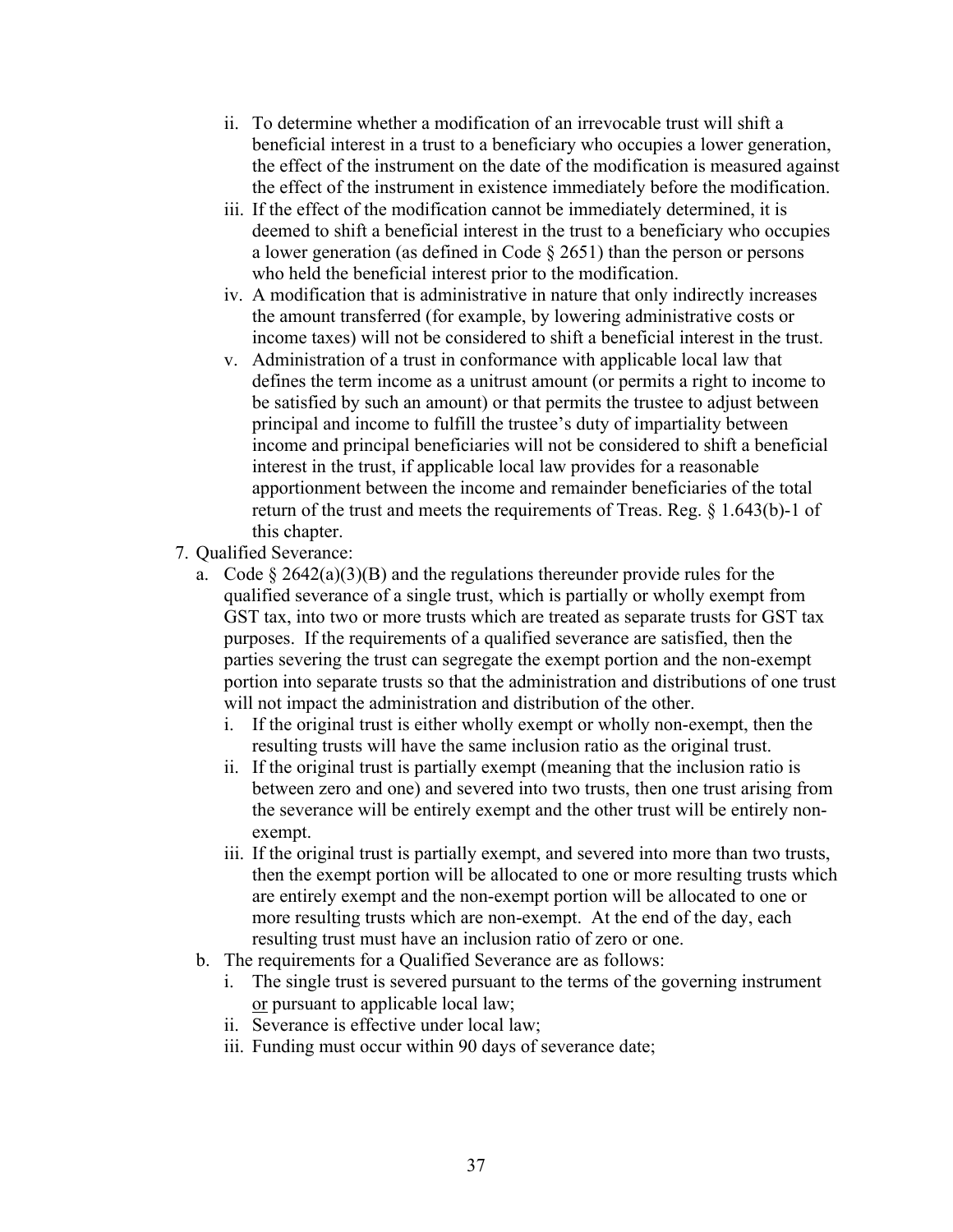- iv. Original trust is severed on a fractional basis, such that each resulting trust is funded with a fraction or percentage of the original trust and the aggregate of those fractions or percentages is one or one hundred percent, respectively; and
- v. Resulting trusts must provide for same succession of interests of beneficiaries as the original trust.
	- (a) This requirement is satisfied if the beneficiaries or the separate resulting trusts and the interests of the beneficiaries with respect to the separate trusts, when the separate trusts are viewed collectively, are the same as the beneficiaries and their respective beneficial interests with respect to the original trust before severance.
	- (b) With respect to trusts from which discretionary distributions may be made to one or more beneficiaries on a non-pro rata basis, then the beneficiaries will be deemed to have the same succession of interests if:
		- 1. The terms of the resulting trust are the same as the original trust (even if each permissible distributee of the original trust is not a beneficiary of all resulting trusts);
		- 2. Each beneficiary's interest in the resulting trusts collectively equals the beneficiary's interest in the original trust, determined by the terms of the trust instrument or, if none, on a per-capita basis;
		- 3. The severance does not shift a beneficial interest to a beneficiary in a lower generation; and
		- 4. The severance does not extend the time for vesting of any beneficial interest beyond the time provided for in the original trust.

# VII. Exhibits

- A. Case Study #1 Severance and Modification: Divide and Conquer
- B. Case Study #2 Decanting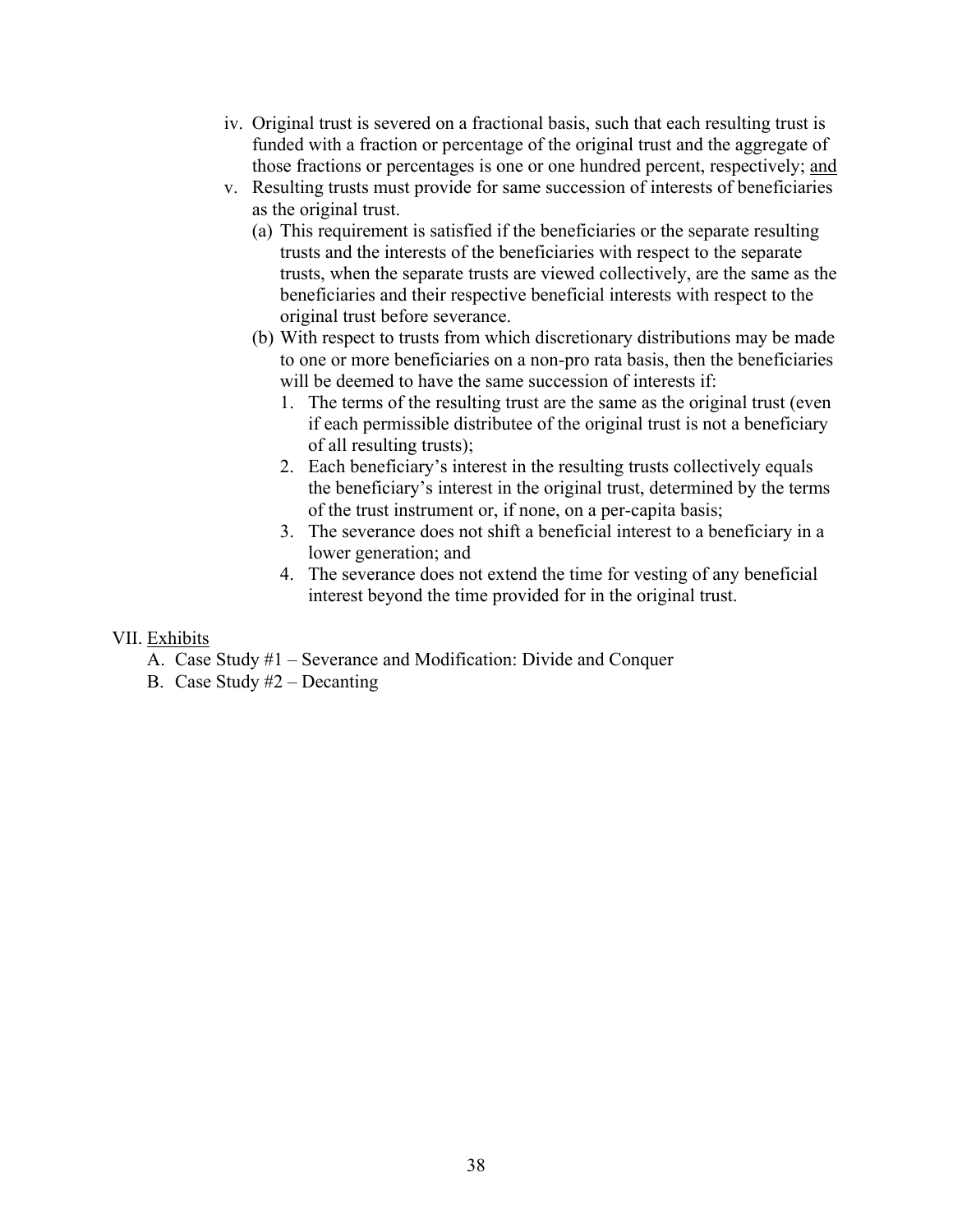### **CASE STUDY #1 – DIVIDE AND CONQUER**

Ned dies survived by his wife, Catelyn, and his daughters, Sansa and Arya. Ned leaves a credit shelter trust that provides for discretionary distributions to Catelyn for HEMS during her lifetime and, upon her death, it splits into separate dynasty trusts for Sansa and Arya. The credit shelter trust owns \$1 million of gold, \$2 million of property, and a 100% interest in a sword fighting business (that Arya now manages) valued at \$2 million. Arya, being a gifted businesswoman and master sword fighter, expects to double the value of the business over the next 5 years, now that she is in control and can teach the art of sword fighting the way she wants to. Arya hates the idea that her efforts to enhance the business will benefit Sansa and Sansa's descendants when Catelyn dies. Sansa is not impressed with Arya's skills and wants nothing to do with the business. Further, she does not want her future inheritance to be harmed when the business fails. Thus, Sansa is demanding the trustee sell the business. Upon Catelyn's death, if not before, there is sure to be a fight (possibly even a sword fight?) between Sansa and Arya regarding the division of the trust assets, primarily as a result of the growth or decline of the business. What can be done to save the Stark family?

- 1. Proposed Solution: Sever credit shelter trust into two trusts and modify the trust provisions:
	- a. Trust 1: For the benefit of Catelyn and, upon her death, Sansa and descendants
		- i. Fund with \$500k of gold and \$2m of property
	- b. Trust 2: For the benefit of Catelyn and, upon her death, Arya and descendants
		- i. Fund with \$500k of gold and \$2m business
- 2. Benefits of Severance and Modification
	- a. Each Trust has assets of \$2.5 million.
	- b. Only Catelyn, Arya and her descendants will share in the success or failure of the business. The share for Sansa and her descendants is not affected by the performance of the business.
	- c. Each Trust has assets that, with Catelyn's consent, can be independently invested without the consent of the other child.
	- d. Agreement can be made between Catelyn, Arya and Sansa that distributions for Catelyn will be made equally from Trust 1 and Trust 2.
- 3. Settlement Options
	- a. Severance
		- i. Fla. Stat. § 736.0417
	- b. Judicial Modification
		- i. Fla. Stat. § 736.04113 Modification because of unanticipated circumstances
			- 1. Dispute has arisen and continuing trust on the same terms would lead to depletion of trust assets on litigation expenses instead of preserving the assets for the benefit of the beneficiaries.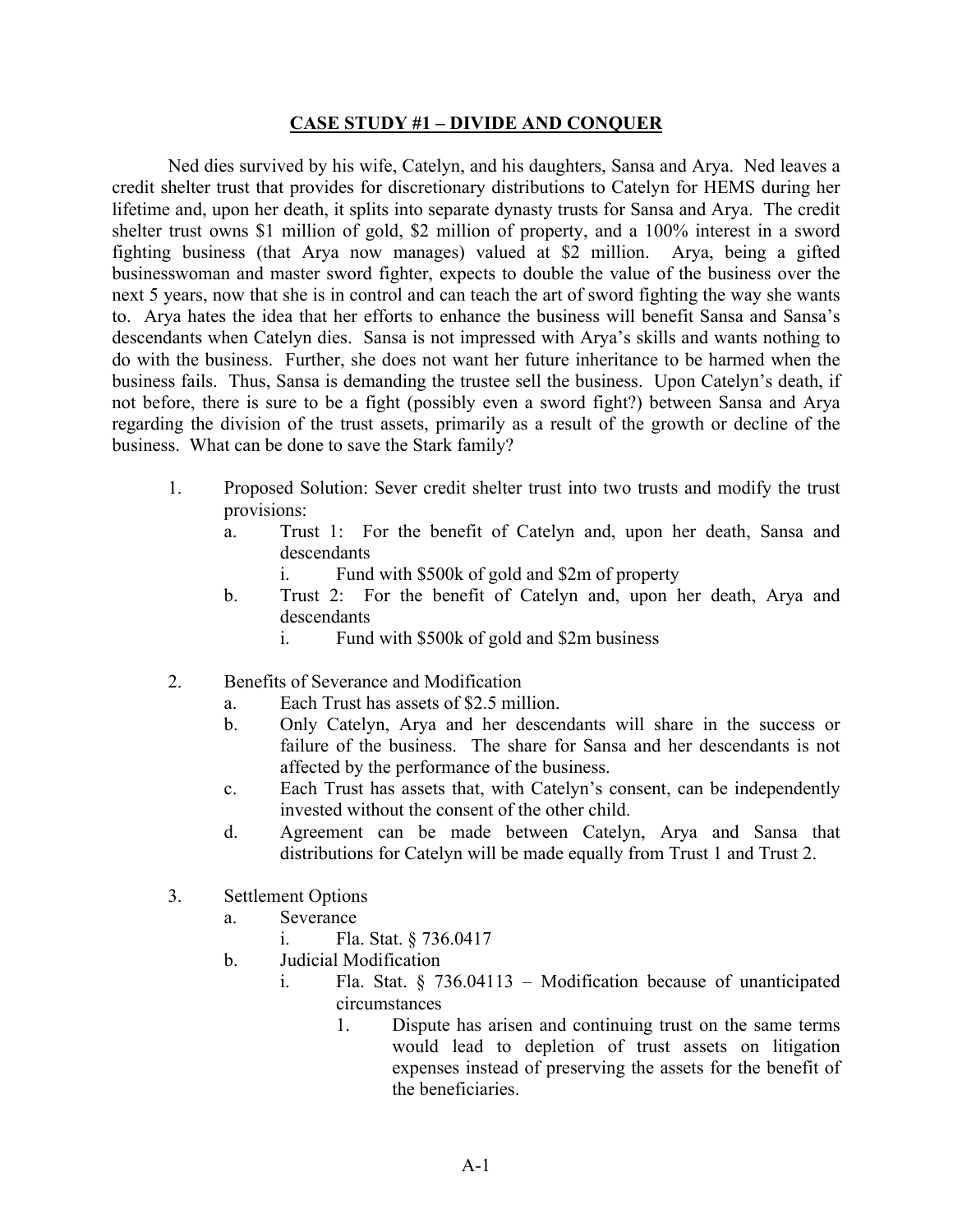- ii. Fla. Stat. § 736.04115 Modification for best interests of beneficiaries
	- 1. Compliance with the existing provisions is not in the best interests of the beneficiaries because it will lead to further disputes and unnecessary trust administration expenses. It is in the best interests of the beneficiaries to sever the trust into two trusts to avoid further disputes.
- c. Nonjudicial Modification
	- i. Fla. Stat. § 736.0412 Consent of trustee and qualified beneficiaries
	- ii. Fla. Stat. § 736.0111 Nonjudicial Settlement Agreement to modify the trust in the same manner that a court would under § 736.04113 and 736.04115 may be possible.
- 4. Income Tax Considerations
	- a. Concern: The exchange of interests by Sansa and Arya could be treated as a sale or exchange under Code § 1001 leading to the recognition of gain or loss.
		- i. Treas. Reg.  $\S 1.1001-1(h)$  severance is not a taxable exchange if the severance was permitted by the trust or state law, and any nonpro rata funding is authorized by the trust or state law.
		- ii. If non-pro rata funding is not authorized by the trust terms or state law, then the severance generally will be treated as a pro rata distribution of assets followed by a taxable exchange of assets between the resulting trusts. Note that Fla. Stat. § 736.0816(22) authorizes non-pro rata funding.
		- iii. Treas. Reg. § 1.1001-1; *Cottage Savings Assoc. v. Commissioner*, 499 U.S. 554 (1991)
			- 1. Gain or loss is realized from the exchange of property under Code § 1001 only if the interests exchanged are "materially different either in kind or extent".
			- 2. The key question is whether the exchanged properties "embody legally distinct entitlements." Thus, one must compare the legal entitlements of each party before and after the modification to determine if the property exchanged is materially different than the property received.
- 5. Estate Tax Considerations
	- a. Should not be a concern as long as the parties are not deemed to have made contributions to the resulting trusts. If a beneficiary is deemed to have made a gift to his or her trust as a result of the severance, then Code § 2036 arguably may apply.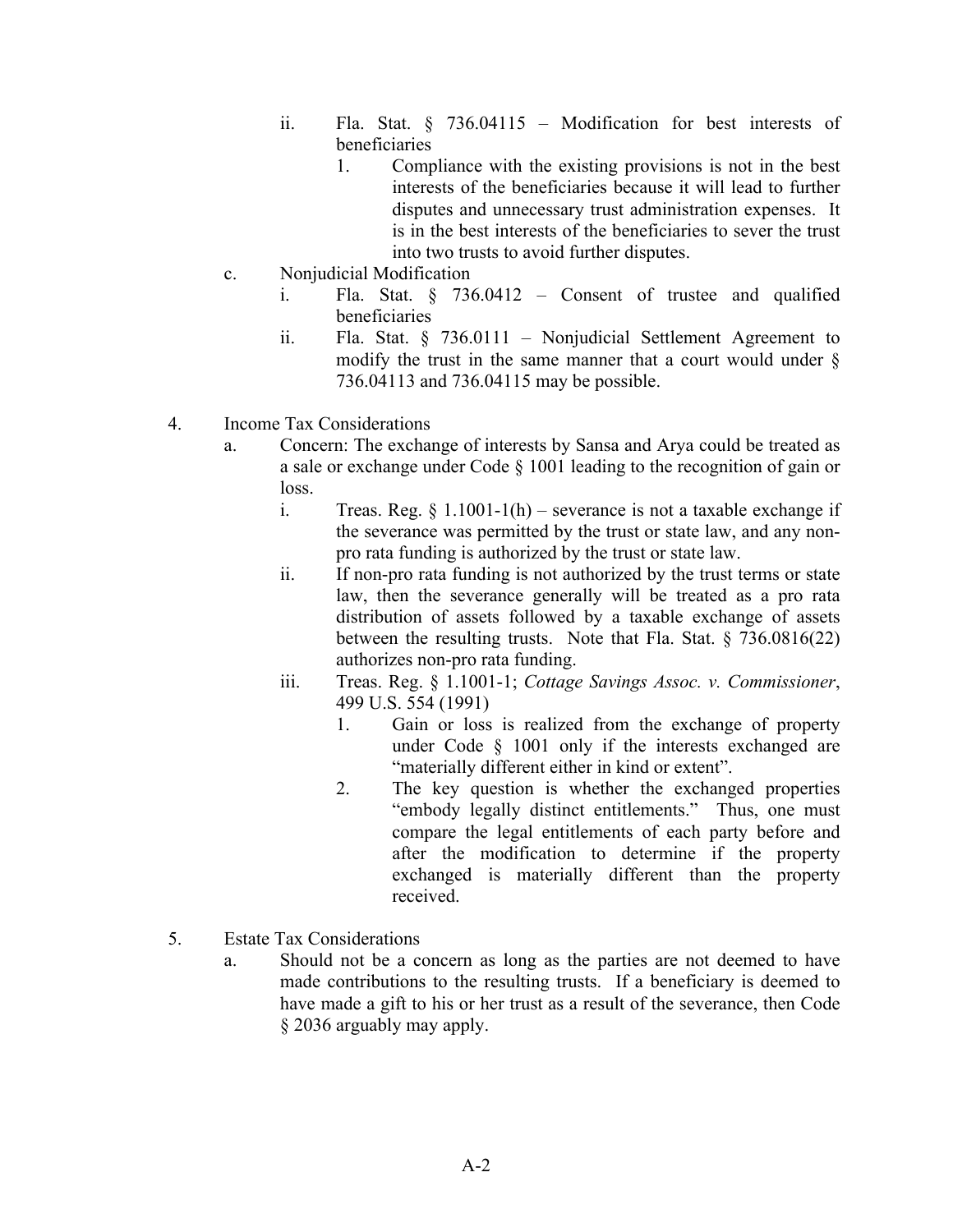- 6. Gift Tax Considerations
	- a. Concern: Sansa or Arya could be treated as making a gift to the other by relinquishing their beneficial interest in the other's trust.
		- i. IRC  $\S$  2511 Gift is deemed to be made to the extent the modification shifts value from one beneficiary to the other.
		- ii. Settlements resulting from bona fide disputes/litigation should be deemed transfers for full and adequate consideration, and thus, not a gift. See *Ahmanson Foundation v. U.S.*, 674 F.2d 761 (9<sup>th</sup> Cir. 1981) (Intrafamily settlements will not be regarded as a bona fide compromise unless the claims were legitimate and are satisfied, to the extent feasible, on an economically fair basis).
- 7. GST Tax Considerations
	- a. Concern: The creation of two new trusts could adversely impact the GST exempt status of the assets of the original trust.
		- i. Preserve GST upon Severance Treas. Reg. § 26.2642-6 Requirements of a Qualified Severance:
			- 1. Must be pursuant to state law or trust terms;
			- 2. Effective under local law;
			- 3. Funding must occur within 90 days of severance date;
			- 4. Original trust is severed on a fractional basis; and
			- 5. Resulting trusts must provide for same succession of interests of beneficiaries as the original trust.
		- ii. Preserve GST upon Modification
			- 1. Treas. Reg.  $\S 26.2601 1(b)(4)(i)(D)$  A modification of the governing instrument of an exempt trust by judicial or nonjudicial reformation that is valid under applicable state law will not cause an exempt trust to be subject to GST tax if (a) the modification does not shift a beneficial interest in the trust to a beneficiary who occupies a lower generation than the person(s) who held the beneficial interest prior to the modification, and (b) the modification does not extend the time for vesting of any beneficial interest in the trust beyond the period provided for in the original trust.
			- 2. Treas. Reg. § 26.2601-1(b)(4)(i)(B) A court-approved settlement of a bona fide issue regarding the administration of the trust or the construction of terms of the governing instrument will not cause an exempt trust to be subject to GST tax if the settlement is (a) the product of arm's length negotiations and (b) within the range of reasonable outcomes under the governing instrument and applicable state law addressing the issues resolved by the settlement.
		- iii. Note: Although the regulations under Treas. Reg. § 26.2601- 1(b)(4) technically apply to grandfathered GST exempt trusts, numerous private letter rulings have applied these standards to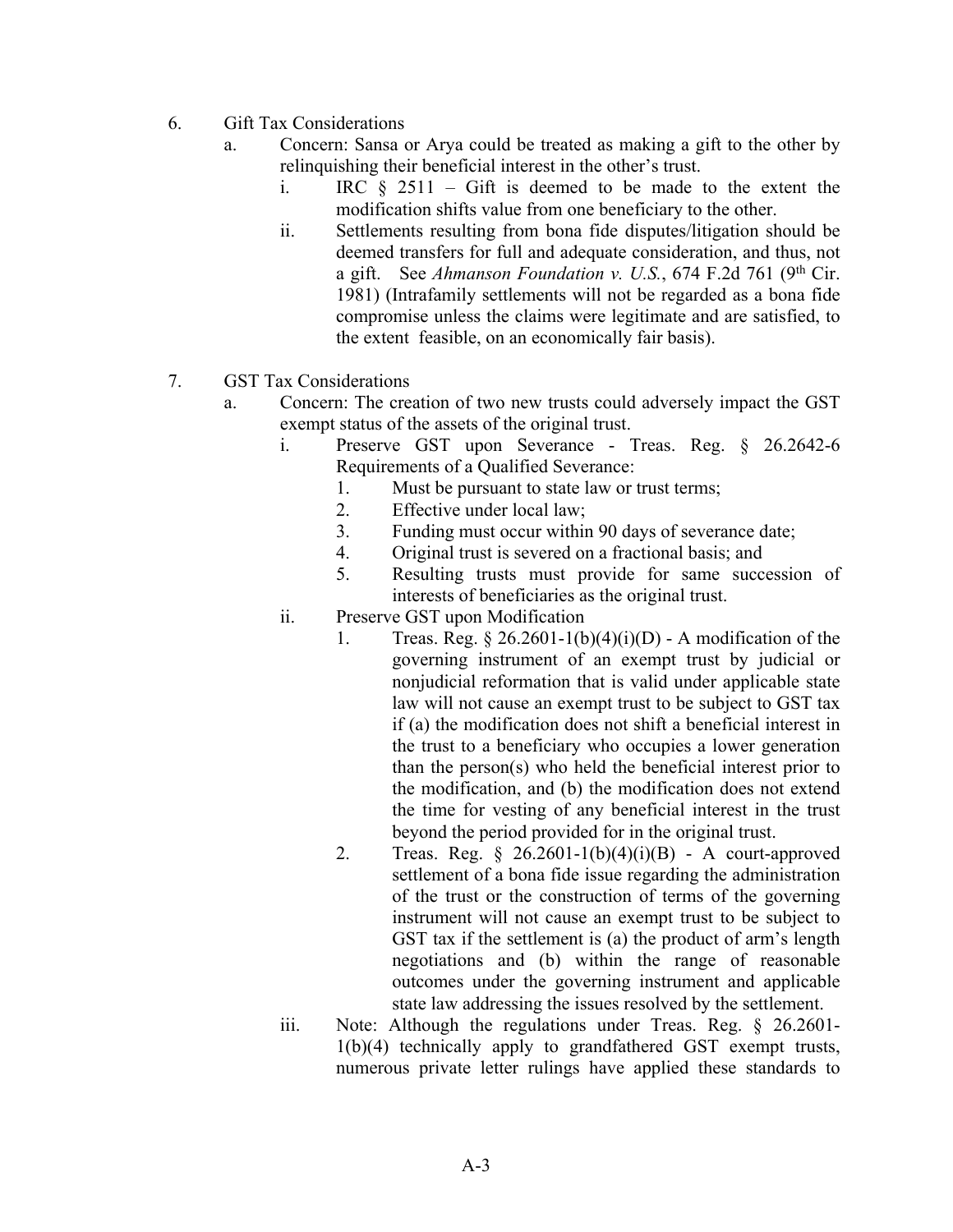trusts that were exempt by virtue of the allocation of GST exemption.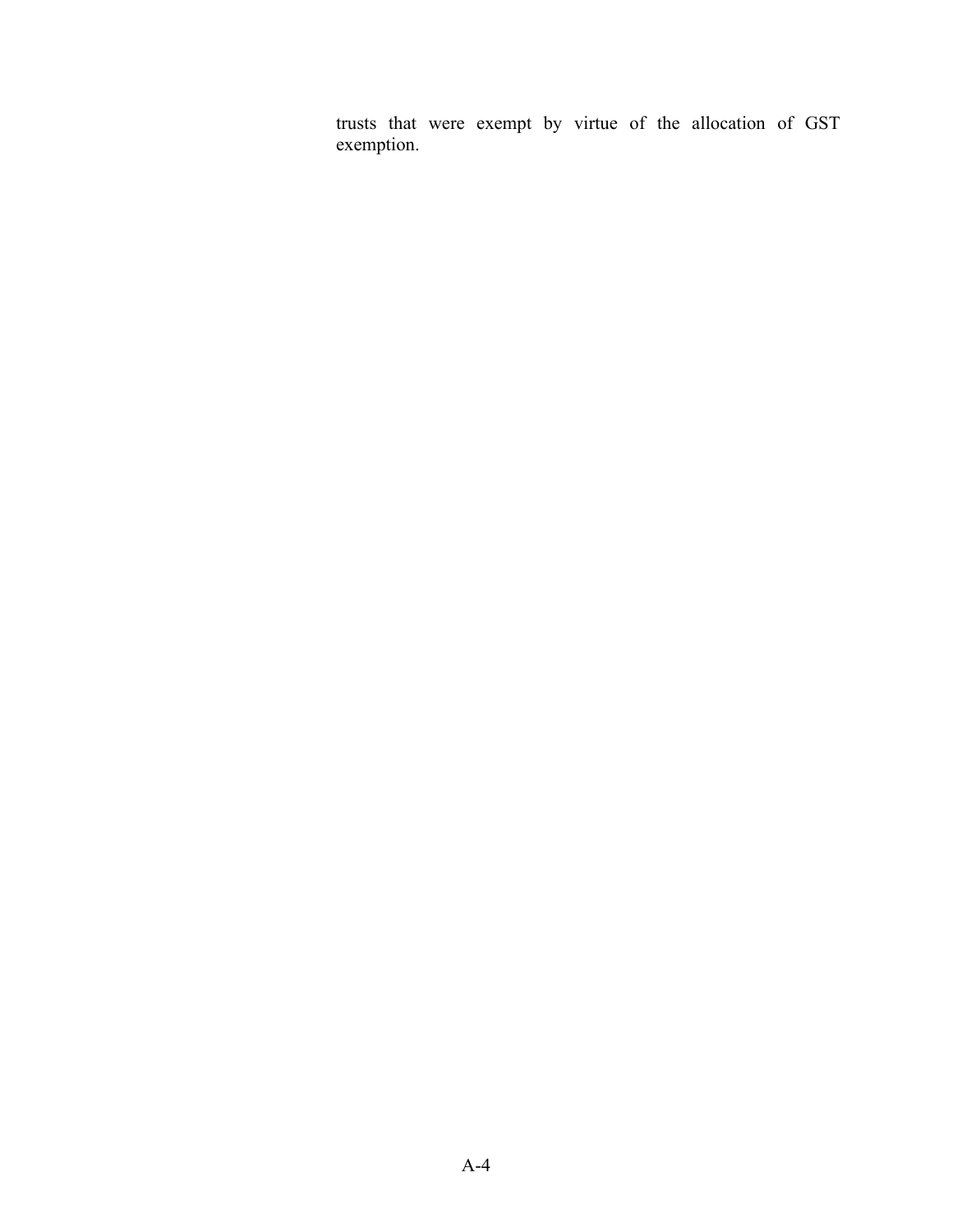### **CASE STUDY #2 – DECANTING**

Tywin created an irrevocable trust that provides for distributions to or for the benefit of his daughter Cersei and Cersei's descendants for HEMS. In addition, a disinterested/independent trustee may make distributions for Cersei and Cersei's descendants for their best interests. The trust provides that 1/3 of the assets shall be distributed to Cersei once she reaches age 45, 1/2 shall be distributed once Cersei reaches age 50, and all remaining assets shall be distributed to Cersei once she reaches age 55. If Cersei dies prior to receiving all of the Trust assets, then the balance is distributed outright to Cersei's descendants, per stirpes.

Cersei is currently 43 and has two adult descendants, Joffrey and Tommen. Tywin did not allocate any GST exemption to the trust.

The trust investments have grown larger than Tywin anticipated and he does not want Cersei or Cersei's descendants to receive large distributions of the trust assets outright at any age. He has concerns that Cersei, Joffrey and Tommen may lose the motivation to rule the Seven Kingdoms and further the family's wealth if they receive a lump sum distribution from the trust. Joffrey and Tommen are not happy with distributions the trustee has been regularly making for Cersei because they feel that "mom doesn't need the money" and she is wasting it, mostly on security guards. They are concerned that there will not be any money left for them because Cersei is the only one receiving distributions currently and the entire remaining balance is scheduled to be distributed to Cersei when she reaches 45/50/55. What can be done?

- 1. Proposed Solution: Decanting to one or more new trusts that eliminate mandatory principal distributions at certain ages and ensure assets are earmarked for Joffrey and Tommen.
	- a. Fla. Stat. § 736.04117.
		- i. Expressly permits the extension of the trust term
		- ii.Cersei's right to receive assets at 45, 50 and 55 is not a vested interest, and thus can be eliminated through decanting, because (1) such distributions are contingent upon her surviving to the stated ages and (2) the independent trustee has the authority to invade principal for Cersei's descendants
	- b. 32 states have decanting statutes.
	- c. Uniform Trust Decanting Act approved in 2015.
- 2. General Tax Considerations
	- a. IRS Notice 2011-101 (December 21, 2011) IRS requested comments regarding the circumstances under which transfers by a trustee of all or a portion of the principal of one irrevocable trust to another irrevocable trust that result in a change in the beneficial interests in the trust are not subject to income, gift, estate or GST taxes.
	- b. IRS has yet to issue final guidance and will not issue private letter rulings in the meantime. Therefore, the tax consequences of decanting are not settled.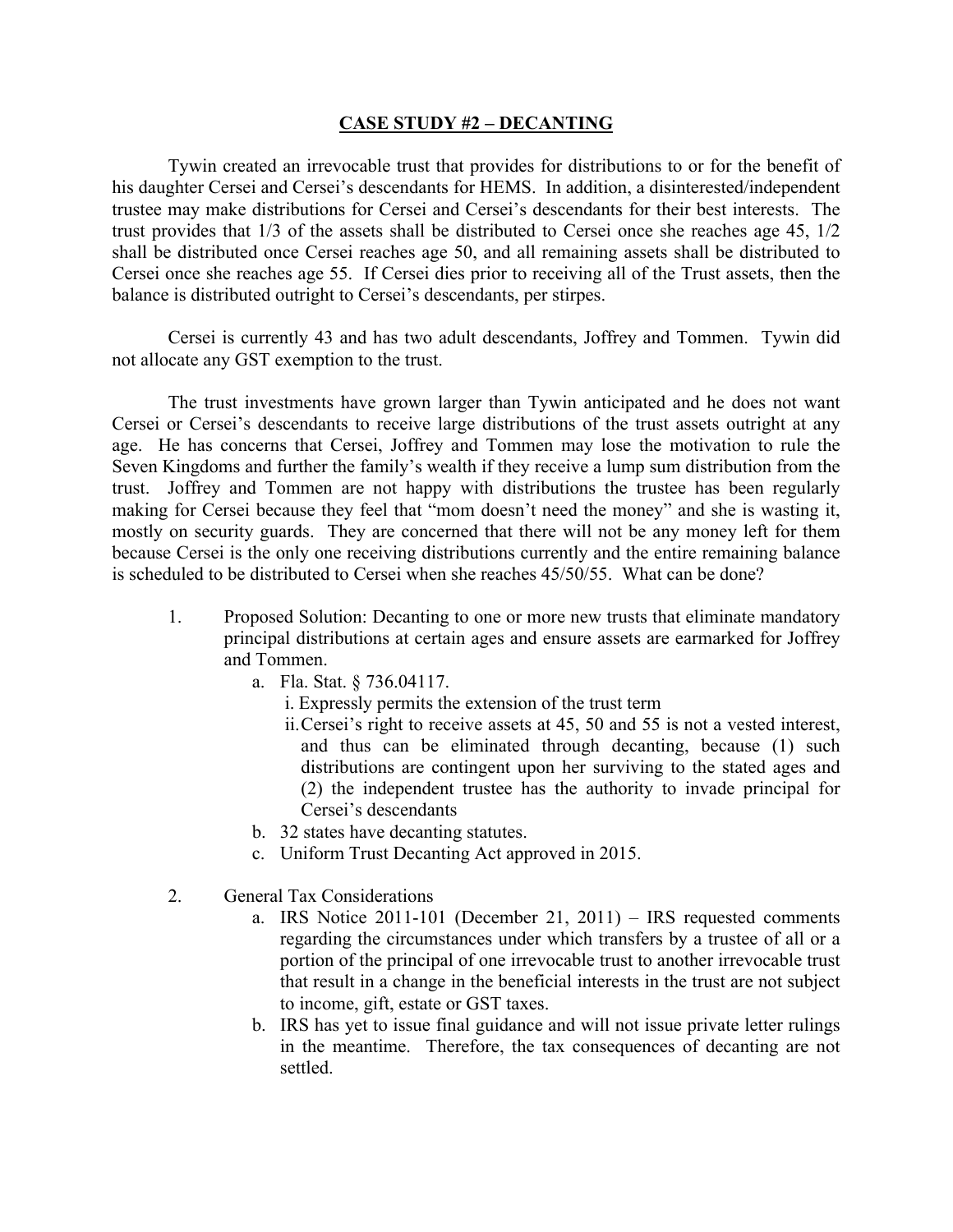- c. Several practitioners have published articles analyzing the tax issues associated with decanting.
- d. General argument is that decanting should not be a taxable event to the beneficiaries because it is the result of the exercise of a trustee's fiduciary power under state law, not an act by the beneficiaries.
- e. If the decanting is made in resolution of an actual bona fide dispute, then this should strengthen the position of the beneficiaries to claim that no taxable disposition or transfer occurred for income or transfer tax purposes.
- 3. Income Tax Considerations
	- a. Concern: The act of decanting could be treated as a deemed sale or exchange under Code §1001 leading to the recognition of gain or loss.
		- i. Decanting from a grantor trust to grantor trust should not be an income tax event. Rev. Rul. 85-13
		- ii. Decanting from a non-grantor trust to grantor trust should not be an income tax event. See Chief Counsel Advice 200923024
		- iii. Decanting from a grantor trust to a non-grantor trust may possibly be an income tax event. See Madorin v. Commissioner, 84 T.C. 67 (1985); Treas. Reg. § 1.1001-2(c)(5), Ex. 5.
		- iv. *Cottage Savings Assoc. v. Commissioner*, 499 U.S. 554 (1991) compare legal entitlements before and after decanting to determine if a taxable exchange has occurred for income tax purposes.
- 4. Estate Tax Considerations
	- a. Should not be a concern as long as the settlor does not control the decanting and the parties are not deemed to have made contributions to the resulting trust(s).
- 5. Gift Tax Considerations
	- a. Concern: A gift may be deemed to be made to the extent the decanting shifts value from one beneficiary to the other.
	- b. The act of decanting is the exercise of a fiduciary power under state law and, thus, the beneficiaries are not voluntarily making any transfers of value between them.
		- i. What if the beneficiaries fail to object?
		- ii. What if the beneficiaries do not have the legal authority to prevent the decanting?
	- c. Settlements resulting from bona fide disputes/litigation should be deemed transfers for full and adequate consideration, and thus, not a gift.
- 6. GST Tax Considerations
	- a. The Trust is currently non-exempt. Prior to the decanting, a generationskipping transfer would have occurred only if Cersei did not survive to age 55 or a distribution was made to Cersei's descendants. By extending the Trust term for Cersei's lifetime, however, a generation-skipping transfer